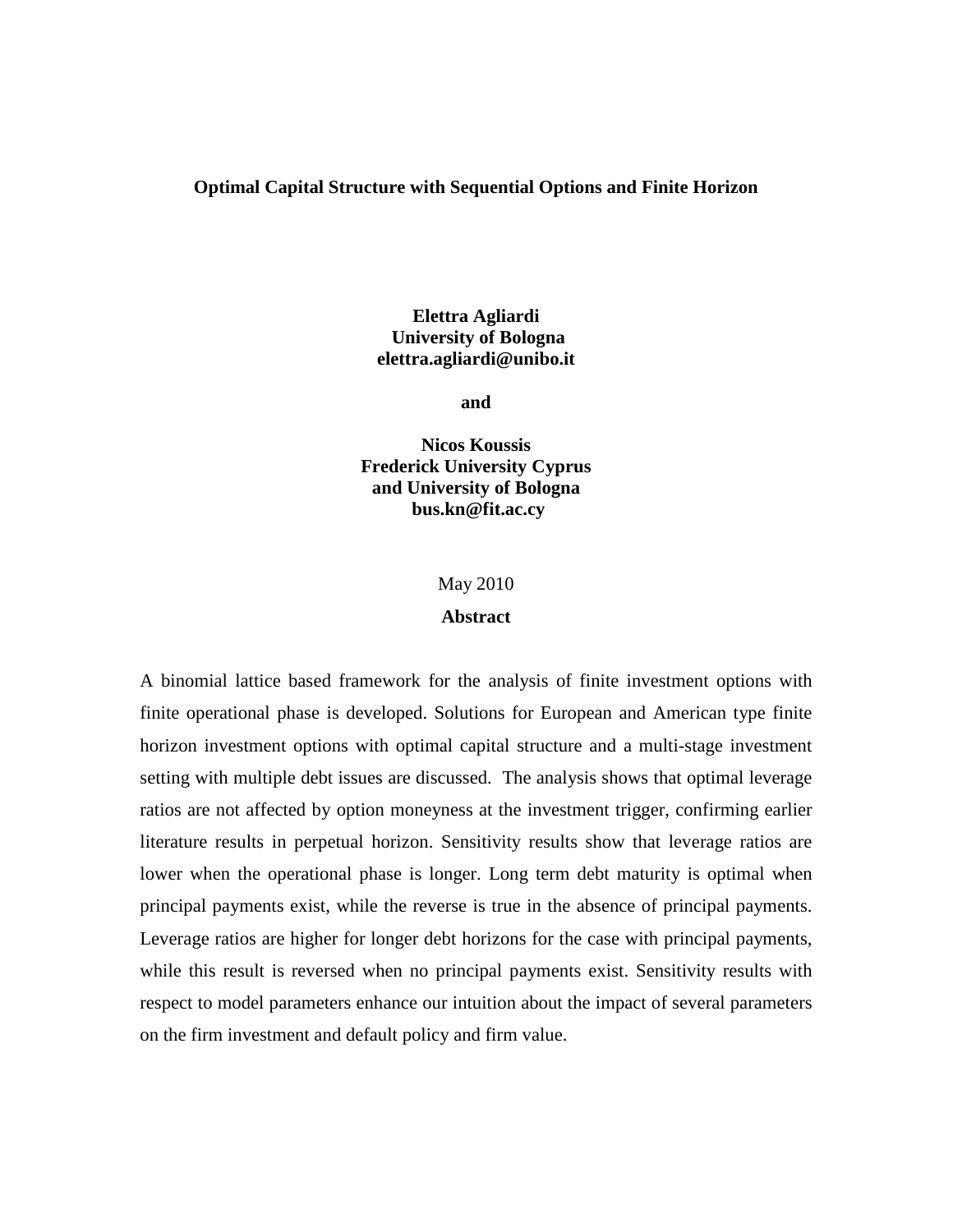### **1. Introduction**

The purpose of this paper is to develop a binomial lattice based framework for the analysis of finite investment options with finite operational phase. Several modeling issues arise with finite horizon, since the model becomes path dependent and, in particular, the numerical solution requires a forward-backward algorithm to have a proper treatment of the optimal capital structure choices. Our lattice framework extends Broadie and Kaya (2007), who presented a binomial framework for the finite version of Leland's (1994) model. Firstly, our framework is explicitly specified with revenues as the stochastic variable. Secondly, we allow for different frequencies of the investment and default decisions, ranging from yearly to an instantaneous interval. Thirdly, Broadie and Kaya (2007) do not propose an approach for selecting an optimal capital structure using the binomial tree and do not model investment option stages. Both are introduced in our paper, where the solution is proposed for both European and American type investment options. Finally, our framework extends to multiple stages and allows us to study different classes of debt, seniority rules and debt covenant rules, in a way that has not been tackled within this methodology so far.

We first employ a simple lattice model based on backward induction that includes a firststage investment and optimal default decision. Then, in a more general model we study a forward-backward lattice-based algorithm with optimal capital structure choice starting from one-stage European and American options and moving to a multi-stage framework. Using the one-stage investment setting several issues are explored: the optimal capital structure and credit spreads at investment maturity, the shape of the investment and default trigger as a function of investment maturity level of revenues, and the debt maturity choice. Finally, in the more general multi-stage framework, interactions between investment and financing decisions (e.g. staging investments versus accelerated investments and financing choices) and debt seniority can be studied.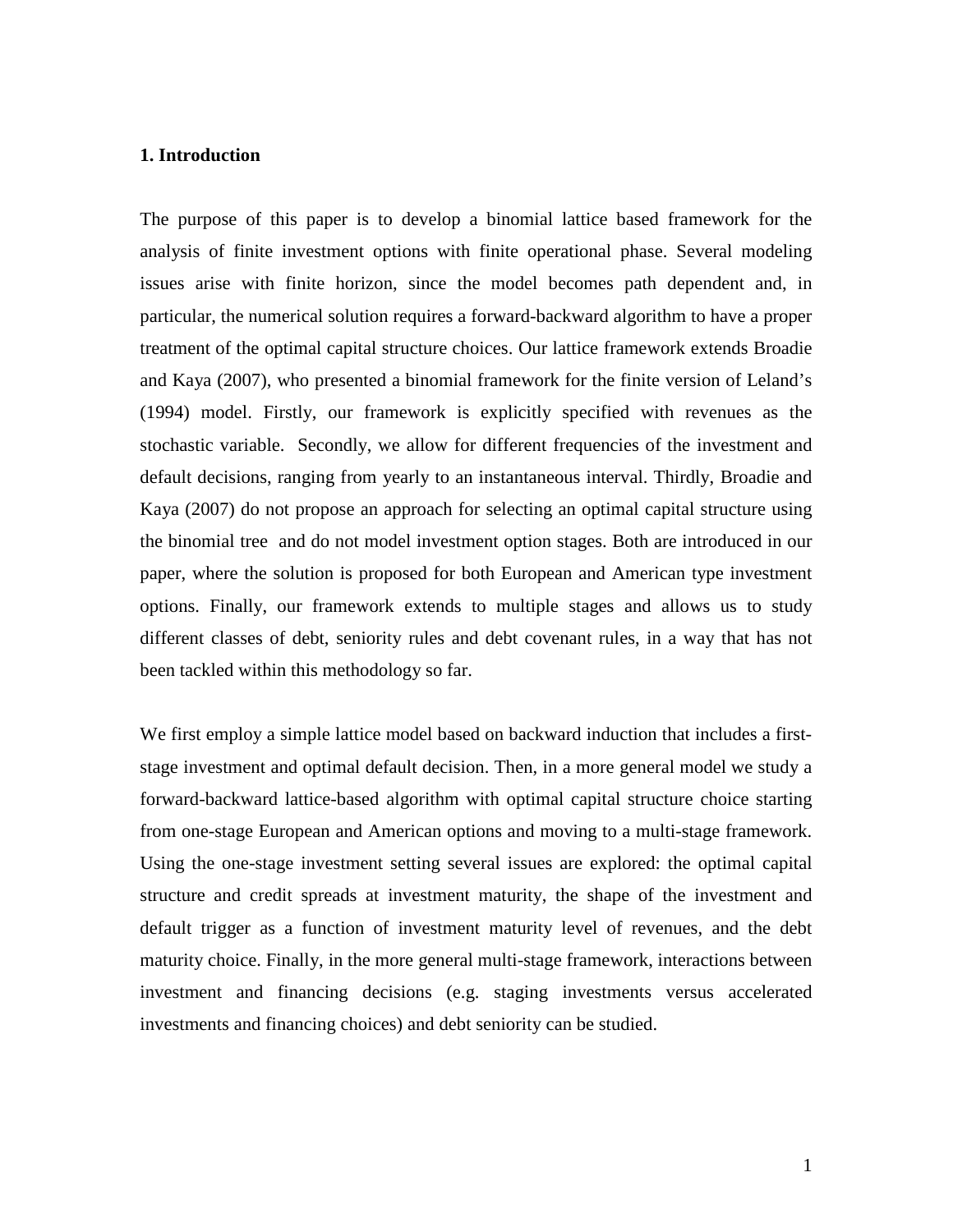Our work relates to Sundaresan and Wang (2007), Mauer and Sarkar (2005), Leland (1994) and (1998), Leland and Toft (1996). Leland (1994) explores the determination of capital structure in a contingent claims model with a trade-off between tax benefits and bankruptcy costs but without an investment option. Mauer and Sarkar (2005) extend Leland's model by adding a single investment option stage and investigate agency issues caused by asset substitution between equity and debt holders. Leland and Toft (1996) extend Leland's model to the case where the firm can choose both the amount and the maturity of its debt. They show that firms will choose to finance investments using long term debt unless there are agency costs caused by asset substitution. They study finite maturity debt but do not model the investment option stage. Leland (1998) analyses the average maturity choice by allowing for choice of the debt amortization rate and shows that average debt maturity decreases in the presence of agency costs. He also shows that hedging benefits (i.e., the option to switch to a low risk mode of assets) is more important for short term debt. Sundaresan and Wang (2007) is a paper very closely related to our work. Our paper provides a finite version implementation of their framework, including several investment option stages, the maturity of several debt issues, and a finite project (firm) life. Sundaresan and Wang (2007) provide new insights on the interaction between investment and financing decisions. Firstly, they show that when the firm issues debt in the first stage then, because of the absolute priority rule (APR), there exists a debt overhang problem that induces equity holders to delay the exercise of the second investment option. Secondly, they show that firms anticipating future growth prospects will initially choose low leverage ratios. The lattice model allows us to examine revisit these issues and expand their insights by exploring alternative investment strategies (expand or contract operations and abandonment options) and their interactions with debt financing choices.

Within our finite maturity framework, we investigate whether leverage and debt maturity are affected by the option moneyness, the horizon the firm intends to operate, the volatility of revenues, competitive erosion, expected bankruptcy costs and the tax rate. The default trigger boundary shape in the operational phase, and the investment trigger and leverage choices along the trigger for American options, are also investigated. This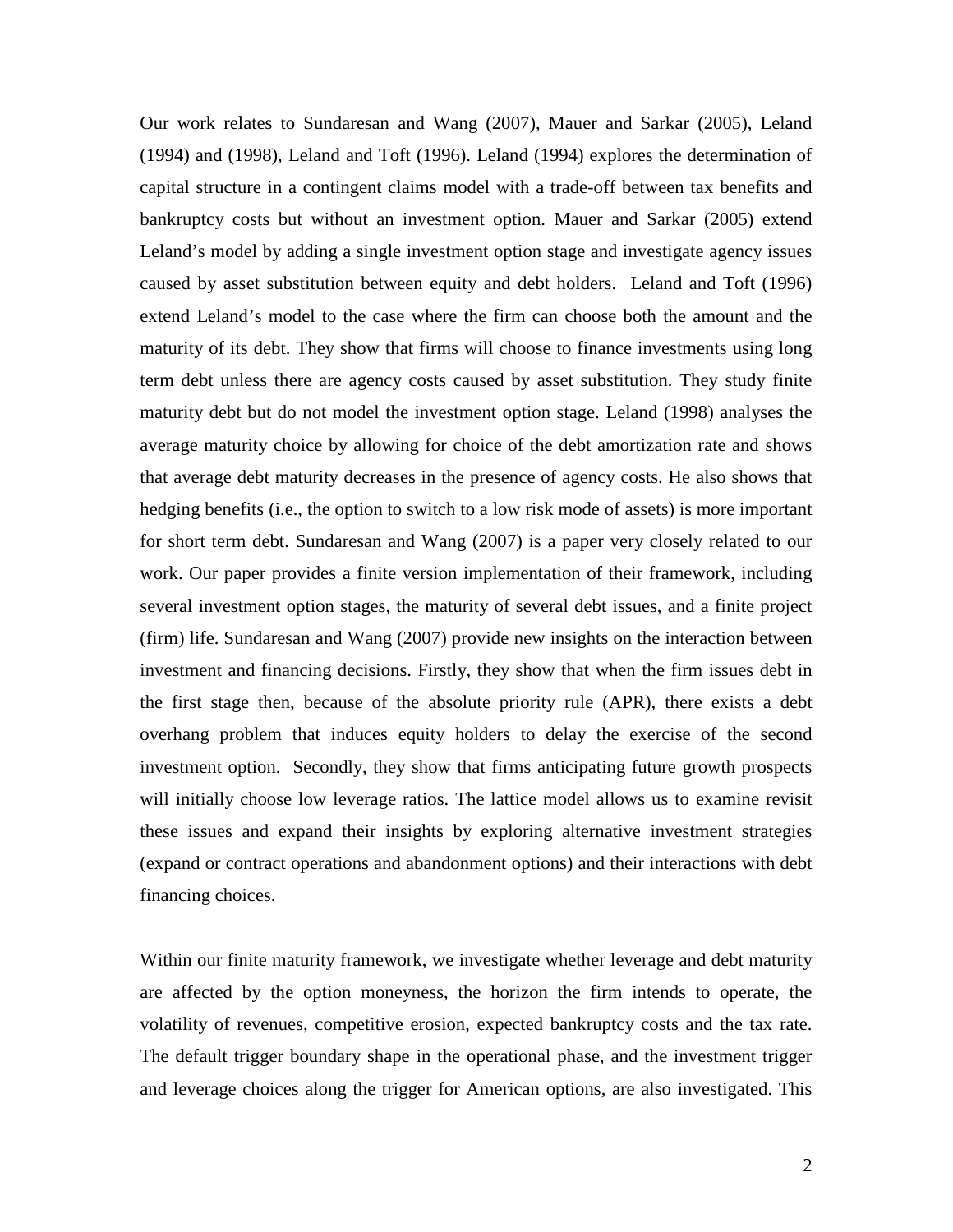part of the analysis is considered as an extension of the Leland and Toft (1996) framework to allow for the investment option (with and without optimal timing) since our framework allows us to calculate optimal leverage, credit spreads, equity and debt values at the investment trigger. Some of the main results are outlined below. The analysis shows that optimal leverage ratios are not affected by option moneyness at investment maturity. Interestingly, this is also demonstrated for American options, where it is shown that leverage ratios remain constant along the investment trigger. Sensitivity results show that leverage ratios are slightly higher for shorter operational phase horizons and tend to converge as the horizon becomes larger. Sensitivity results with respect to model parameters enhance our intuition about the economics of such complex settings. In particular, it is shown that a lower investment trigger exists for the cases of lower volatility, higher opportunity cost, lower bankruptcy cost and lower tax rate. Leverage ratios are higher when the volatility, opportunity cost and the bankruptcy costs are lower and are reduced at lower tax rates. It is shown that leverage ratios are affected by the opportunity cost and volatility that exists in the operational phase and not the investment stage. We have investigated the default trigger shape, debt maturity choice and the connection between leverage ratios and debt maturity choice both under debt principal payments and in their absence. For the case were no principal exists at the end of the horizon, the default trigger boundary was shown to have an upward sloping shape for long horizons and downward sloping for short horizons. The results show a choice of short horizon is preferable assuming the firm can borrow heavily with coupon levels exceeding the revenue levels. In the case where coupon levels constraints exist so that coupon cannot exceed revenue levels, it shown that medium term horizons are optimal. Finally, leverage ratios are shown to be higher at shorter debt horizons. Some results are significantly different in the presence of principal payments. First, we observe that default triggers will always be upward sloping both for short and long debt horizons. Secondly, the optimal debt maturity choice will be to select the longest term horizon. Finally, leverage ratios are now shown to be positively associated with debt horizon choice. These results are consistent with the Leland and Toft (1996) framework<sup>1</sup>.

<u>.</u>

<sup>&</sup>lt;sup>1</sup> Empirical evidence on the subject of maturity choice shows mixed results. Stohs and Mauer (1996) show that larger and less risky firms with longer term assets use long-term debt. Additionally, they show that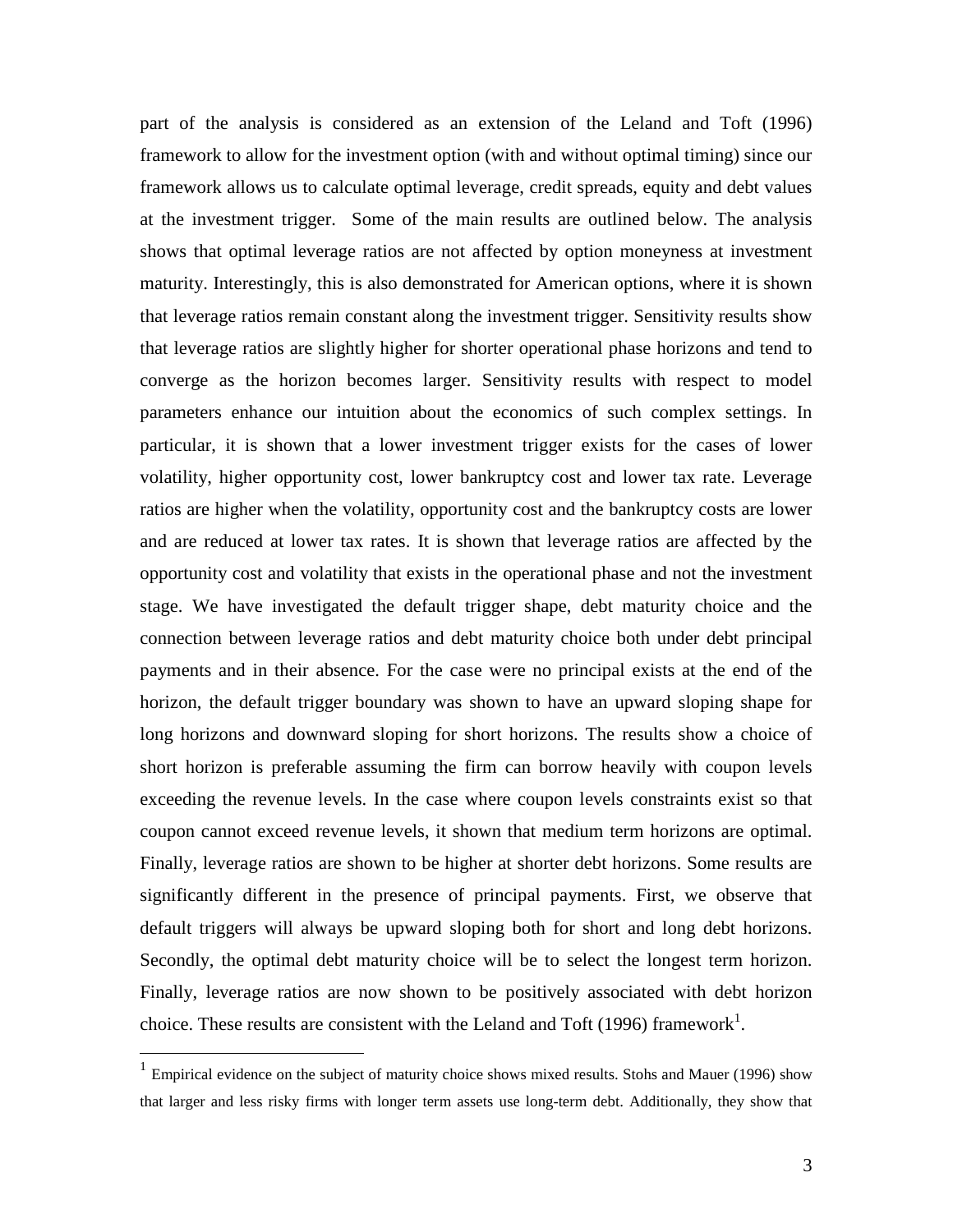In the last part of the applications the paper focuses on multi-stage applications. Trigeorgis (1993) shows that interactions among combined real options make their values non-additive (see also Agliardi, 2007). The framework developed in the paper is used to obtain firm, equity and debt values in a multi-stage framework with such interactions. We focus on the impact of options to expand or contract and their impact on firm leverage choices over time and investigate the impact of investment option exercise and abandonment options on leverage choices. The paper intends to provide some predictions for firms facing alternative investment opportunities regarding investment and default policy and leverage choices over time.

# **2. The model**

<u>.</u>

#### **2.1. Extending the Broadie and Kaya (2007) lattice framework**

In this section we extend Broadie and Kaya (2007), who propose a finite lattice implementation of the Leland (1994) model. Our lattice-based backward solution algorithm has the following extended features in comparison with Broadie and Kaya (2007):

1. A finite investment option stage and finite operational phase. The framework thus provides a finite maturity solution (for both the investment option stage and debtoperational phase) of the Mauer and Sarkar (2005) model and nests Broadie and Kaya as a special case.

larger earnings surprises and the level of effective tax rate vary negatively with debt maturity, while they where not able to show clear evidence between growth opportunities and debt maturity. A non-monotonic relationship between bond ratings and debt maturity emerges: highly rated firms and low rated firms borrow short term. Guedes and Opler (1996) on the other hand show empirical evidence that large firms with investment grade rating borrow either short-term or long-term while risky firms are in the middle of the maturity spectrum. A large number of papers have studied whether actual debt ratios deviate from a target level (see, for example, the survey in Parsson and Titman, 2008). Hennessy and Whited (2005) have shown that there is no target leverage ratio with leverage being path dependent and decreasing in lagged liquidity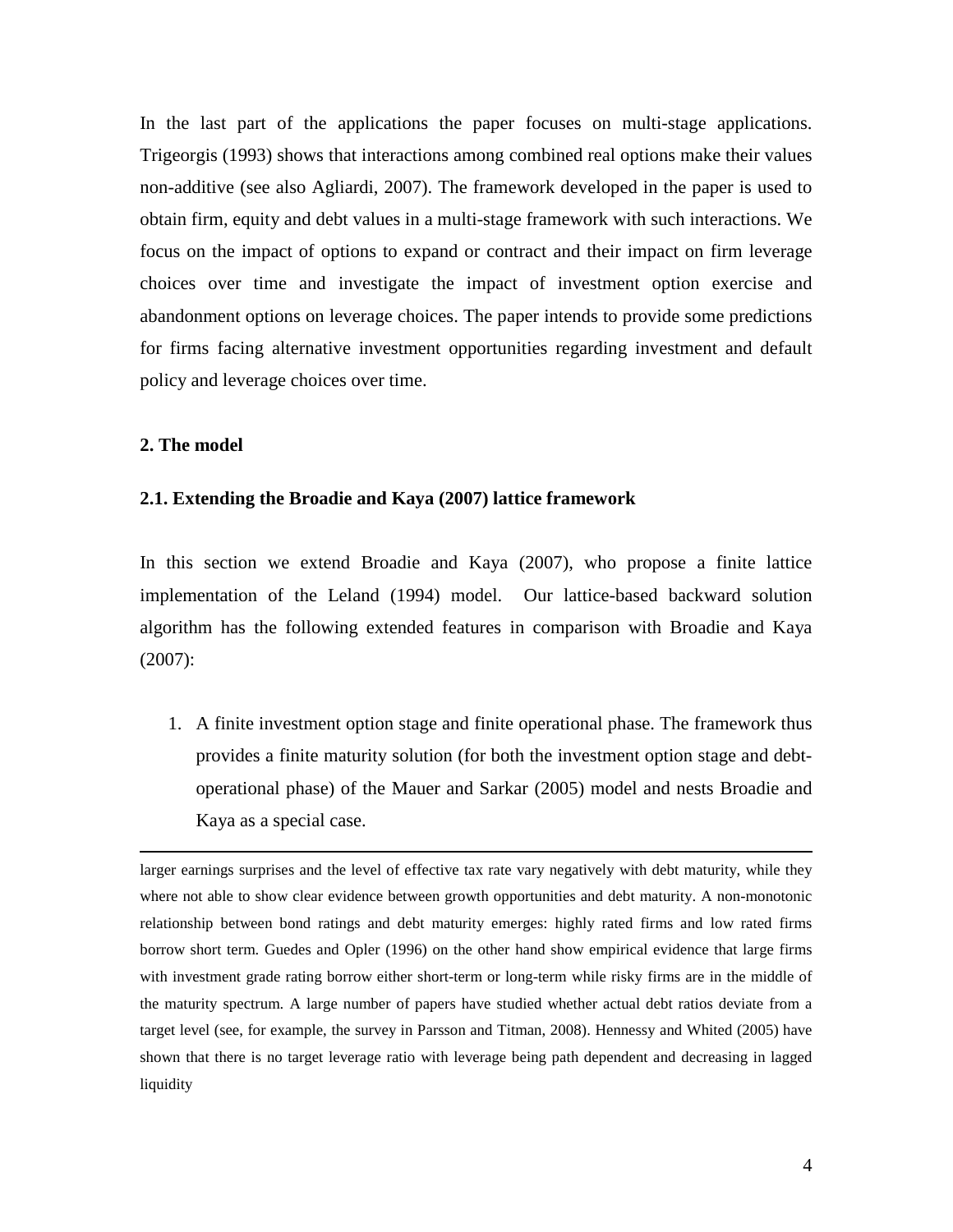- 2. In contrast to Broadie and Kaya (2007), who model the present value of cash flows as the underlying stochastic variable and cash flows as proportional using a dividend-like parameter, we explicitly model price (or revenues) as a stochastic variable and allow for fixed costs.
- 3. A method of increasing the accuracy for in-between stages involving no cash inflows and the payment of debt interest. It also allows for arbitrary frequency in the time interval between cash inflows and outflows.
- 4. The difficulties involved in optimizing the capital structure on the tree for finite horizon problems are discussed. Section 2.2 proposes an alternative forwardbackward solution methodology that intends to resolve these difficulties as well as extend the model in other dimensions (multiple investment stages, multiple debt issues etc)

This section provides a backward algorithm based on the binomial lattice tree showing how the value of unlevered assets, the tax benefits, the bankruptcy costs, equity, and debt can be calculated on the tree. We test the accuracy of the model against the known analytic solutions of Leland (1994) and Mauer and Sarkar (2005).

Let us assume that yearly price (or revenue) follows a geometric Brownian motion of the form:

$$
\frac{dP}{P} = adt + \sigma dZ\tag{1}
$$

where  $\alpha$ ,  $\sigma > 0$  are constant parameters and *dZ* is the increment of a standard Wiener process. The firm pays an operational cost *C* per period so that total earnings before interest and taxes (EBIT) is  $P - C$ . In this simple setting EBIT coincides with the firm's unlevered cash flows since there are no additional costs that need to be incurred, no changes in working capital or other changes in the firm's cash flows.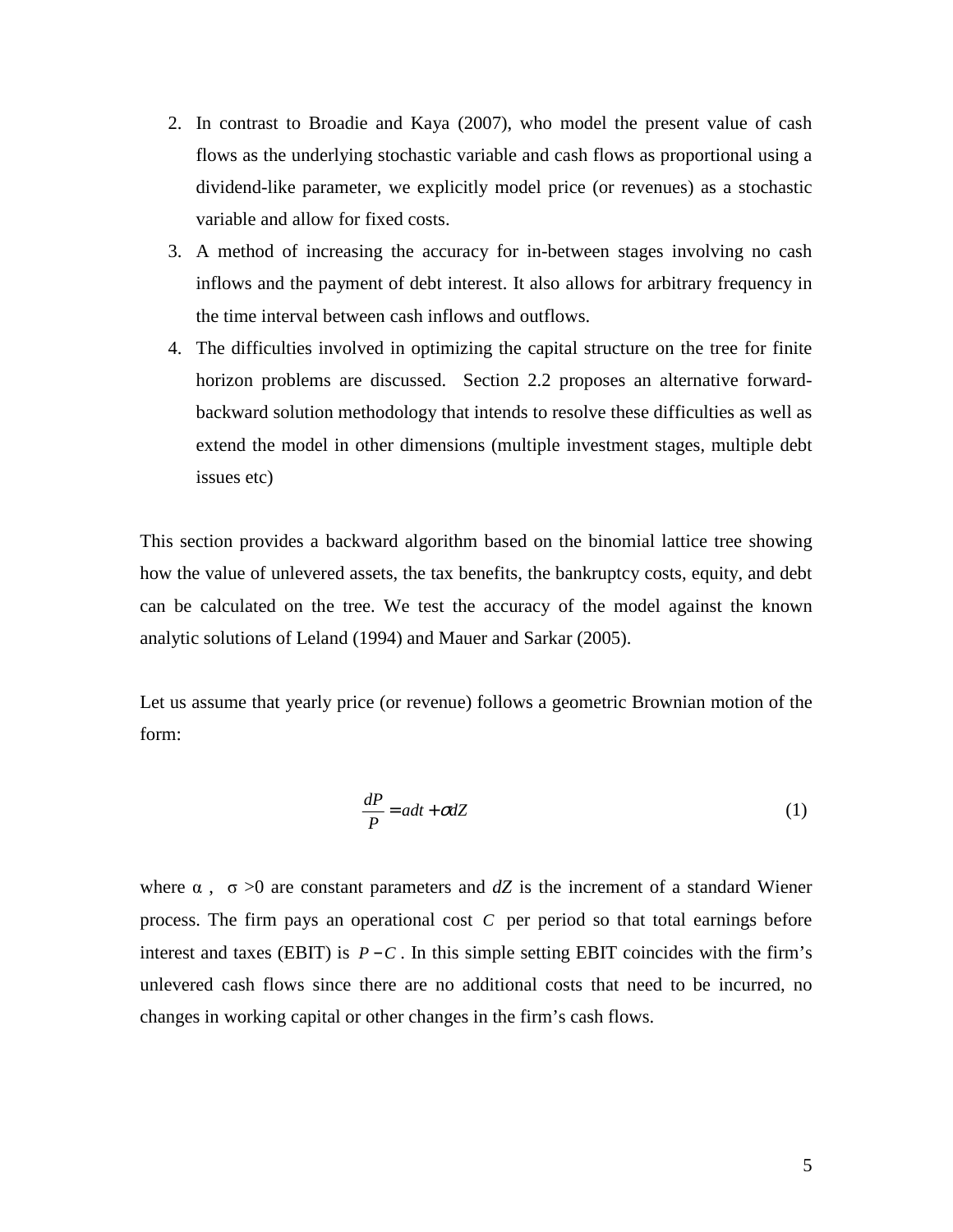The firm holds an investment option to obtain the present value of the above cash flows by paying an irreversible cost *I*. The maturity of this option is  $T_1$ . At the investment maturity the equity holders invest when the sum of the present value of unlevered cash flows  $(V^U)$  and the tax benefits of debt (*TB*) net of bankruptcy costs (*BC*) and the irreversible investment cost *I* are positive.

After investment, the firm will have a useful life (firm maturity) of  $T_F$  years and can use debt that demands a tax-deductible coupon payment *R* per period and a final principal debt (face value) *F* at maturity. Coupon levels will be a choice variable to determine capital structure. Let  $c$  denote the coupon rate, so *c*  $F = \frac{R}{r}$ . With a single issue, debt maturity is specified by  $T_{D_1}$  with  $T_{D_1} \leq T_F$ . The firm pays annual taxes based on an annual tax rate  $\tau$ . In the event of bankruptcy - which will be endogenously chosen by equity holders - proportional bankruptcy costs *b* need to be incurred by debt holders in order to liquidate the firm's unlevered asset value. Cash inflows (revenues) and outflows (costs and interest payments) occur every  $\Delta t$ .  $\Delta t$  can be controlled by a variable  $N_{dec}$  that specifies the number of decision-cash points within each year. Thus, *Ndec*  $\Delta t = \frac{1}{\Delta t}$ . For example, yearly cash inflows-outflows will occur if  $N_{dec} = 1$  whereas if cash flows occur every six months then  $N_{dec} = 2$ , etc . For accuracy each  $\Delta t$  interval will be approximated by a sub-tree  $N_{\Delta t}$ .

Starting from the operational stage, the lattice steps are determined by the frequency of decision-cash points and the approximation steps between decisions, so that  $N_F = N_{\Delta t} \cdot N_{dec} \cdot T_F$ . To maintain consistency,  $N_1 = \frac{T_1}{T_1} \cdot N_F$ *F N T*  $N_1 = \left(\frac{T_1}{T}\right)$ . J  $\backslash$  $\overline{\phantom{a}}$ l ſ  $\sum_{i=1}^{L}$   $\frac{1}{T}$   $\cdot N_F$ . In the following section this approach will necessarily need to be altered, since to account for path dependency different sub-lattices will be emerging from the terminal states of each earlier stage lattice approximation.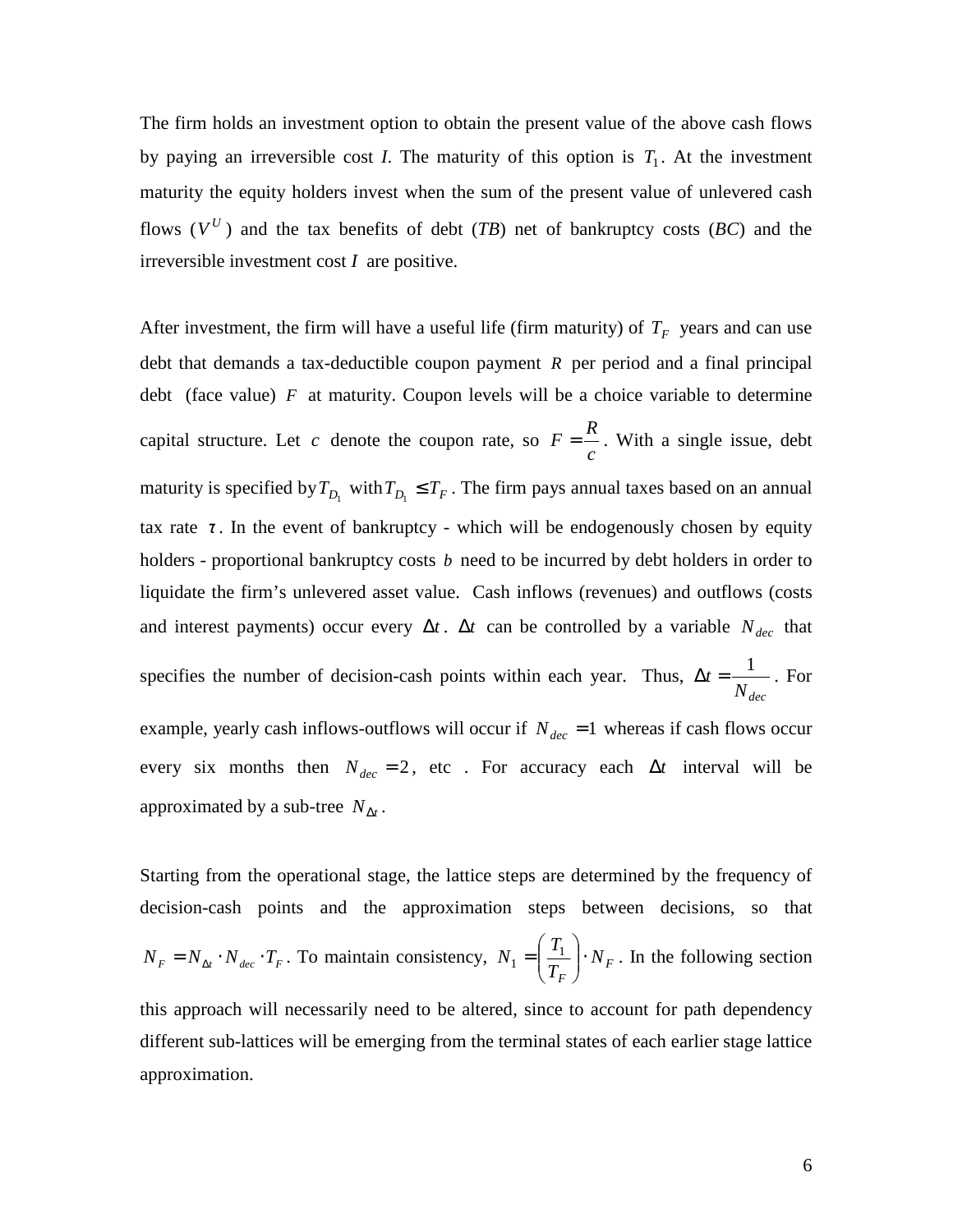In the time periods where there are no cash inflows or outflows involved, all variables are calculated and discounted from next stage values using the interval *F F N*  $dt = \frac{T_F}{V}$  (which is

the same as in the investment stage where 1 1 *N*  $\frac{T_1}{T_1}$ ). For example, consider a firm with an investment horizon of  $T_1 = 5$  years, an operational phase of  $T_F = 10$  years, with  $N_{dec} = 1$  that implies  $\Delta t = 1$ , i.e., yearly cash inflows-outflows. Each year may approximated with  $N_{\Delta t} = 12$  steps, i.e., one step per month. This means that the operational phase tree is  $N_F = 12 \cdot 1 \cdot 10 = 120$  steps with  $dt = \frac{10}{120} = \frac{1}{12}$ 1 120  $dt = \frac{10}{100} = \frac{1}{100}$  (one month). The investment stage will be approximated with  $N_1 = \frac{16}{5} \cdot 120 = 60$ 5  $I_1 = \left(\frac{10}{5}\right) \cdot 120 =$  $\left(\frac{10}{1}\right)$ l ſ  $N_1 = \frac{16}{5} \cdot 120 = 60$  steps because it represents a period that is half of that of the operation phase.

Decisions in both the investment and the operational phase are undertaken every ∆*t* . All decision points are then the ones included in the set:

$$
t_{dec} = \{t_{N_{dec}} = T, t_{N_{dec}-1} = T - \Delta t, t_{N_{dec}-2} = T - 2\Delta t, ... t_0 = 0\}
$$

with  $T = T_F$  if in operational phase or  $T = T_1$  if in the investment phase.

Note that the interval ∆*t* will multiply the variables of price, cost and coupon inputs of the problem since it is standard to specify these variables on an annual basis. In the earlier example,  $T_F = 10$  and  $N_{dec} = 10$  would imply that the inputs for price, cost and coupon payments will remain as annual variables (multiplied by a  $\Delta t = 1$ ). In theory, the decisions can be made as dense as possible approximating the continuous decision limit when  $N_{dec} \rightarrow \infty$ . Perpetual analytic models like that of Leland (1994) can be approximated in our framework by letting  $T_F$  to be very high (e.g., 200 or 400 years) and allowing for decisions almost continuously by setting  $N_{dec}$  to be very high (e.g., 4000)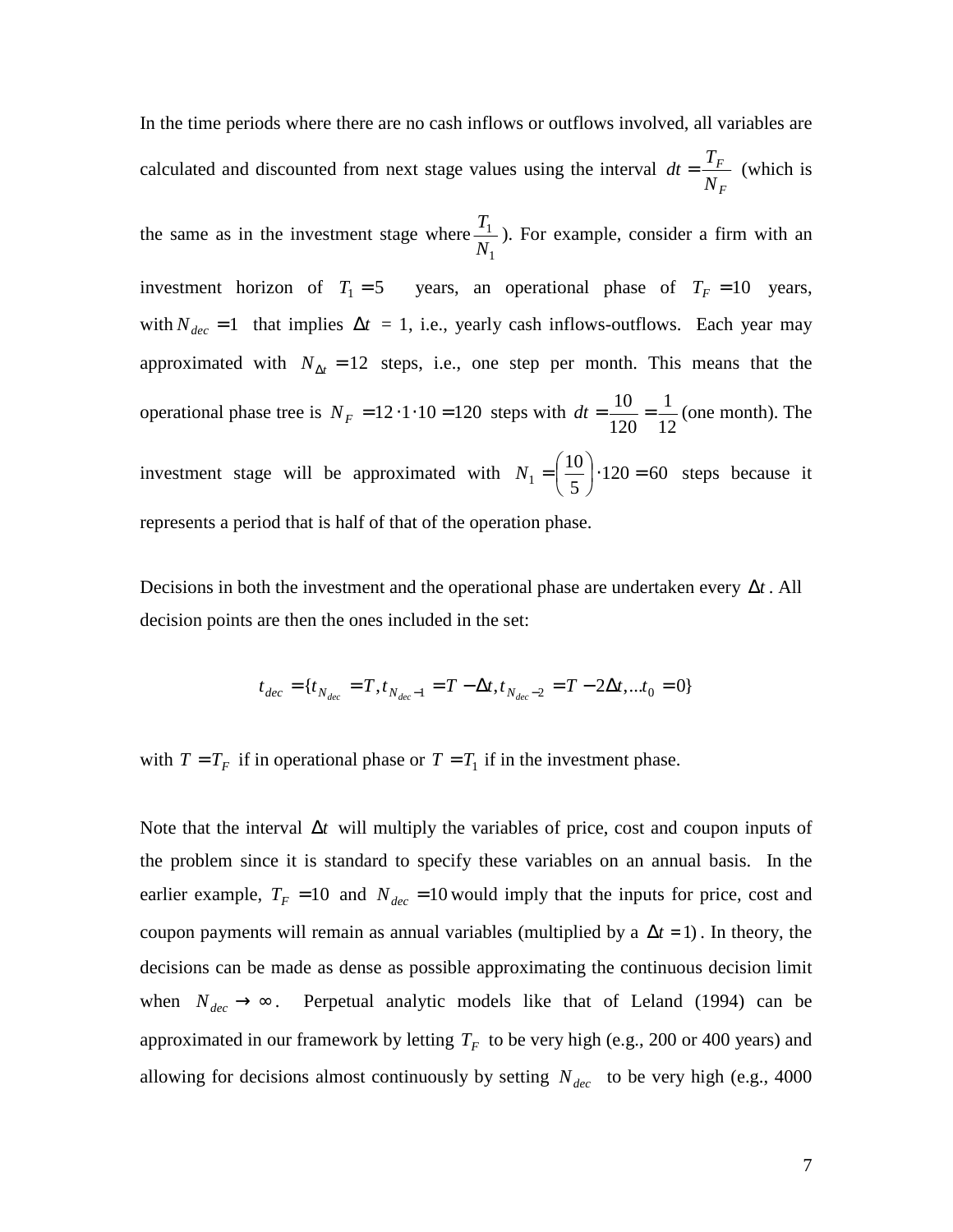decisions implying  $\Delta t = 0.5\%$ ). In this case the input variables which are defined on a yearly basis would then be multiplied by ∆*t* at each decision point. The model of Mauer and Sarkar (2005) can be approximated by setting both  $T_1$  and  $T_F$  to be very large.

There are two ways we use to model the operational phase time horizon: first, one may assume that the time elapsed in the first stage is then deducted from the useful life in the operational phase, or, an alternative assumption is to use a "relative time" assumption which retain a fixed horizon  $T_F$  relative to the time that investment is initiated. In this section we model the operational phase using the first assumption. The relative time assumption is implemented in the next subsection and is used throughout our main numerical results. Since we allow for an investment option the investment timing  $t_1 \leq T_1$ this means that the number of operation years will range from a maximum of  $T_F$  periods (when  $t_1 = 0$ ) to a minimum of  $T_F - T_1$  (when investment is delayed until maturity  $t_I = T_1$ ). Furthermore, a constraint that  $T_1 \leq T_F$  needs to be placed here. The firm's opportunity cost of waiting is thus on foregone period cash flows, smaller number of operation years and delayed received present value of cash flows. Furthermore, competitive erosion is also taking place through the parameter  $\delta$ . On the positive side, by waiting the firm lets more uncertainty to be revealed before committing to an irreversible investment. In Section 2.2. where a relative time assumption is used, the opportunity cost of waiting is only because of the delayed received cash-flows and competitive erosion.

The usual formulation of the lattice parameters for the up and down jumps and the up and down probabilities requires that:

$$
u = e^{\sigma dt}
$$
  
\n
$$
d = e^{-\sigma dt} = \frac{1}{u}
$$
  
\n
$$
p_u = \frac{e^{(r-\delta)dt} - d}{u - d}
$$
  
\n
$$
p_d = 1 - p_u
$$
\n(2)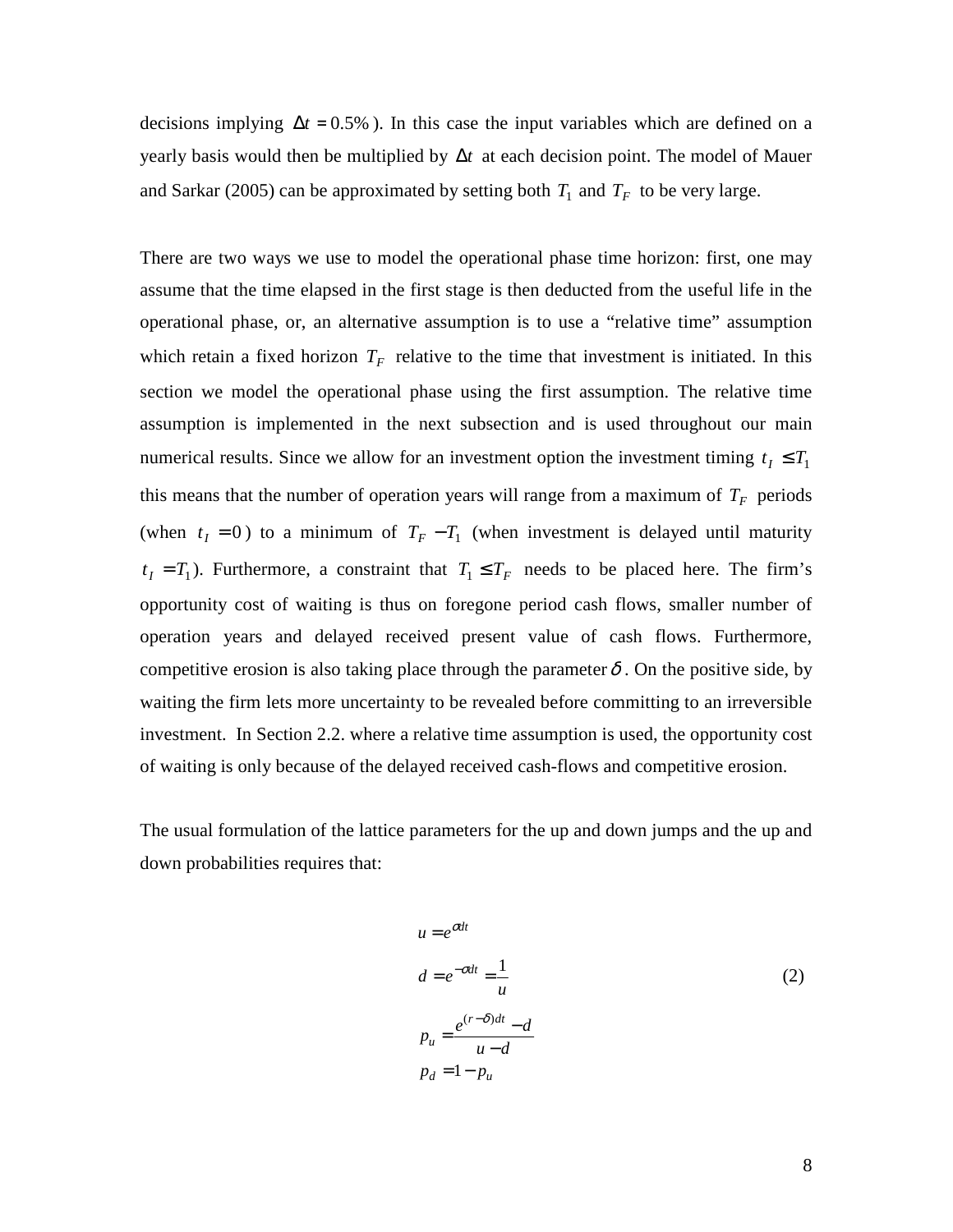In contrast to Broadie and Kaya (2007),  $\delta$  in our model is used to capture competitive erosion (and not to model the firm's cash flows which are explicitly modeled in our case).

We keep track of the following information at each node of the binomial tree:

- $\circ$  The value of unlevered assets ( $V^u$ ): this is the present value of cash flows generated from the assets assuming no debt. If debt does not exist (or has expired), the value of unlevered assets will coincide with equity. In this case one may assume, similarly to Mauer and Sarkar (2005), that equity holders hold an abandonment option thus not allowing  $V^U$  (and thus equity) to become negative.
- $\circ$ The value of tax benefits of debt (*TB*): this is the present value of the tax shields of debt. The per period tax benefits are  $\pi R$  and are realized only if the equity holders decide to continue operations.
- oThe value of bankruptcy costs ( *BC* ): this is the present value of the costs of bankruptcy calculated as the product of the value of unlevered assets at the time of bankruptcy  $(V^B)$  times the proportion bankruptcy cost factor *b*. This is realized only in the event of bankruptcy, otherwise is set to zero.
- $\circ$ The value of shareholders equity ( $E$ ): this is the present value of operational cash flows net of coupon payments and taxes. This cash flows are realized if the equity holders decide to stay in operational mode and coincides with the value the value of unlevered assets until default plus the value of tax benefits until default minus the present value of the coupon payments until default.
- oThe value of debt (*D*): this value includes the present value of the coupon payments until default plus the value of the firm's unlevered assets net of bankruptcy costs at the bankruptcy point.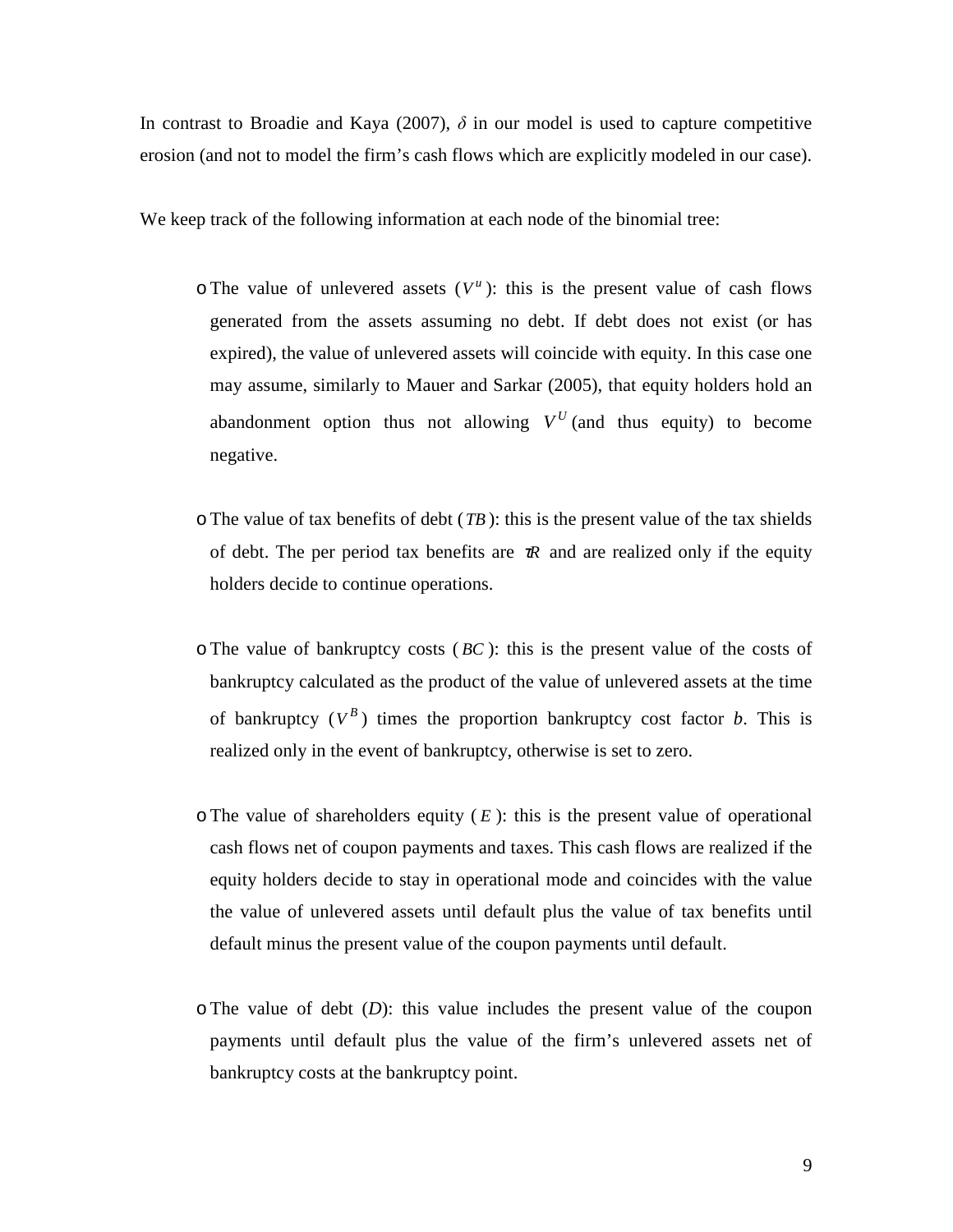$\circ$  The value of the levered firm  $(V^L)$ : this value is the sum of equity and debt value. Equivalently, it is the sum of value of unlevered assets plus the tax benefits of debt minus the bankruptcy costs.

Similarly to Leland (1994), bankruptcy is endogenously chosen by equity holders to maximize equity holders value. Starting backwards at the last operation point  $T_F$ , which is assumed here to coincide with the payment of the debt principal, equity and the other variables can be calculated as follows:

$$
E_{T_2} = \max[(P - C - R)(1 - \tau)\Delta t - F, 0]
$$
 (3a)

If  $E_{T_2} > 0$ , then

$$
V_{T_2}^{\mu} = (P - C)(1 - \tau)\Delta t
$$
  
\n
$$
TB_{T_2} = \tau R \Delta t
$$
  
\n
$$
BC_{T_2} = 0
$$
  
\n
$$
D_{T_2} = R\Delta t + F
$$
  
\n
$$
V_{T_2}^L = E_{T_2} + D_{T_2},
$$
  
\n(3b)

otherwise if  $E_{T_2} = 0$  (i.e., bankruptcy occurs) and if  $V^U > 0$ 

$$
V_{T_2}^u = (P - C)(1 - \tau)\Delta t
$$
  
\n
$$
TB_{T_2} = 0
$$
  
\n
$$
BC_{T_2} = bV^B = bV_{T_2}^u
$$
  
\n
$$
D_{T_2} = (1 - b)V_{T_2}^u
$$
  
\n
$$
V_{T_2}^L = E_{T_2} + D_{T_2}.
$$
  
\n(3c)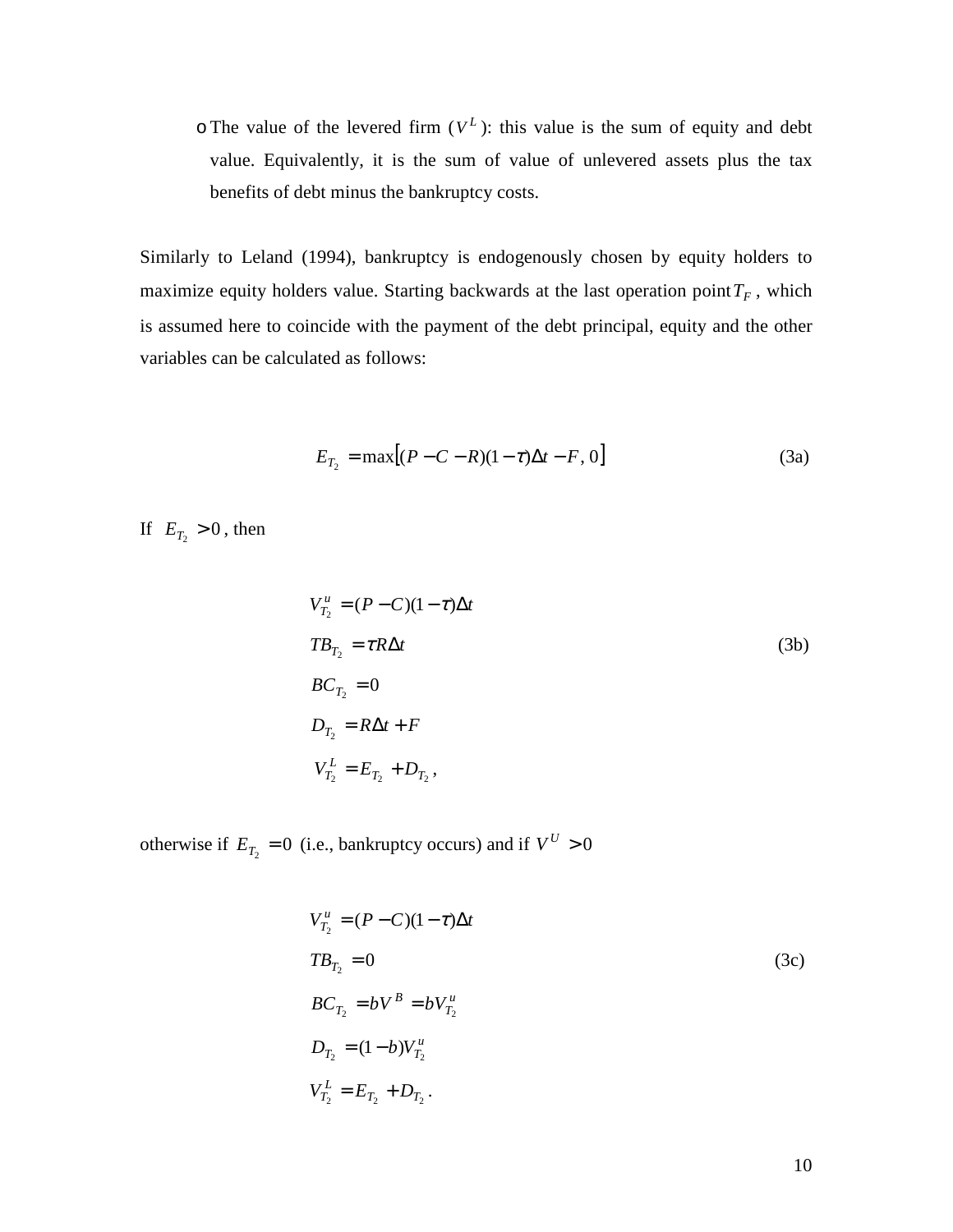In the case were  $T_{D_1} < T_F$  the above boundary conditions should be adjusted so that there is no subtraction of coupon payments and the debt principal (since debt has expired). Furthermore, the condition that  $V^U$  cannot turn negative should also be investigated before calculating bankruptcy costs and debt values. For perpetual horizons, this condition does affect results significantly. In fact, not incorporating this condition allows for better accuracy of the analytic solutions that exist in this case (see Table 1 and discussion that follows). In the earlier steps at  $t < T_F$ ,  $t \neq t_{dec}$ , i.e., for  $t$  not belonging to the set where cash flows accrue and decisions are undertaken, the values of each of these variables is simply the discounted present value of their expected value of the following step, i.e.,:

$$
V_t^u = (p_u V_{t+dt,u}^u + (1 - p_u) V_{t+dt,d}^u) e^{-rdt}
$$
  
\n
$$
BC_t = (p_u BC_{t+dt,u} + (1 - p_u) BC_{t+dt,d}) e^{-rdt}
$$
  
\n
$$
TB_t = (p_u TB_{t+dt,u} + (1 - p_u) TB_{t+dt,d}) e^{-rdt}
$$
  
\n
$$
E_t = (p_u E_{t+dt,u} + (1 - p_u) E_{t+dt,d}) e^{-rdt}
$$
  
\n
$$
D_t = (p_u D_{t+dt,u} + (1 - p_u) D_{t+dt,d}) e^{-rdt}
$$
  
\n
$$
V_t^L = E_t + D_t
$$

where  $x_{t+1,u}$ ,  $x_{t+1,d}$  denotes the high and low state of variable *x* in the next *dt* step.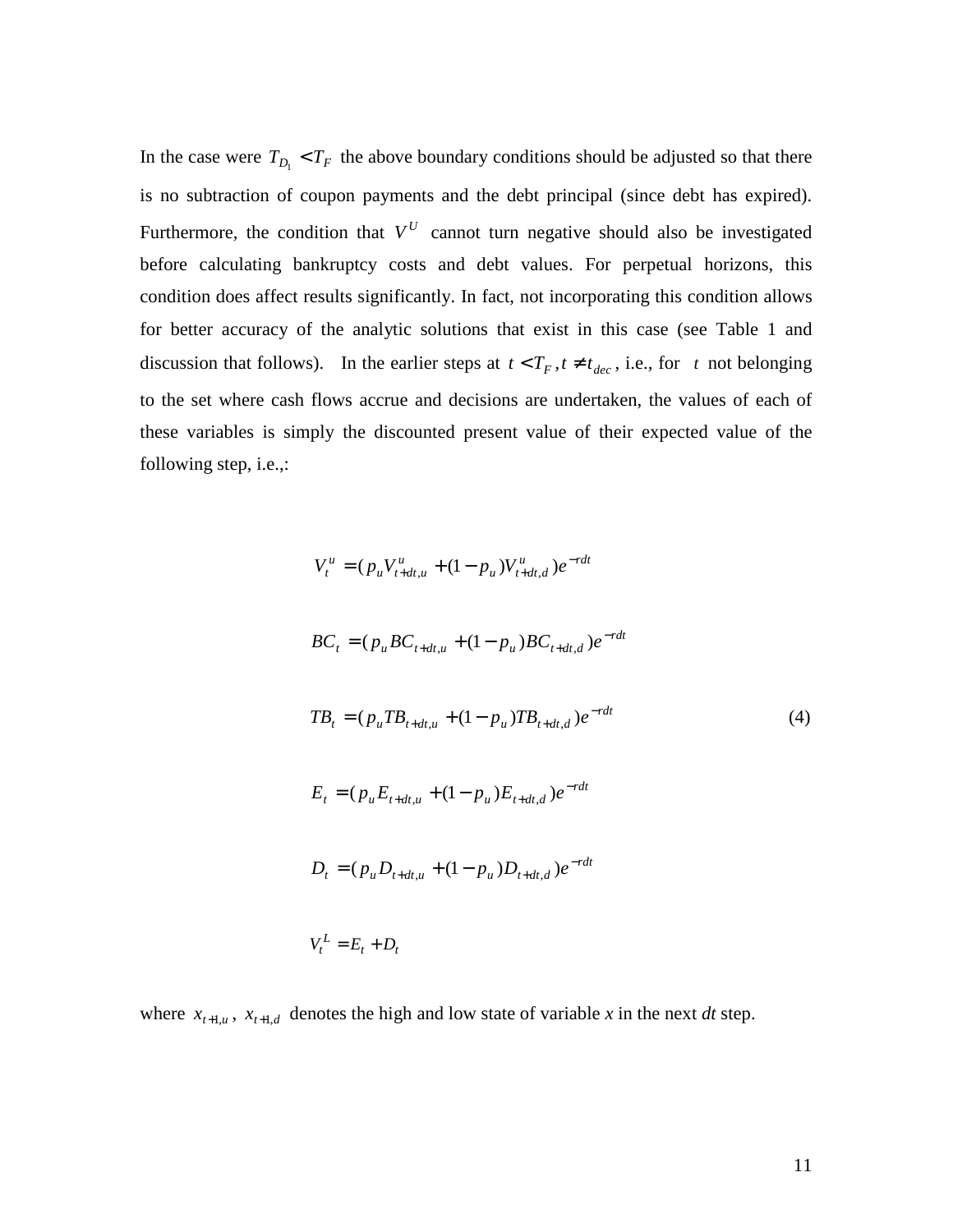In the steps before the maturity where a decision can be undertaken ( $t$  belongs to the  $t_{dec}$ set), the values of each of these variables are calculated as follows:

$$
E_t = \max[(P - C - R)(1 - \tau)\Delta t + \widetilde{E}_t, 0]
$$
\n(5a)

If  $E_t > 0$ , then

$$
V_t^u = (P - C)(1 - \tau)\Delta t + \tilde{V}_t^u
$$
  
\n
$$
BC_t = 0 + \tilde{BC}_t
$$
  
\n
$$
TB_t = \tau R \Delta t + \tilde{TB}_t
$$
  
\n
$$
D_t = R \Delta t + \tilde{D}_t
$$
  
\n
$$
V_t^L = E_t + D_t,
$$
 (5b)

whereas, if  $E_t = 0$  and  $V_t^u = (P - C)(1 - \tau) + \tilde{V}_t^u > 0$  $V_t^u = (P - C)(1 - \tau) + \tilde{V}_t^u > 0$ , then

$$
V_t^u = (P - C)(1 - \tau) + \widetilde{V}_t^u
$$
  
\n
$$
BC_t = bV_t^u
$$
  
\n
$$
TB_t = 0
$$
  
\n
$$
D_t = (1 - b)V_t^u
$$
  
\n
$$
V_t^L = E_t + D_t,
$$
 (5c)

where  $\tilde{x}_t$  denotes the expected discounted value of variable *x* and equals  $\tilde{x}_t = (p_u x_{t+dt,h} + (1-p_u)x_{t+dt,l})e^{-rdt}$ . If  $V_t^u$  is negative then the value of all variables are set to zero.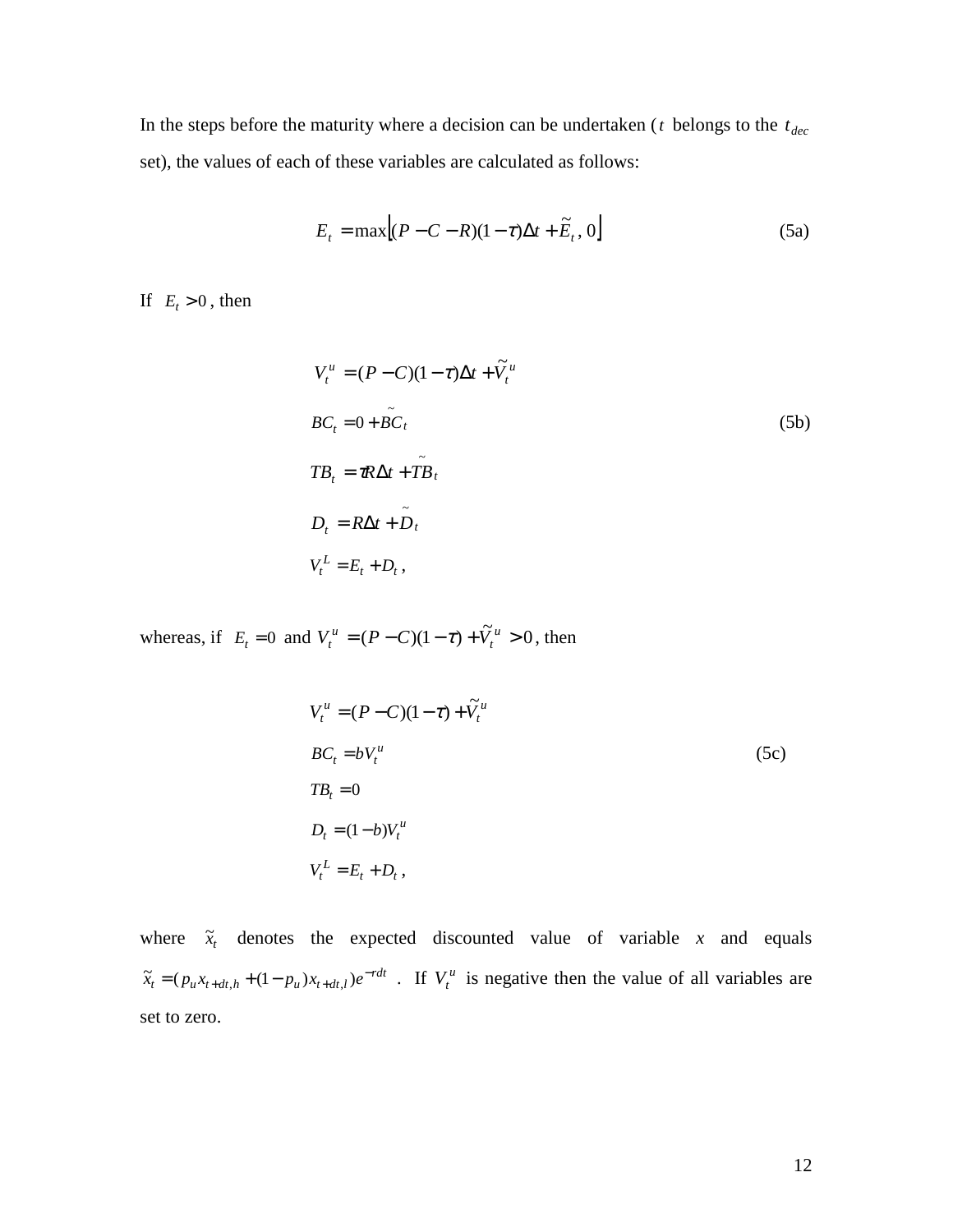The solution proceeds by backward induction until all the variables values are calculated at  $t = 0$ . It is important to note that operational phase variables are calculated back to time zero and not only until time  $T_1$ , i.e. the investment horizon. This is to allow for an early exercise of the investment option where the firm has the opportunity to obtain cash flows for more periods.

Backward induction is possible because of an implicit assumption that exists in these models<sup>2</sup> that at each decision step, equity holders deciding to continue operations when cash shortages exist need to inject new cash-equity contribution. Similarly, any cash surpluses at each point in time are distributed as dividends. Retaining cash within the firm would make the problem path-dependent because the cash flow stock variable should be retained at all time.

At the maturity of the investment option  $T_1$ , equity value is updated to include the investment paid and the amount of debt received:

$$
E_{T_1}^I = \max[E_{T_1} - (I - D_{T_1}), 0]
$$
  
= 
$$
\max[V_{T_1}^u + TB_{T_1} - BC_{T_1} - I, 0]
$$
  
= 
$$
V_{T_1}^L
$$
 (6)

If  $E_{T_1}^{\prime} > 0$  then all variables will take their values from the tree modeling the operation phase at  $T_1$ , otherwise will be set to zero ( $E_{T_1}^I = 0$  and no investment is undertaken). With optimal investment timing, investment can be undertaken at each decision-cash point  $t_{dec}$  in the investment investment stage as:

$$
E_t^I = \max[E_t - (I - D_t), \tilde{E}_t^I]
$$
\n<sup>(7)</sup>

<sup>&</sup>lt;sup>2</sup> See also Broadie and Kaya, 2007 for a discussion of this issue.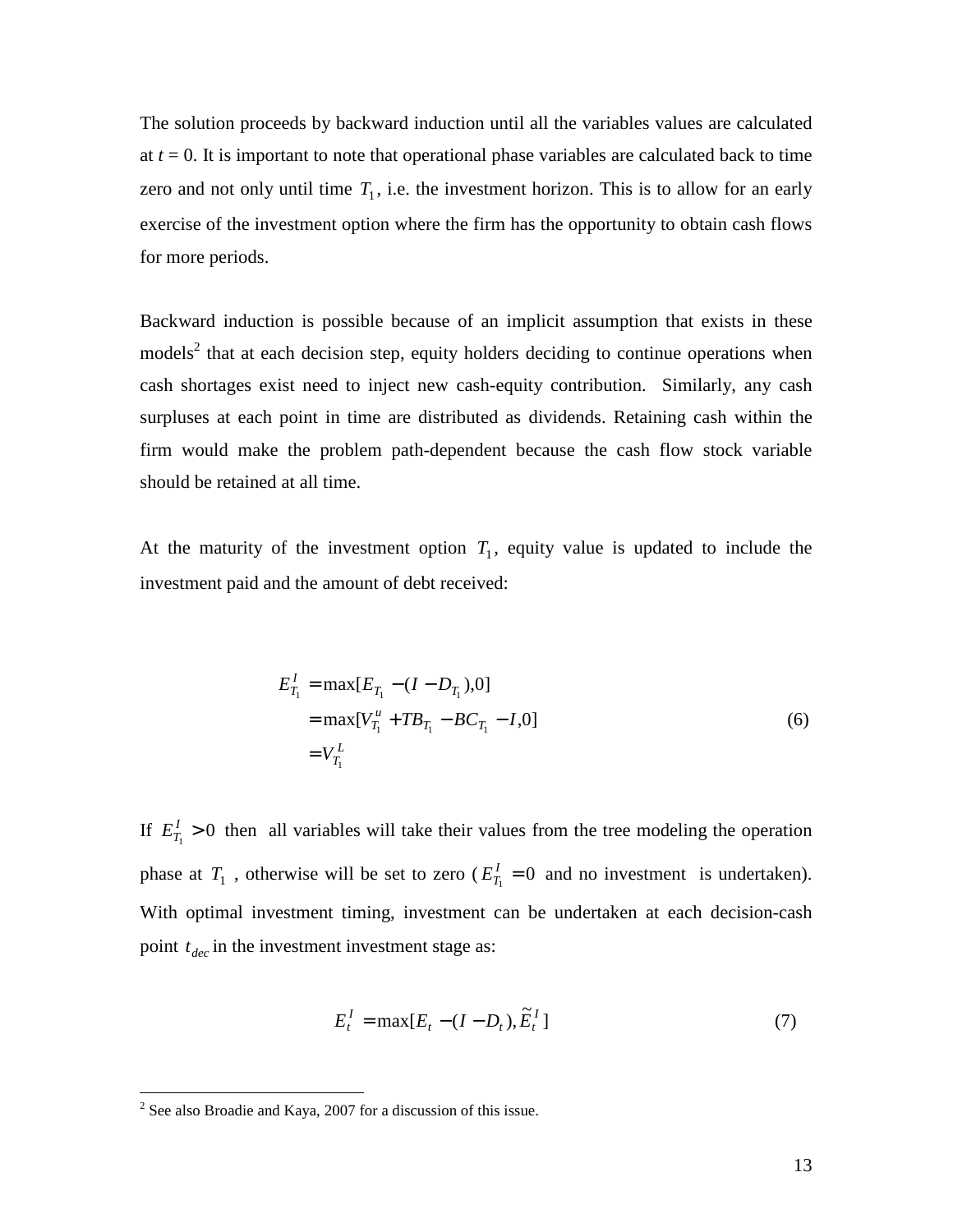If early exercise is optimal then all variables at the investment stage are updated with the corresponding variables at time *t* existing in the lattice tree calculations used in the operation phase. If it is not optimal to make an early investment decision then the values of each variable are the discounted expected values of the variables of the following period of the investment stage. Note that at times  $t \notin t_{dec}$  were no decision takes place the values are simply the expected discounted values of the following step within the investment stage (similarly with equation 4 but now using the variables in the investment stage).

In Table 1a we provide numerical results of the binomial tree model with decisions approximating the continuous limit ( $\Delta t \rightarrow 0$ ) by increasing the *N*<sub>dec</sub> variable. The solutions are contrasted to the closed form solution of Mauer and Sarkar (2005) in order to test the numerical accuracy of the model.

### [Insert Table 1 here]

We analyze two cases: one with operational costs set to zero (panel A) and one with positive operational costs (panel B). In all cases we have used long horizons for the operational and investment phase  $T_F = 400, T_1 = 200^3$ . In each panel, coupon levels are the optimal coupon levels according to the analytic model of Mauer and Sarkar (2005). In numerical models M1-M3 of panel A, unlevered values arepositive in all states of the tree since the operational costs are zero. However, in panel B, since operational costs are now positive, the value of unlevered assets may turn negative for low enough states of the revenue  $(P)$  level. For this reason models M4-M6 test for the accuracy of a numerical model were the value of unlevered assets is allowed to become negative, whereas models M7-M9 test for the accuracy of the models when the value of unlevered assets is not allowed to become negative.

<u>.</u>

 $3$  We have tested even longer horizons and the results are not materially different.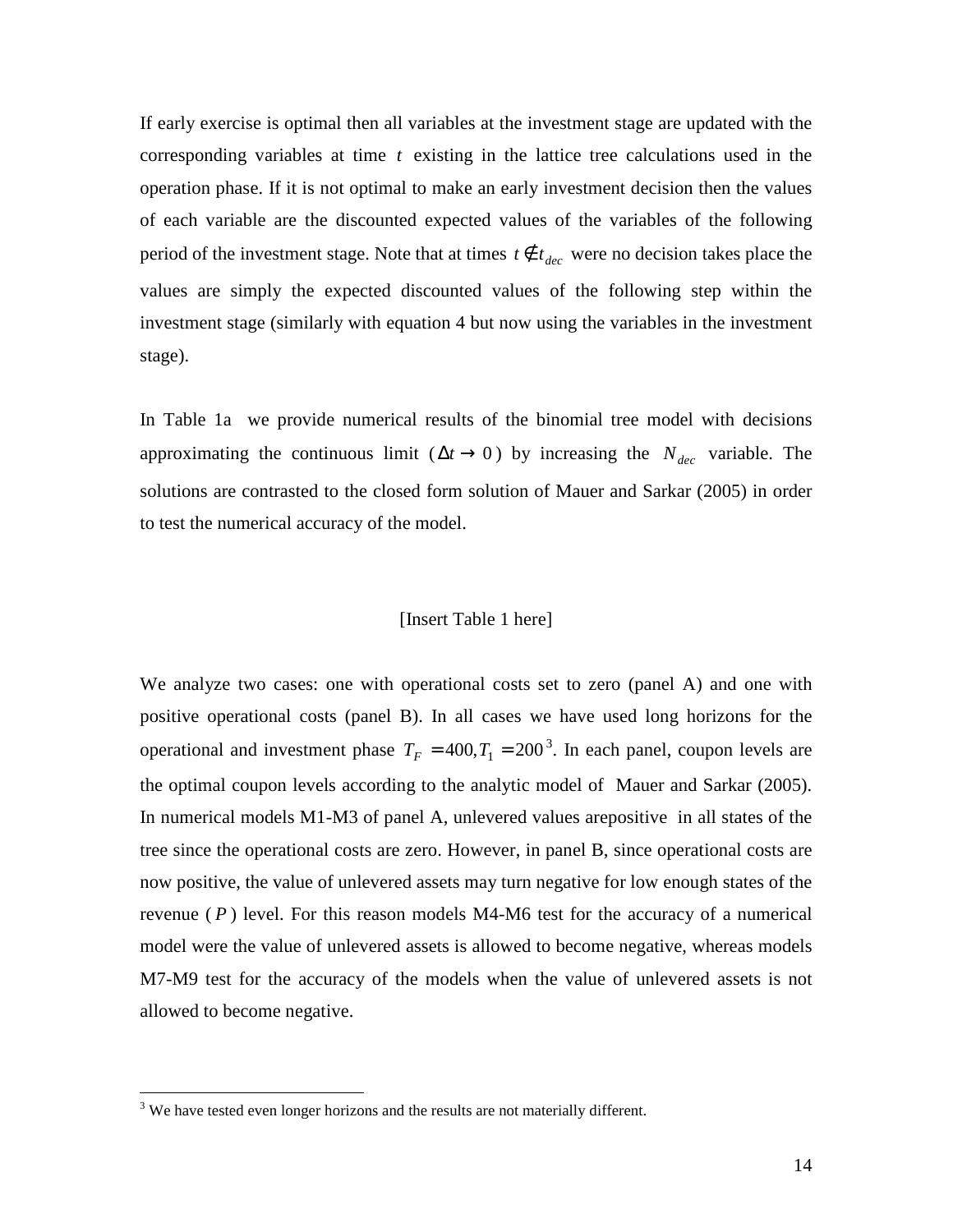In panel A the numerical accuracy of all variables are less than 1% (except the case of bankruptcy costs in which there is a deviation of 2.6%). As pointed by Broadie and Kaya (2007) the accuracy is affected by the ability of the lattice model to approximate the default boundary. For the case of equity the approximation error is not important since the boundary is zero. For debt, however, the approximation error may be more significant because the boundary is the value of unlevered assets (or revenue level) at default. The tax benefits and bankruptcy costs exhibit similar oscillatory behavior at smaller steps because they are also affected more significantly by the approximation errors of the default boundary. In our case, the numerical accuracy will be further affected by the accurate approximation of the investment boundary. In numerical models M4-M6 the deviations are slightly higher because of the existence of the operational cost. The levered firm deviations from analytic ranges with maximum range around +/- 2.9% and minimum  $+/-$  0.4%.

Table 1b provides solutions for the same problem using the numerical lattice model, however, assuming that decisions for investment timing and default are taken once a year (compared to almost instantaneous decisions of Table 1a). Table 1b produces a set of results varying the number of in-between lattice steps approximating each year between 5, 7 and 8. The results are not as accurately approximating the analytic solution in this case and solutions (in particular for debt values) exhibit larger oscillatory behavior. This was somehow expected given that perpetual models also assume instantaneous decisions.

Broadie and Kaya (2007) do not explicitly discuss finite horizon with optimal capital structure. The reason is that they focus on the accuracy of lattice method in approximating the perpetual limit of the Leland (1994). In that case, it is adequate to apply a single coupon level throughout the tree which is obtained from the analytic solution of Leland (1994). Similarly if one wants to approximate the Mauer and Sarkar (2005) solution, a single coupon applied uniformly at all lattice nodes is adequate. Thus the optimal coupon search is simplified (essentially avoided). To illustrate this we have performed a coupon grid search for the problem specified in panel A. The solutions reported in Figure 1 illustrate that the optimal coupon level is close to 11 (the actual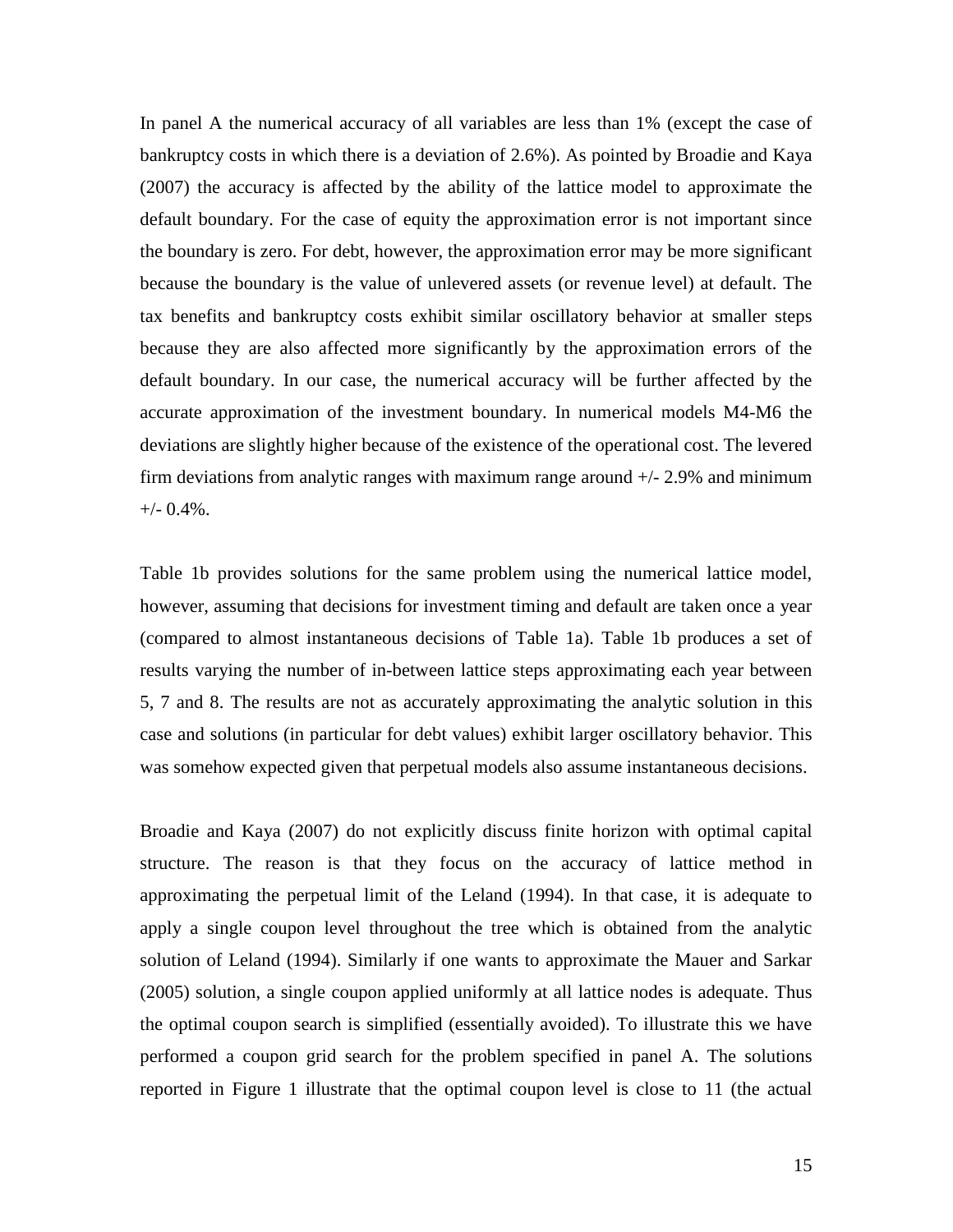perpetual limit is about 10.84). This approach cannot however be applied for truly finite horizon investment options since in this case the firm may optimally choose different coupon levels depending at ending nodes revenue levels of the investment horizon.

## [Insert Figure 1 here]

Section 2.2. below discusses the optimization of optimal capital structure on the tree for finite maturity options. In section C this framework is generalized for multi-stage options.

# **2.2. A forward-backward algorithm and American type options with finite horizon and optimal debt maturity choice**

The model of the previous section has the limitation that coupon levels cannot be different at different lattice nodes. In this section we present an extended model that accommodates the choice of possibly alternative coupon levels at each state of the revenue variable at the investment stage.

In order to achieve this, a forward-backward algorithm is now applied. The flexible formulation of controlling the frequency of decisions and the approximation of each decision interval is the same as in the previous section. Now, the approach starts by first creating the investment stage tree with  $N_1 = N_{dec} \cdot N_{\Delta t} \cdot T_1$  steps. At the price level at the end nodes of the investment stage, several lattices are created that capture the operational phase and default decisions for each choice of the coupon levels. Then, the values of equity and debt are taken so that the highest equity value (which coincides with levered firm value) is selected (as can be seen in equation 6). Then optimization is performed, which selects the optimal coupon among the possible range of coupon levels. Figure 2 illustrates the procedure:

#### [Insert Figure 2 here]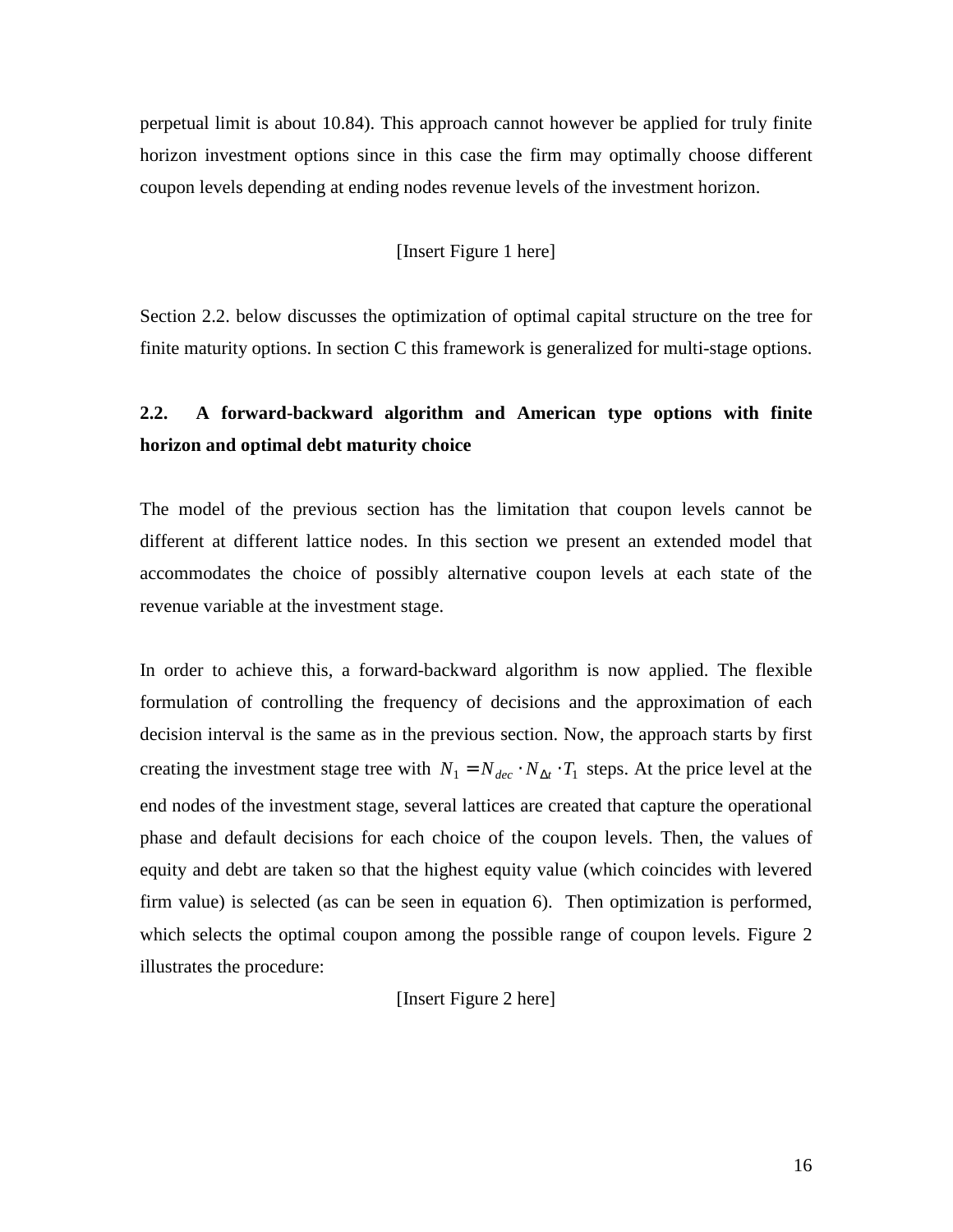In the case of optimal investment timing, new trees at each decision point ( $t \in t_{dec}$ ) and node are created and the optimal coupon at that node is investigated. Optimal timing is investigated using equation 7. The investment trigger point is the minimum value at each state where exercise is triggered. It is of interest to investigate the shape of the investment trigger and whether leverage ratios and credit spreads change or remain constant at the trigger. Leland (1994) has demonstrated that leverage levels and credit spreads are not affected by the initial value of unlevered assets. However, his results were based on an assumption of perpetual horizon in the operational phase; the present model presents an opportunity to test it also for finite operational phase horizons.

Two approaches regarding coupon search are implemented. In the first approach the level of revenues *P* at each end node is discretized through the choice of  $n_c$  points and a maximum of  $c_{\text{max}}$  points. This implies a coupon grid of:

$$
coupon = \{0, \frac{1}{n_c} \cdot P, \frac{2}{n_c} \cdot P, \dots, \frac{c_{\text{max}}}{n_c} P\}
$$

For example, a choice of  $n_C = 10$ ,  $c_{\text{max}} = 10$  would mean that coupon levels will be within the range  $coupon = \{0, \frac{1}{10}, P, \frac{2}{10}, P, \ldots\}$ 10  $\frac{2}{16}$ 10  $coupon = \{0, \frac{1}{10}, P, \frac{2}{10}, P, \dots, P\}$ . The coupon search process was a fraction of the level of revenues at each state. For most of our numerical results  $n_c = c_{\text{max}}$  is adequate, i.e., the maximum coupon does not exceed the level of revenues at that state (this constraint is not binding).

The second approach for selecting coupon specifies a denser grid for high revenue levels and a minimum specified grid  $n_{\min}$  for low revenue levels. One way to achieve this is to allow coupons grid to be a function of the state of revenues. A linear discretization scheme would specify that at state  $i$  (where  $i = 0$  is the highest revenue level) of lattice step  $N_1$  coupons will be:

$$
n_C(i) = n_C^{\min} + n_C^{\min} \cdot (N_1 - i)
$$

$$
c_{\max}(i) = c_{\max} \cdot n_C(i)
$$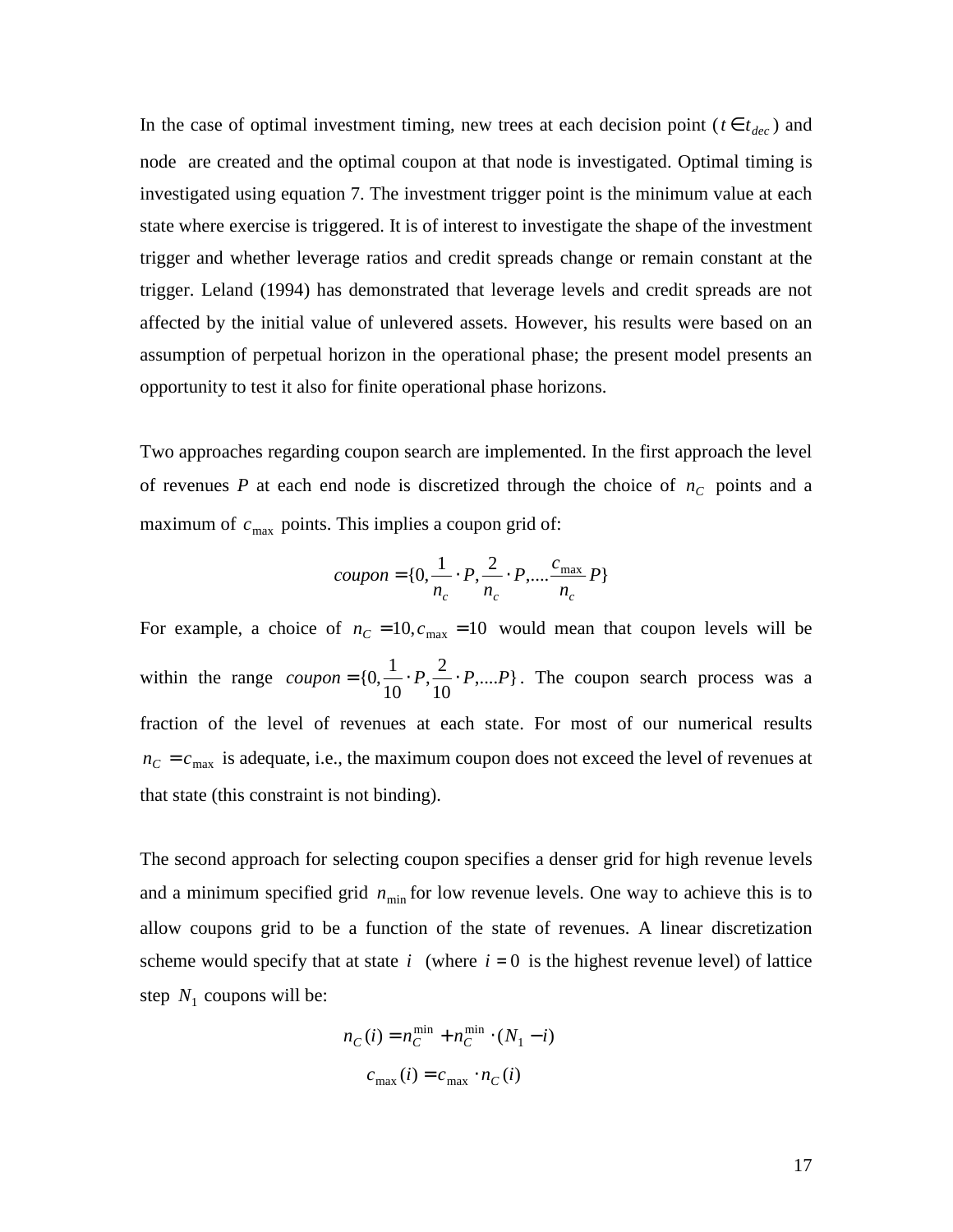Based on this discretization scheme the coupon grid will be a function of the state at *N*<sup>1</sup> and would take the following values:

$$
coupon(i) = \{0, \frac{1}{n_C(i)}P, \frac{2}{n_C(i)}P, \dots \frac{c_{\text{max}}(i)}{n_C(i)}
$$

It should be emphasized that both approaches produce similar results. Based on our numerical simulations we note that the coupon levels are always selected as a proportion of the revenue level at the debt issuing time. This ratio is very close to the leverage ratio of the firm at that stage. This observation may allow significant reduction in computational time.

In order to model maturity choices a horizon discretization parameter  $n<sub>D</sub>$  can be selected which specifies a set  $T_D = \{\frac{T_F}{T}, 2\frac{T_F}{T}, ... T_F\}$ *D F D*  $T_D = \{\frac{I_F}{n_D}, 2\frac{I_F}{n_D}, ... T\}$ *T n*  $T_D = \{ \frac{T_F}{T}, 2 \frac{T_F}{T}, \dots T_F \}$  for possible debt maturity choices. For optimizing both maturity and coupon levels, a double loop search process is implemented. This process optimizes the coupon for each maturity choice and then selects the maximum firm value from the alternative optimal maturity choices.

#### **2.3. Multi-stage extensions with multiple classes of debt**

In this section we extend the model to multiple investment stages and multiple debt issues. The model builds around the assumptions of Sundaresan and Wang (2007) and generalizes their framework to multiple stages. In comparison with Sundaresan and Wang (2007) our framework allows for greater flexibility, with debt maturity potentially overlapping with investment stages before the end of the operational phase. Furthermore, both the absolute priority and the pari passu assumptions can be incorporated, extending their simplified assumptions that were needed for analytical tractability. The first investment has a time horizon  $T_1$ . Following, other investments may take place with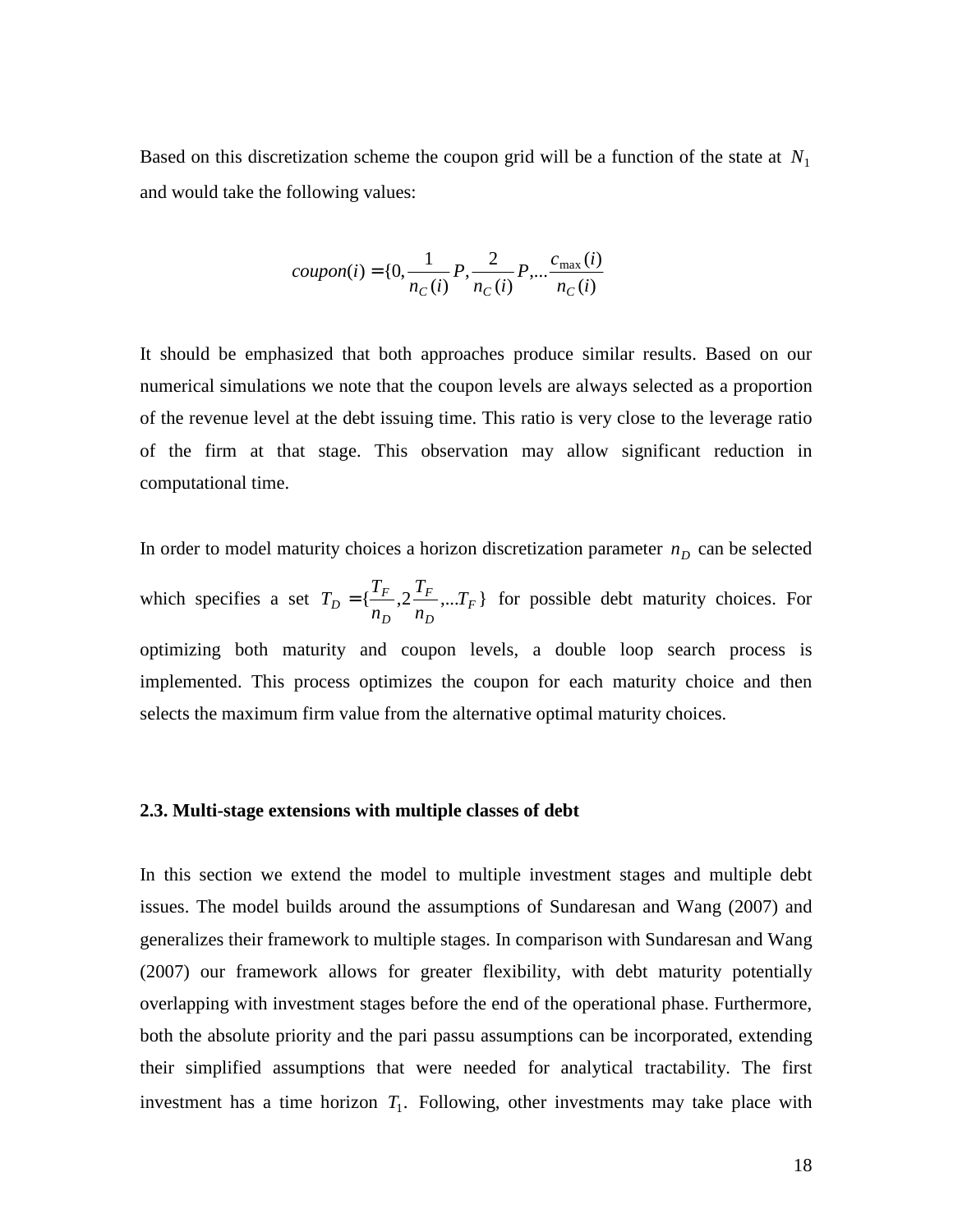horizons  $T_2$ ,  $T_{3,\dots}$   $T_{N_I}$ . Debt issues maturities are denoted by  $T_{D_1}$ ,  $T_{D_2}$ ,  $\ldots$   $T_{D_{N_D}}$ . Figure 3 illustrates (using a two-stage example) how the previous section algorithm can be extended for multiple investment stages and multiple debt issues. The operational phase is initiated at the time of the first investment maturity. It is assumed to have a duration of *TF* periods. The operational period may however be terminated if operational costs cause the firm to abandon or default if coupon payments exist. Operation may also be terminated at the subsequent investment stages if the firm decides not to proceed with new investment<sup>4</sup>. At the end of the first investment horizon a first debt issue can be made. At this stage a coupon selection process can start going forward with new lattice trees being created. Depending on the maturity of the first debt issue, the coupon payments may continue to run after the second investment stage, the third and so on. They may of course expire before the start of the second investment stage; their only restriction is that the maximum debt horizon is bounded by the firm's operational phase. At the time of the second investment stage, the firm may decide a new debt issue. At this stage a new coupon search process will start *conditional* on the earlier coupon selection. Similarly, the debt maturity of the second option may or may not overlap with other stages and should have a horizon of less than the operational phase of the firm.

The framework is flexible enough to accommodate alternative assumptions. For example, setting the investment costs of some stages to zero allows that only debt choices are made at that stage. Furthermore, the coupon search process may be terminated at certain stages so that no new debt issue take place.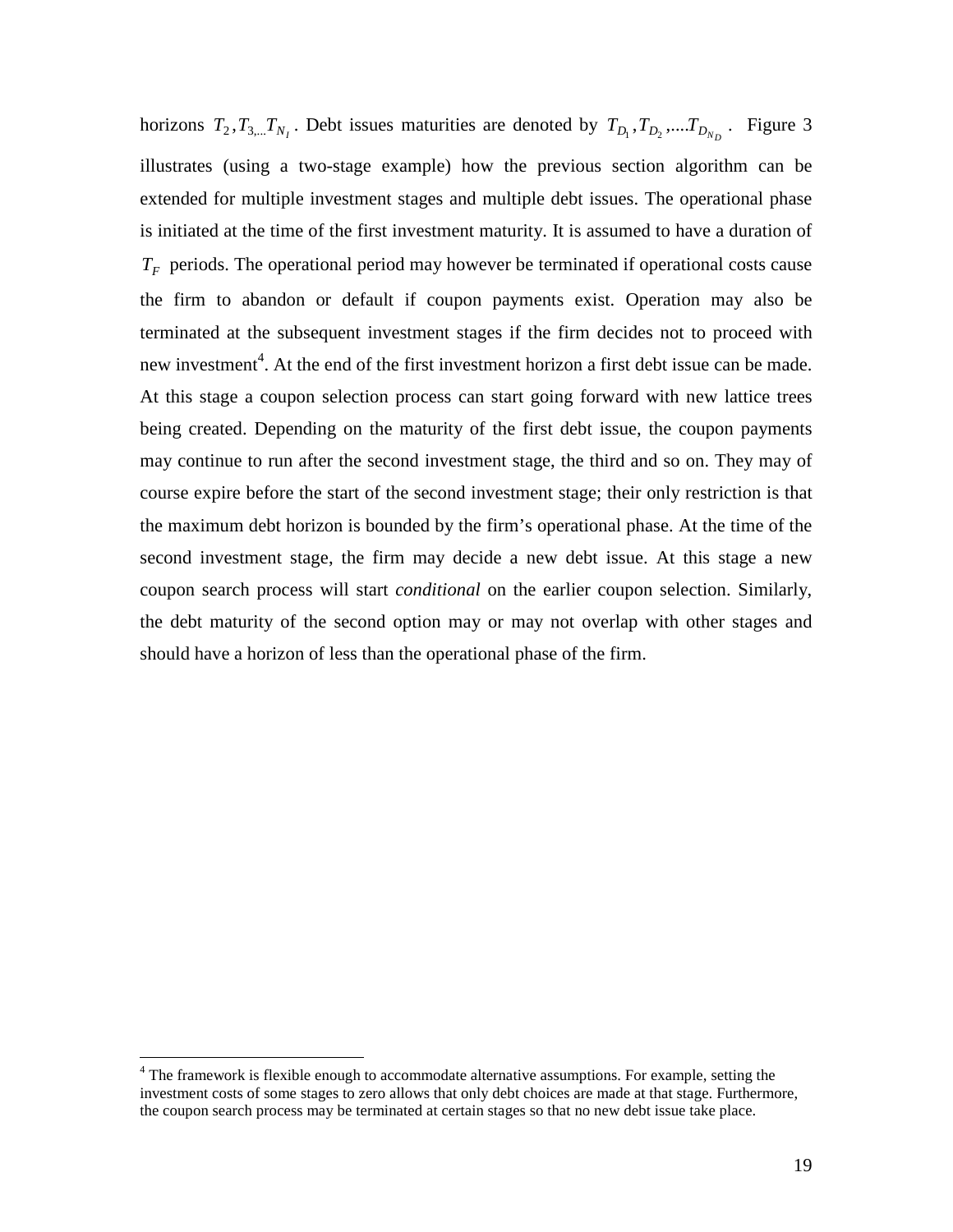#### [Insert Figure 3 here]

Investment stages are approximated by lattices with sizes that are defined relative to the tree used for the first investment stage which has a size  $N_1 = N_{dec} \cdot N_{\Delta t} \cdot T_1$ . The size of the *i* investment stage will thus be  $N_i = \frac{1}{T_i} \cdot N_1$ 1 *N T T*  $N_i = \frac{I_i}{T}$  $\mathbf{r}_i = \left| \frac{\mathbf{r}_i}{T} \right|$ . J  $\backslash$  $\overline{\phantom{a}}$ l ſ  $=$   $\left|\frac{r_i}{T}\right| \cdot N_1$ . The last period (after  $T_{N_I}$ ) is approximated by  $N_F = \frac{F}{T} \frac{(1 - \frac{E}{L})^2}{T} \cdot N_1$ 1  $(T_1 + T_2 + ... T_{N_l})$ *N T*  $T_F - (T_1 + T_2 + ... T_n)$  $N_F = \frac{I_F - (I_1 + I_2 + ... I_{N_I})}{T}$  $F = \frac{F - (T_1 + T_2 + ... + N_I)}{T}$ . J  $\backslash$  $\overline{\phantom{a}}$  $\setminus$  $T_F - (T_1 + T_2 +$  $=$   $\frac{r(1 - 2) \cdots (N_1)}{T} \cdot N_1$ .

Moving from one investment stage to another, the firm may achieve expanded revenue levels, which can be modeled as  $e_1, e_2...e_{T_I}$  expansion factors multiplying the revenue variable. The same variables can be used to model contraction options ( $e_i$  < 1 in this case and the firm recovers part of the initial investment). Priority rules for debt holders in case of default need also to be specified. One reasonable assumption is that debt seniority is specified by the order of debt issuance with earlier debt issues having priority over following issues. In some cases, subsequent issues may have equal priority, i.e., the pari passu assumption.

As discussed earlier, default is triggered when equity value drops below zero. Under such a scenario equity holders declare bankruptcy. With positive operational costs one has to check that the value of unlevered assets is positive at that state of revenues. If not, then obviously all debt values will be zero since there is no value to be recovered. Under the absolute priority rule debt holders will receive the following, in case of default at any default time *t* when  $V^U > 0$ :

$$
D_{1B} = \min[(1 - b)V^{u}, D_{1t}]
$$
  
\n
$$
D_{2B} = \min[(1 - b)V^{u} - D_{1B}, D_{2t}]
$$
  
\n
$$
D_{3B} = \min[(1 - b)V^{u} - D_{1B} - D_{2B}, D_{3t}]
$$
  
\n...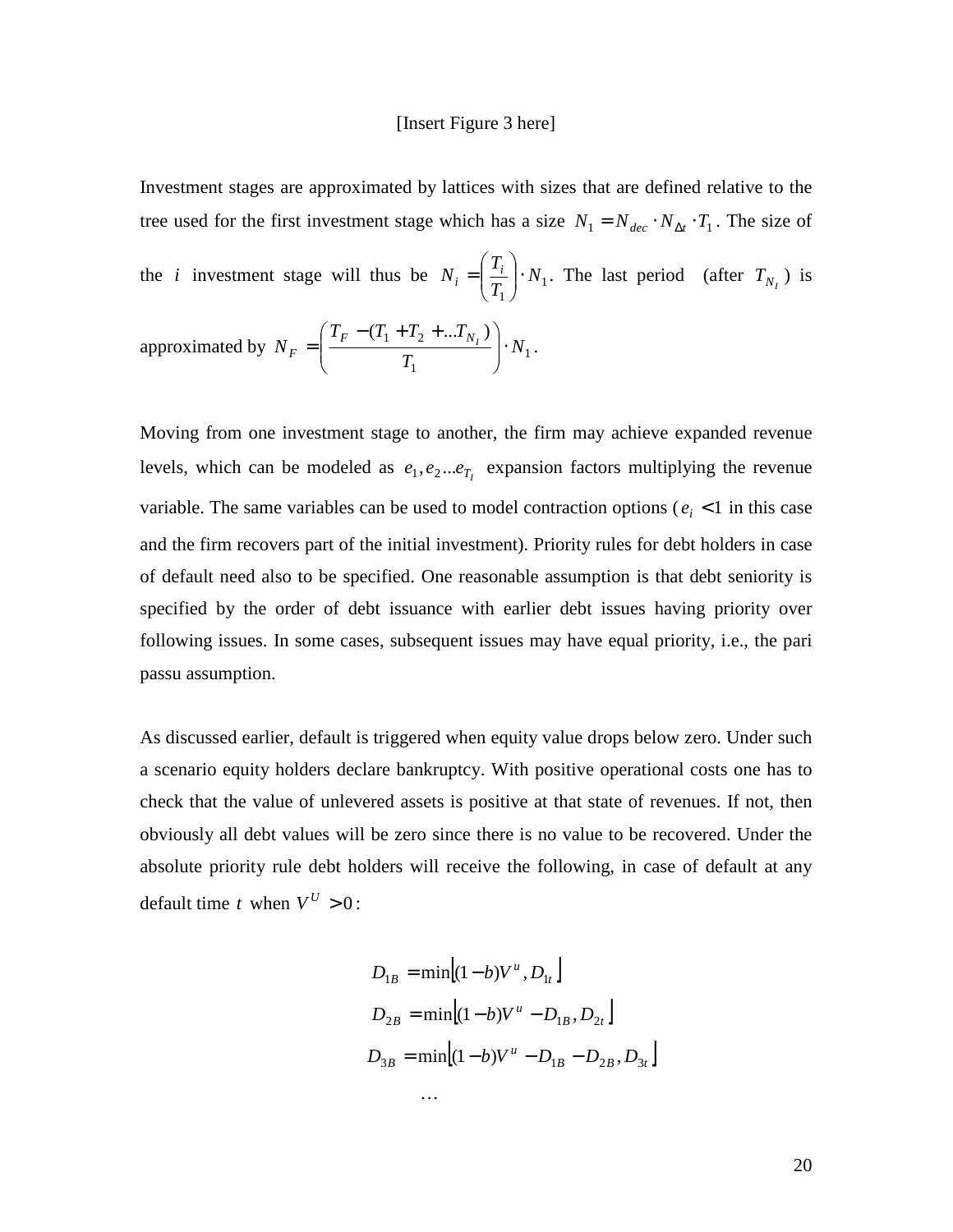$$
D_{N_{D}B} = \min \left[ (1-b)V^{u} - D_{1B} - D_{2B} - ... D_{N_{D}-1B}, D_{N_{D}t} \right]
$$

The following observations can be made. First, since  $V^U > 0$  then all debt issues are bounded by zero (cannot take negative values). Secondly, the rule specified in the paper is much more general than the one specified in Sundaresan and Wang (2007) who specify debt holders recovery value on the face value of debt and not based on the value of debt  $(D_{it})$  at the default date. Thirdly,  $V^U$  in this case captures the continuation unlevered value of all subsequent stages irrespective of equity holders continuation decision. Finally, note that it is possible that when  $(1 - b)V^u$  is high relative to the debt issues a residual value is left even after full repayment of all debt issues. The question which naturally arises is where this value should be allocated. It is possible that this residual value is allocated to equity holders, however, under standard bankruptcy rules the debt holders will have full control and may distribute this value on a value weight base to all debt holders.

In the case of pari passu, similarly to Sundaresan and Wang (2007) any debt value *j* in case of bankruptcy will be determined as<sup>5</sup>:

$$
D_{jB} = \left(\frac{D_{jt}}{\sum_{i=1}^{N_D} D_{it}}\right) \cdot (1 - b)V^{u}
$$

#### **3. Applications**

# **3.1. Finite investment horizon and optimal debt maturity choice**

In this section a European type investment option is used which is computationally less intensive. The goal of this section is produce numerical results for: 1) Finite investment

<sup>&</sup>lt;sup>5</sup> Sundaresan and Wang (2007) specify the rule in terms of coupon value weight which will have similar results.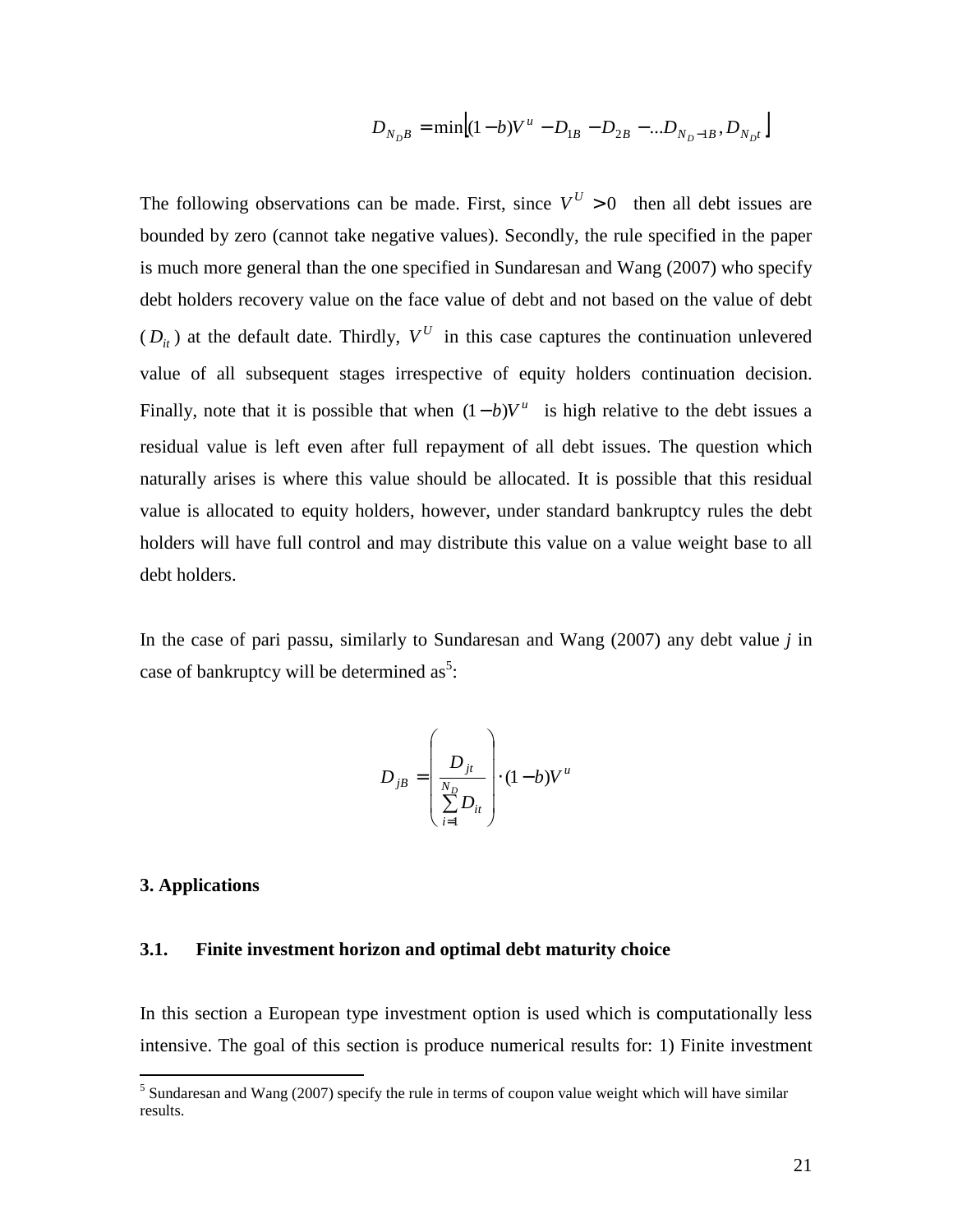horizon with finite operational phase 2) Leverage ratios and credit spreads at investment maturity as a function of state variable *P* values at investment maturity 3) The shape of the default trigger at different values of state variable *P* investment maturity 4) The choice of debt maturity as a function of state variable  $P$  values at investment maturity<sup>6</sup>.

Table 2 first shows various values at  $t = 0$  with sensitivity with respect to the operational phase horizon. In particular, the levered firm value, the unlevered firm value, the tax benefits (TB), bankruptcy costs, equity and debt values and the expected investment cost (Inv) are reported. The results show that for projects with short horizons analytic solutions using perpetual horizon will largely overstate true values. As the horizon becomes larger, the solution gradually converges to one solution which would reflect the perpetual case.

## [Insert Table 2 here]

Calculated leverage ratios at investment maturity show that leverage remains constant at each end node for each particular case of  $T_F$  horizon. Interestingly, leverage ratios for shorter operational phases are slightly higher starting at 72% at  $T_F = 10$  and then gradually reduced for longer horizons with  $T_F = 15$  about 68% and then about 66% for horizons larger or equal to  $T_F = 20$ . One possible interpretation of this result is that at shorter operational phase horizon project values are not high enough to induce investment in some states; equity holders will thus prefer to borrow more heavily to allow the firm to proceed to the operational phase. A similar pattern exists between leverage ratios and debt maturity (results follow), i.e., leverage ratios are decreasing in debt maturity, at least for the parameters considered. This result contradicts the results of Leland and Toft (1996) who show that there is a positive relationship between leverage and debt maturity. As is discussed later, this result is driven by the non-existence of principal payments in the case considered here. When principal payments are included the results of Leland and Toft (1996) are replicated.

The results of this section are based on the assumption that default is triggered when equity value gets equal to zero. The value of unlevered assets may be positive or negative at that point.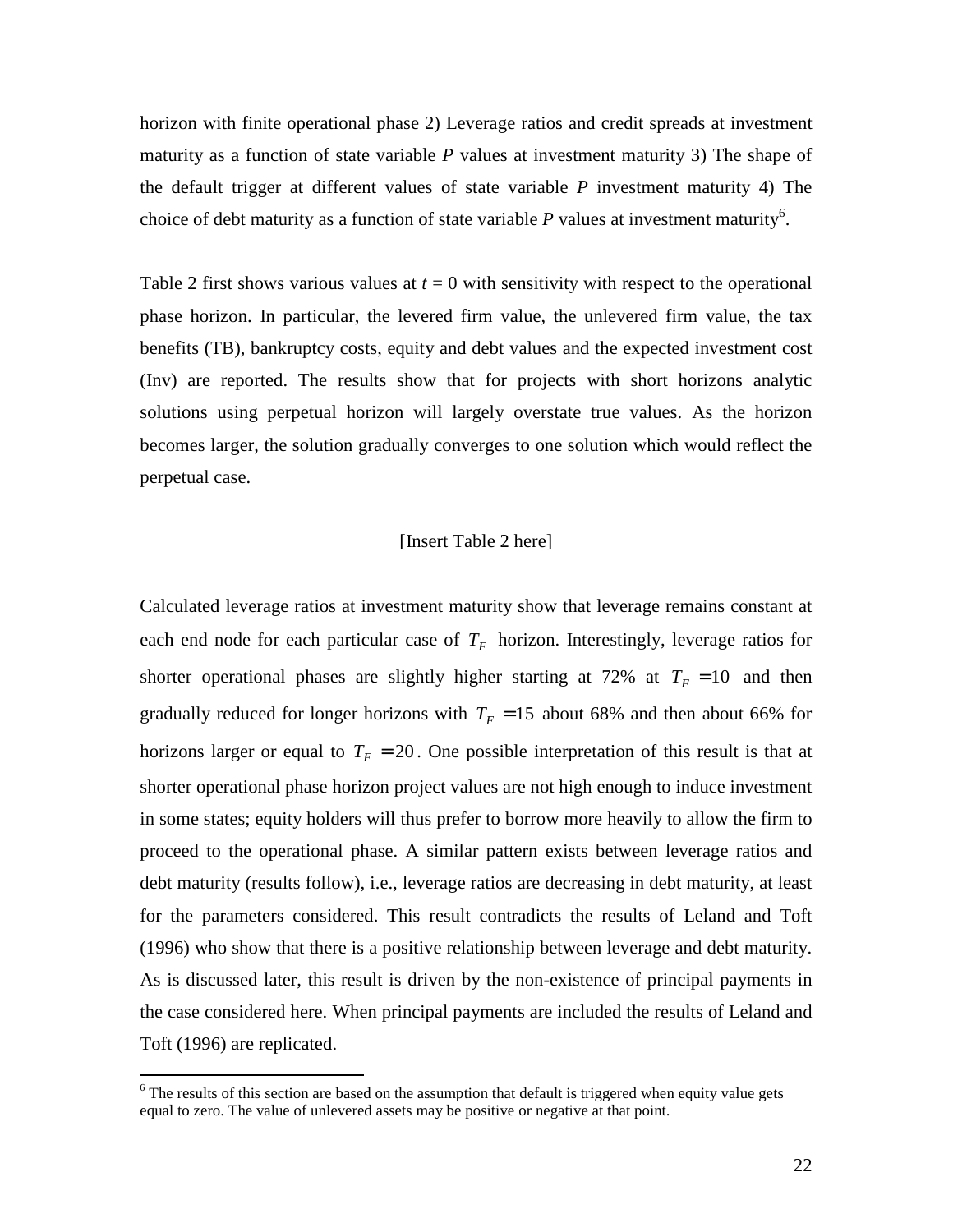Table 3 shows numerical results for a finite horizon case both in the investment and operational phase. The operational phase is fixed at  $T_F = 20$  years while the investment horizon is varied between  $T_1 = 1, T_1 = 3, T_1 = 7$  and  $T_1 = 10$  years. Panel A assumes yearly decisions ( $\Delta t = 1$ ). The first sub-panel provides solutions using a uniform coupon at the end nodes of the investment stage that were selected based on the closed form solution with infinite investment horizon and infinite operational phase<sup>7</sup>. Optimal solutions for this type of options with optimal capital structure are hard to obtain using closed form solutions. The second sub-panel presents the value of the firm using a forward-backward algorithm discussed in the previous section and coupon search of 100 increments at each price level. The table provides the results for different approximation accuracy per year  $N_{\Delta t} = 1$ ,  $N_{\Delta t} = 6$ ,  $N_{\Delta t} = 12$ ,  $N_{\Delta t} = 18$  and  $N_{\Delta t} = 24$ .

The results show that the solutions based on a coupon level obtained from the optimal perpetual horizon model uniformly applied at each end node of the tree understate the true optimal. However, the solutions do not deviate substantially from the optimal. Of course, such a behavior is based on averaging out errors at the end of the investment horizon; at a particular node at the investment horizon such a naïve approach will result in gross errors. A further remark is that the lattice based solution seems to converge rather fast to a solution with only minor oscillations as the number of steps approximating each year increases.

The closed form solution assumes an American type investment option so the differences between this solution and the optimal are understated.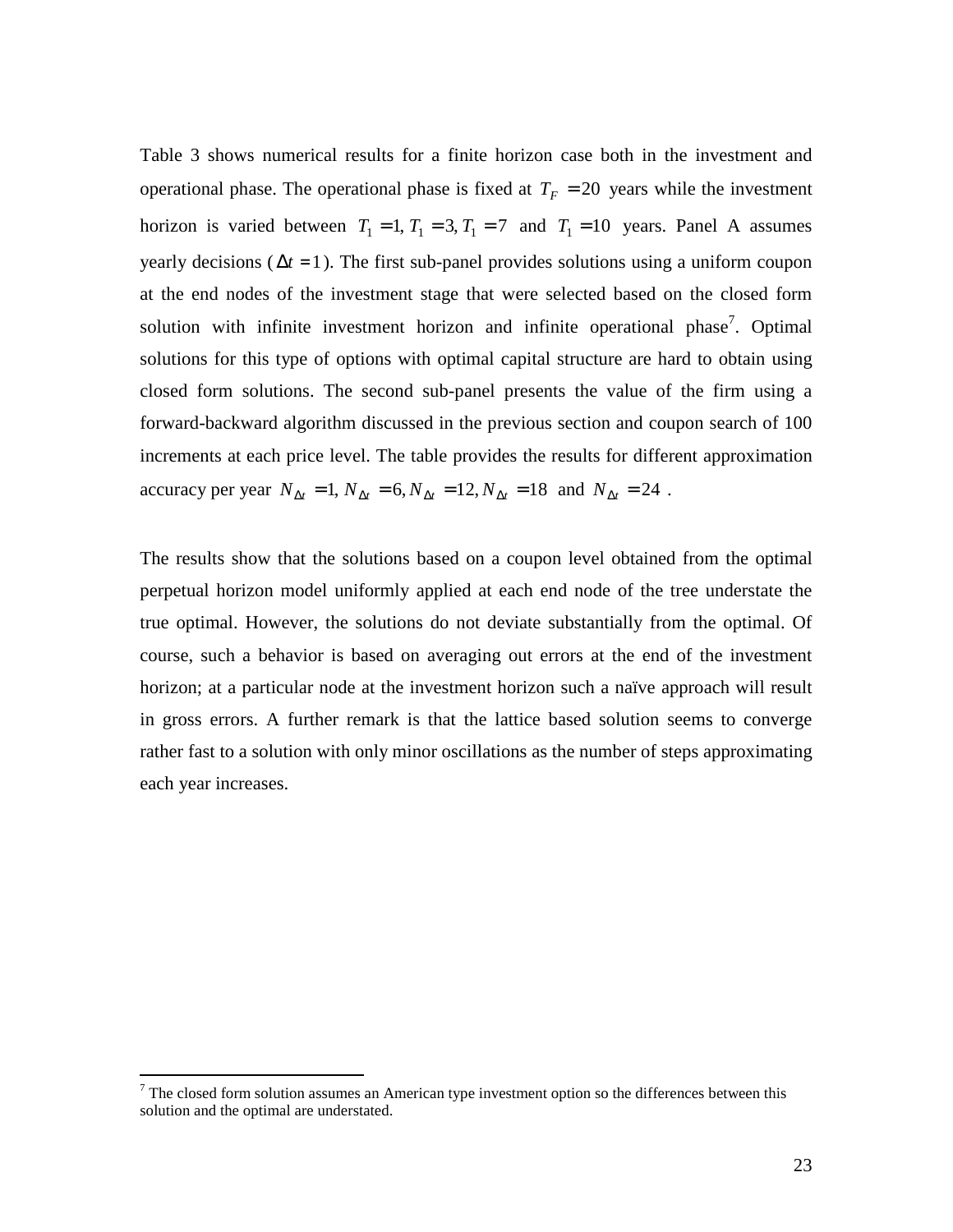### [Insert Table 3 here]

In panel B, we provide the solutions for levered firm values when decisions about continuation or default in the operation phase are taken at different frequencies than a year. The results show that the solutions are uniformly lower for all cases compared to panel A corresponding solutions. At higher frequency levels the results seem to converge and the convergence is similarly to the first panel, i.e., very fast and not very oscillatory.

Figure 4a focuses on a selected case of investment time to maturity of 5 years with yearly decisions (panel A) and optimal coupon selection. It shows optimal coupon levels at maturity for different states of price where investment takes place (the value of levered firm exceeds investment cost). It is observed that the firm optimally adjusts its coupon downwards in connection with the realization of the price state variable. The results confirm that optimal coupon levels are always a fraction of the price level at the particular state. Figure 4b shows the values of equity, debt and the levered firm together with its components, unlevered asset value, tax benefits and bankruptcy costs. Interestingly, leverage ratios, calculated as the ratio of debt value over gross (before subtracting investment cost) levered firm value is fixed at about 65%. This creates a uniform credit spreads across all states of 4.28%. Debt yields where calculated using a simple division of the coupon level over debt value. This is not exact for finite horizon and when default is in place. The credit spreads calculated represent upper bounds. True yields can be calculated by solving the implicit equation at each state:

$$
D = R + R \cdot e^{-y\Delta t} \cdot prob(P_{\Delta t} > P_B^{\Delta t})) + R \cdot e^{-y2\Delta t} prob(P_{2\Delta t} > P_B^{2\Delta t})) + ... (R + F) \cdot e^{-yT_F\Delta t} \cdot prob(P_{T_F} > P_B^{T_F}))
$$

*D*, *R* values and the default trigger points at each decision point are known so the equation can be solved for the yield to maturity of debt. The probability to avoid hitting the boundary may be estimated using the cumulative bivariate standard normal.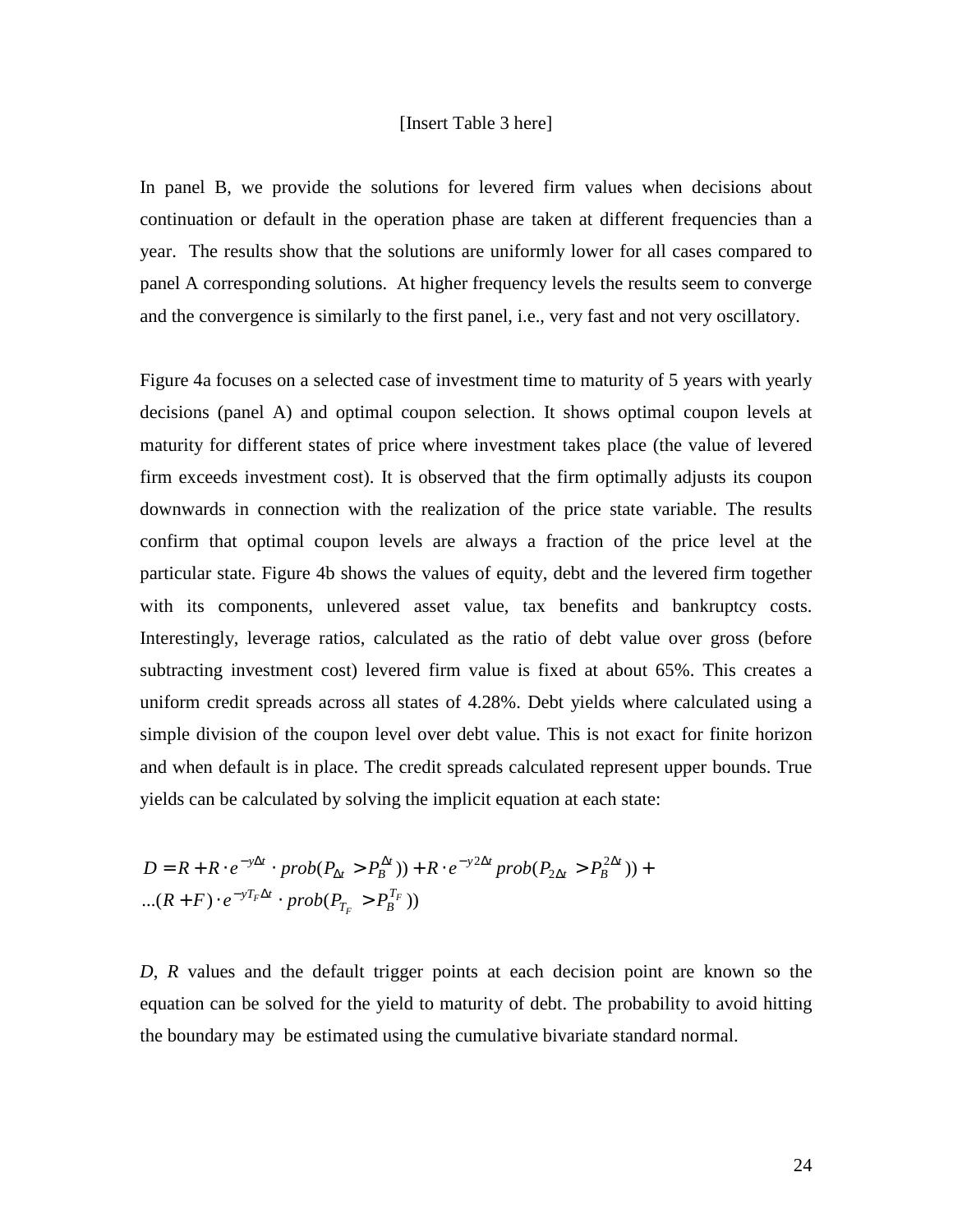The result that leverage ratios remain constant and are invariant to the underlying asset is particularly important since it shows that the result of Leland (1994) is preserved in a finite horizon environment. It should also be noted that the leverage ratio obtained in this example is very close to the optimal leverage ratio at the investment trigger obtained using the closed form solution under the perpetual horizon assumption which was around 63%. Such observation is useful in further expanding the numerical coupon search process to reduce computational time.

### [Insert Figure 4 here]

The following figures show the default trigger at selected levels of terminal revenue value at the maturity starting from a deep in-the-money case and moving progressively to lower level of moneyness. As mentioned earlier, a challenge in working with binomial trees is reducing the approximation errors of the trigger boundaries. The in-between lattice steps for each ∆*t* interval (here 12 steps are used) help reduce these errors since a denser set of scenarios can be created for each year. Using an even number of in-between steps ensures that the previous years steps are included in the following years' approximation tree.

The results show that the default trigger follows an upward sloping shape with upward jumps following as the time to expiry of the operational phase progresses for long debt maturities. The result confirms the intuition proposed by Dixit (2001) (see p.50) that at the early stages the firm has an incentive to delay default because there are still opportunities for a negative situation to be reversed. As the time to maturity progresses, default is triggered at a higher level since the flexibility that the situation is reversed gets reduced; at maturity default is triggered when the firm cannot cover its interest obligations (so terminal default triggers are equal to coupon levels initiated at the start of the horizon). The result also expands the insights in Leland and Toft (1996) who argue that for long term debt issues the default trigger will be set at low levels. In their case a unique trigger is defined based on simplifying assumptions on debt rebalancing that allows a stationary debt structure, whereas here we show that the default trigger will be low at the beginning and subsequently increasing as time progresses. Leland and Toft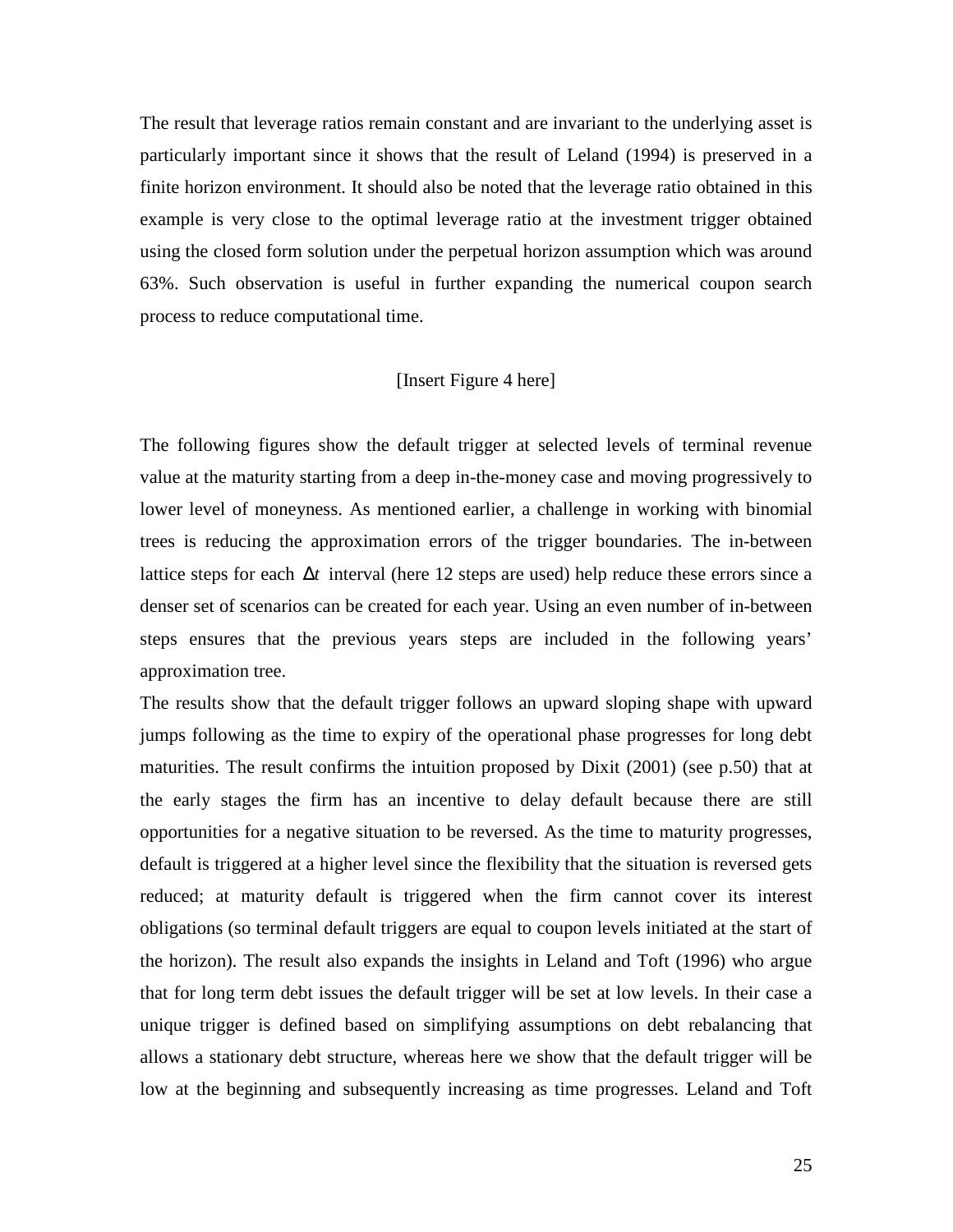(1996) analyze the case with debt principal at the end of the horizon. We have performed the same analysis here and have found an upward sloping default trigger for all debt maturities. In the case were a principal exists the default is upward sloping until the maturity of debt and exhibits a large jump at the last date of the balloon payment.

## [Insert Figure 5 here]

The shape of the default trigger, however, may downward sloping for short debt horizon maturities (results not shown for brevity). This will be the case only if no principal payment exists at the end. Our numerical results show that for short horizon debt maturities the firm prefers to borrow heavily with optimal coupon exceeding the revenue level at the investment maturity. With heavy borrowing, the firm's equity holders will no longer have room for delayed default at the early years and default will be triggered at higher levels of revenues. This is because at the beginning of investment the firm faces high coupon payments for the next few years. If the firm survives the first stages the remaining payments are reduced substantially and given that the firm has a relatively long horizon ahead it may have better chances that the situation is reversed. The numerical results show that the high coupon levels are used so as to raise as much more debt possible, exploit better the tax advantage of debt and raise the investment trigger, i.e., investment in states that would not have been possible if the firm did not borrow heavily. Table 4 illustrates the case with  $T_D = 5$  (with  $T_F = 20$  like before). The results show clearly that coupon levels at 100% of revenues may be binding the firm from exploiting higher tax benefits, raising more debt and increasing the states were investment is possible. It should be emphasized that all values are the expected discounted values at investment maturity. Leverage ratios (last column) are the ones at investment maturity (and since they are the same at each state only one number is reported). The higher values of investment cost and the value of unlevered assets and tax benefits may thus reflect the fact the firm may have extend the states where investment takes place if it can borrow heavily. In the case were principal exists, our results have shown that equity holders will no longer have the ability to use high coupon levels because that will be connected to high principal values necessary to be paid in a short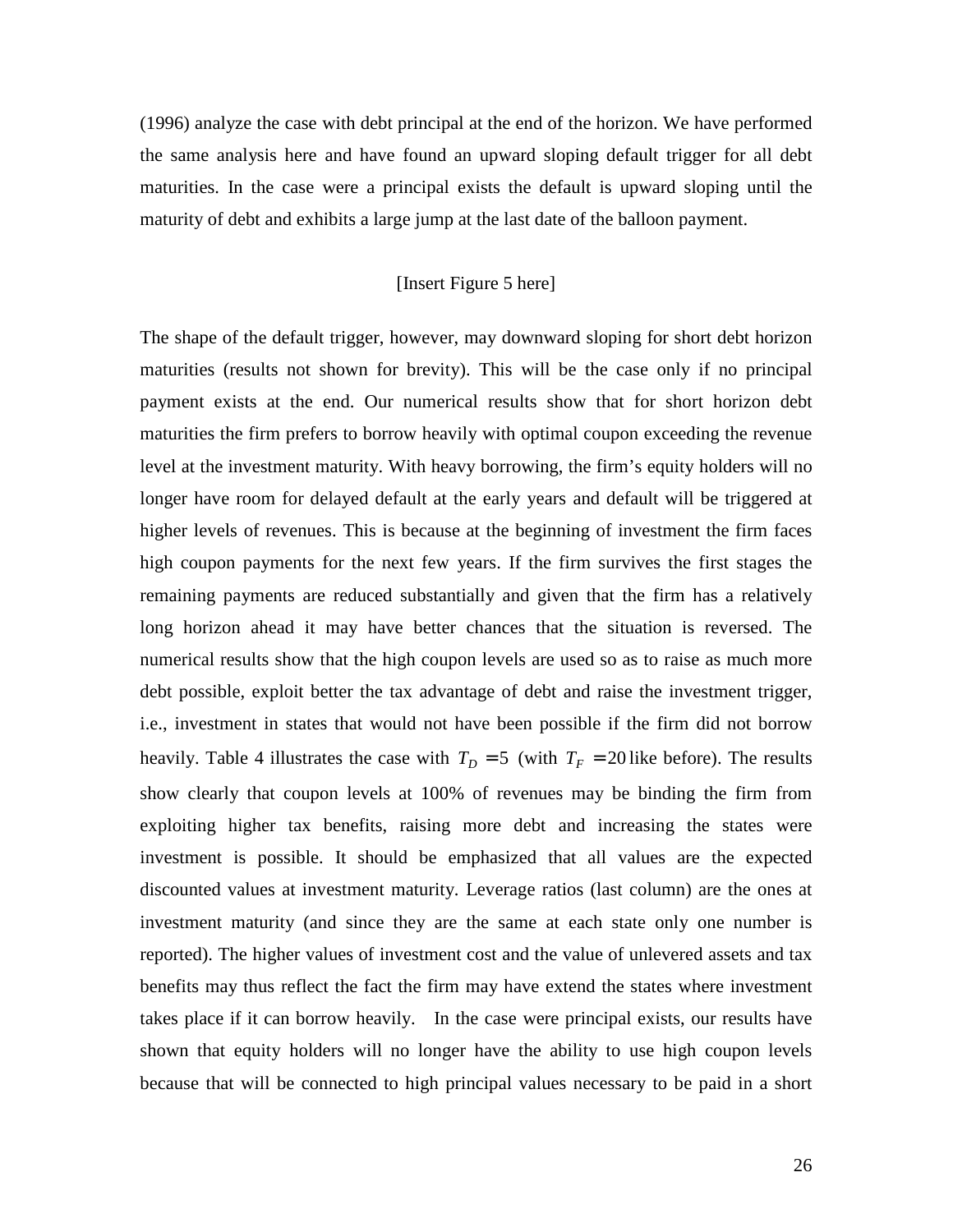time horizon. For this reason, the result is reversed and the firm borrows more heavily at longer debt horizons (confirming the results of Leland and Toft, 1996). With respect to the default trigger in the existence of principal payments, the results show that the default trigger at shorter debt horizons is smaller than the corresponding period default trigger for longer debt horizon and only exceeds that of longer term horizons at the maturity of the short horizon debt (where as we have mentioned before the default trigger jumps upwards). Thus, we show that the result of Leland and Toft (1996) that the default trigger for short horizons is higher than that of long horizons is averaging the true results (with latter effect dominating).

### [Insert Table 4 here]

Our final set of results for this subsection relate to the investigation of optimal debt maturity choice. The following table shows the values of (levered) firm at  $t = 0$  under alternative assumptions about the choice of debt maturity at the maturity of the investment horizon  $T_1$ . The firm's operational phase is  $T_F = 20$  years and we allow for debt maturity choice among 4 discrete choices:  $T_D = 5$ ,  $T_D = 10$ ,  $T_D = 15$  or  $T_D = 20$ . The last row shows the results when optimal choices are allowed among these 4 alternative maturity choices at each end node at the investment maturity. The results in parenthesis for the debt horizon of 5 years are firm values when coupon levels are restricted to be at 100% of the revenue level at maturity (in this case the constraint of coupons at 100% level is binding). The results show that with unconstrained coupon levels, the optimal debt maturity is to select a short horizon. This result holds for different model parameters, f.e., lower opportunity costs and lower volatility levels. The results differ from Leland and Toft (1996). The reason is the presence of the face value of debt in their numerical simulation. We have performed the same simulations using a positive face value of debt which is connected to the selected coupon level and we indeed show that it is always optimal to select the longer term maturity (in our case  $T<sub>D</sub> = 20$  years). This comparison may reveal potential differences in maturity selection between regular bond issues with principal payments and bank loans were the payments are generally fixed throughout the horizon. In the latter case, it is possible that constraints that coupon levels cannot exceed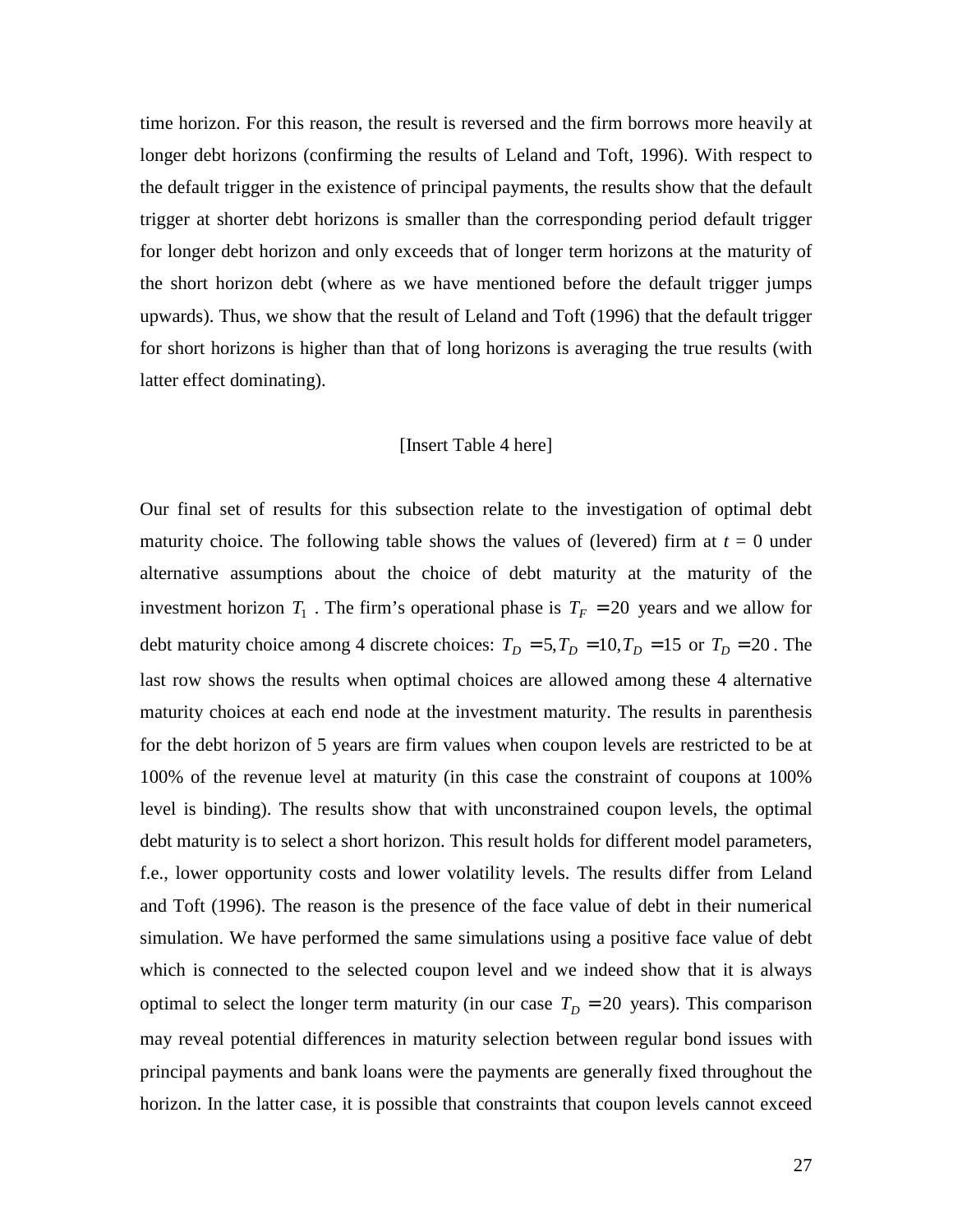the current revenue levels of the firm may exist, and in that case the firm may select a medium term debt maturity (in this case 10 years).

### [Insert Table 5 here]

The results show that optimal leverage ratios (case of no principal) are decreasing in debt maturity choice: leverage ratios are as high as 84% for 5 year horizon debt, 71% for 10 year horizon debt, 70% for 15 years horizon debt and 65% for 20 year horizon debt. In the case of a positive principal payment at the end of the debt horizon we have observed that this result is reversed (consistently with Leland and Toft, 1996).

## **3.2. Optimal investment timing**

In this subsection we investigate the shape of the optimal investment trigger for finite maturity investment options and finite horizon operational phase at different model parameters. A particularly interesting case relates in allowing for separate levels of the erosion parameter  $\delta$  and  $\sigma$  before and after the investment trigger and investigating the impact on values and the investment trigger. Furthermore, we investigate the optimal choice of leverage along the investment trigger and optimal values of coupon, equity, debt, the value of unlevered assets, the tax benefits and bankruptcy costs along the investment trigger.

Table 6 provides a set of results based on an American option with  $T_1 = 5$ . The operational phase is assumed to be  $T_F = 20$ . It is assumed that decisions are taken every year, i.e.,  $\Delta t = 1$  (including the investment timing and operation or default decision in the operational phase). An approximation of  $N_{\Delta t} = 12$  lattice steps is used.

### [Insert Table 6 here]

The results show that for a lower opportunity cost both before and after the investment enhances, the firm, equity and debt values values and expected investment are increased.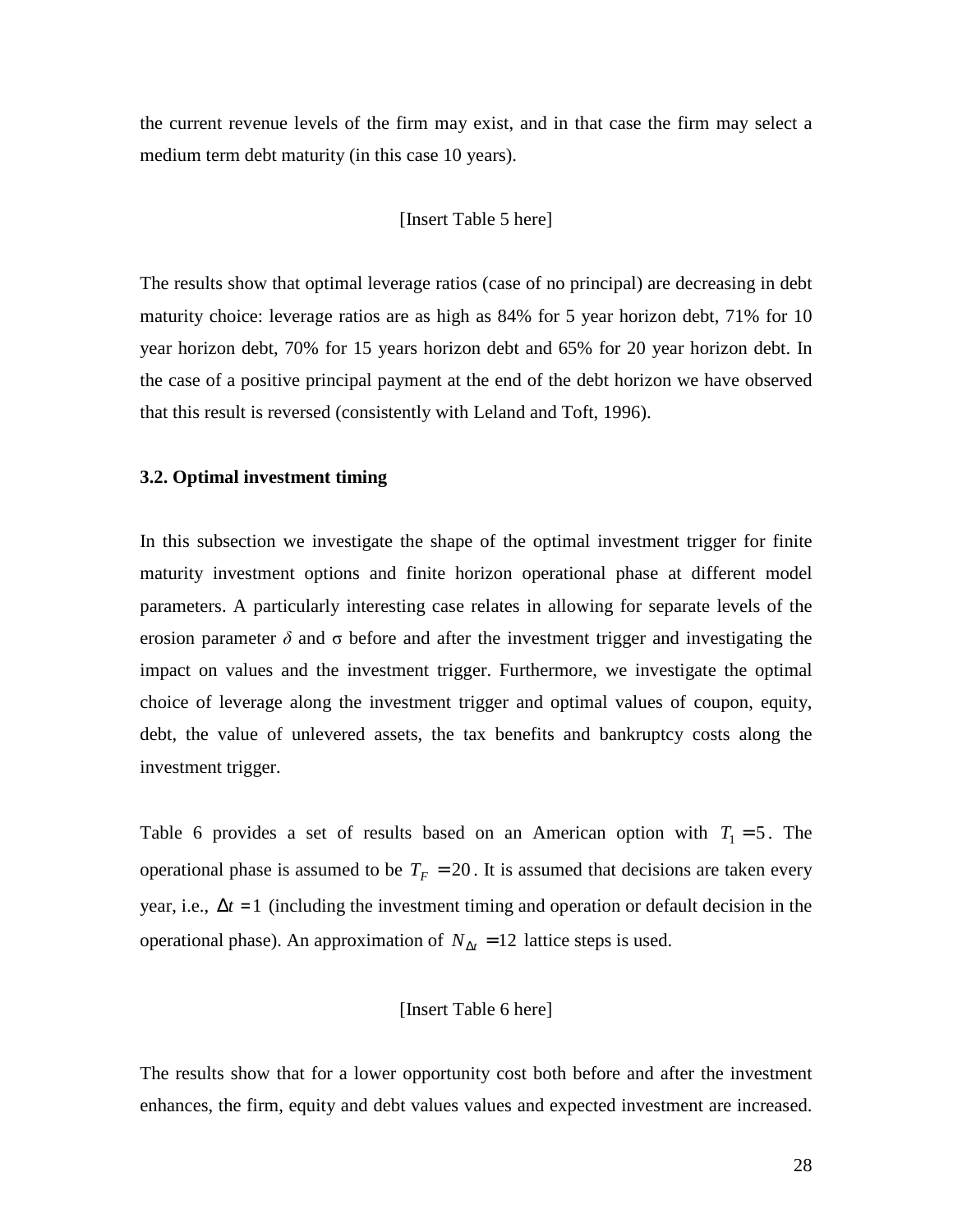Furthermore, it increases the tax benefits of debt substantially despite a small increase in bankruptcy costs. A lower volatility before investment decreases option value and thus firm value drops; on the other hand a lower volatility after investment enhances firm value by enhancing the unlevered firm value, the tax benefits and reducing bankruptcy costs. Effectively, a lower volatility after the investment allows more debt to be raised. Similarly, smaller bankruptcy costs increase firm value by increasing expected unlevered firm value, tax benefits while there is a small increase in bankruptcy costs. A lower bankruptcy costs also allows for more debt to be raised. As expected, a lower tax rate enhances firm value mainly by enhancing the value unlevered assets despite the fact that tax benefits are reduced substantially. This result would not feasible in models concentrating on the modeling of the value of unlevered assets as the stochastic variable.

Figure 6 shows the investment trigger for different model parameters uniformly applied before and after the investment. The case analyzed is with an initial value  $P = 10$ . In years where no trigger is presented the algorithm signaled that "delay" is optimal for all range of possible values produced by the lattice<sup>8</sup>. The following figure shows that compared to the base case a lower opportunity cost will result in a higher investment trigger in all years prior to maturity and a lower volatility results in a decrease in the investment trigger. These results confirm that the results are consistent with what one would expect from option theory<sup>9</sup>. Lower bankruptcy costs and lower taxes will cause the firm to invest earlier than the base case.

 $\ddot{ }$ 

 $8$  The investment trigger can be calculated by running alternative P values at each year assuming the remaining horizon is left. This could make the trigger even more accurate but would increase computational time. The triggers produced here suffice to illustrate the main insights.

<sup>&</sup>lt;sup>9</sup> Note that the fact that investment trigger point for lower dividend at the maturity of the investment is lower than the base case is also what one should expect. This is because at maturity levered firm value with lower opportunity cost is higher than the base case and this allows the firm to invest earlier.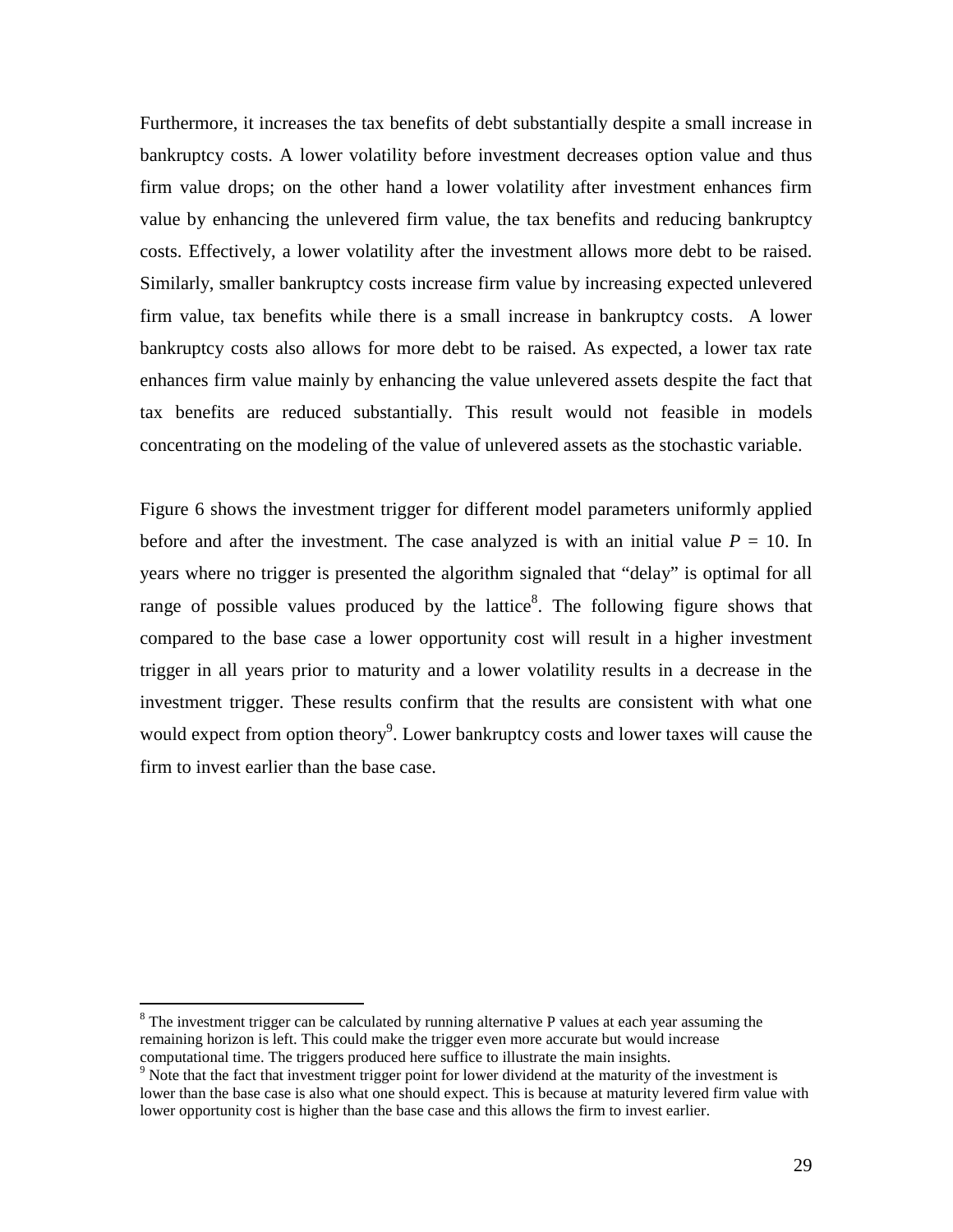### [Insert Figure 6 here]

Figure 7 focuses on a comparison between the base case and alternative parameters for the opportunity cost and volatility before and after the investment.

### [Insert Figure 7 here]

It is observed that a lower opportunity cost before investment produces the opposite effect on the trigger compared to a lower opportunity cost after. A lower opportunity cost before investment acts on the investment trigger similarly to the result of a dividend yield effect in standard call options: the firm looses little by waiting and this creates a tendency to delay investment more. On the other hand however, a lower opportunity cost after the investment has the effect of an enhanced levered value for the firm and this means that the firm may now invest at lower values of *P*. A lower volatility before produces the result one would expect from option pricing theory: the option value to wait gets reduced and the firm invests earlier. A lower volatility after the investment produces a similar drop in the investment trigger, but now for different reasons. This result is now driven by an effect similar to the effect of a lower dividend yield after the investment, i.e., a lower volatility after the investment trigger causes the levered firm value to increase (see table 6) and allows the firm to invest earlier.

Figure 8 shows the leverage ratios at the investment trigger. These values where calculated as the value of debt at the investment trigger over the gross value of levered firm (before subtracting the investment  $cost$ )<sup>10</sup>. The results show that leverage ratios remain constant along the investment trigger for any given parameter. The result that leverage ratios are constant for American perpetual options was known (e.g., see Koussis and Martzoukos, 2009); the results here show that this is so even for finite horizon investment options with finite operational phase. As expected, leverage ratios are higher when the opportunity cost, volatility and bankruptcy cost are lower—situations where the

 $\overline{a}$ 

 $10$  In the cases where investment is delayed the expected value of costs was added to the net levered firm value.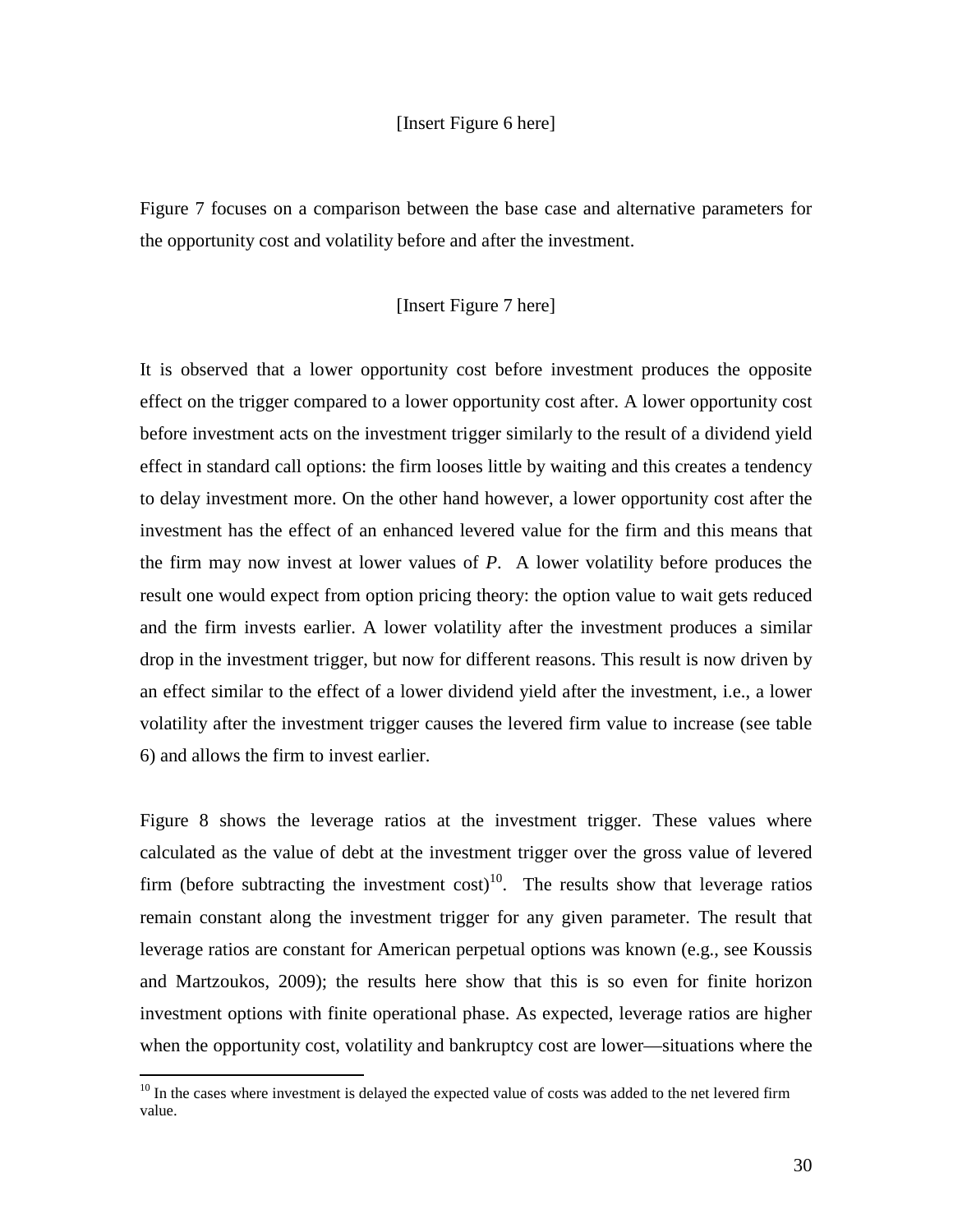probability of default may be reduced, debt tax benefits are enhanced or bankruptcy costs are reduced. Leverage ratios get reduced when the tax rate is lower because the tax benefits of using debt are reduced.

## [Insert Figure 8 & Figure 9 here]

In Figure 9 the sensitivity to the opportunity cost and the volatility before and after the investment is investigated. The results show that what matters for capital structure decisions are the parameters in the operational phase. It is observed that leverage ratios remain the same when these parameters are different in the investment stage. Given that the investment trigger changes when these parameters change (see Figure 6) it must be that adjustments in the default trigger are such that debt and equity values create constant leverage ratios.

#### **4. Conclusions**

Finite horizon investment options with finite operational phase generally require numerical solutions. An intuitive binomial lattice based framework for the analysis of finite investment options with finite operational phase is developed. Solutions for European and American type finite horizon investment options with optimal capital structure and a multi-stage investment setting with multiple debt issues are discussed. The analysis shows that optimal leverage ratios are not affected by option moneyness at the investment trigger confirming earlier literature results in perpetual horizon. Sensitivity results show that leverage ratios are lower when the operational phase is longer. Long term debt maturity is optimal when principal payments exist while the reverse is true in the absence of principal payments. Leverage ratios are higher for longer debt horizons for the case with principal payments while this result is reversed when no principal payments exist. Sensitivity results with respect to model parameters enhance our intuition about the impact of several parameters on the firm investment and default policy and firm value. In particular, it is shown that a lower investment trigger exists for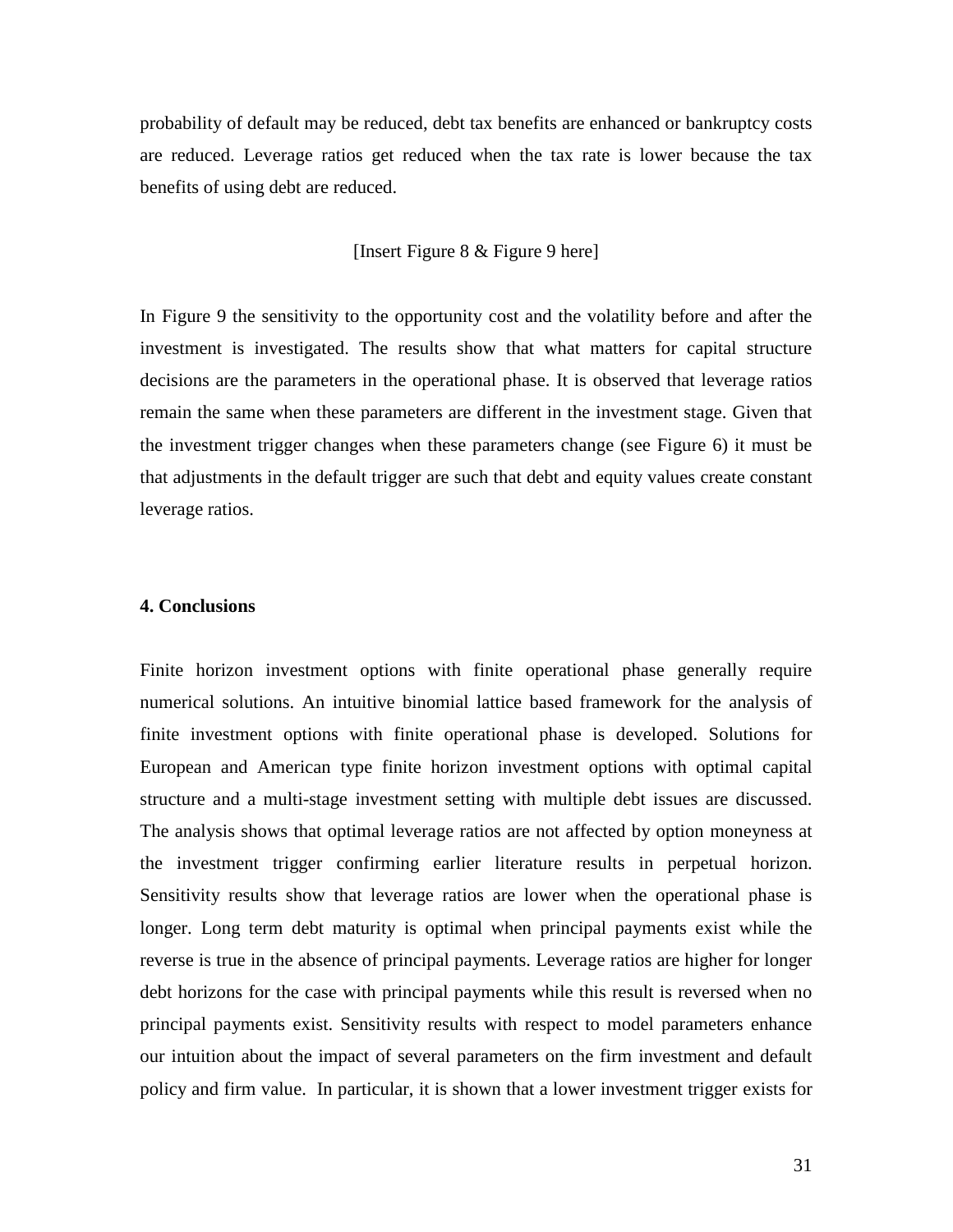the cases of lower volatility, higher opportunity cost, lower bankruptcy cost and lower tax rate. Leverage ratios are higher when the volatility, opportunity cost and the bankruptcy costs are lower and are reduced at lower tax rates. It is shown that leverage ratios are affected by the opportunity cost and volatility that exists in the operational phase and are not affected by the parameters in the investment stage.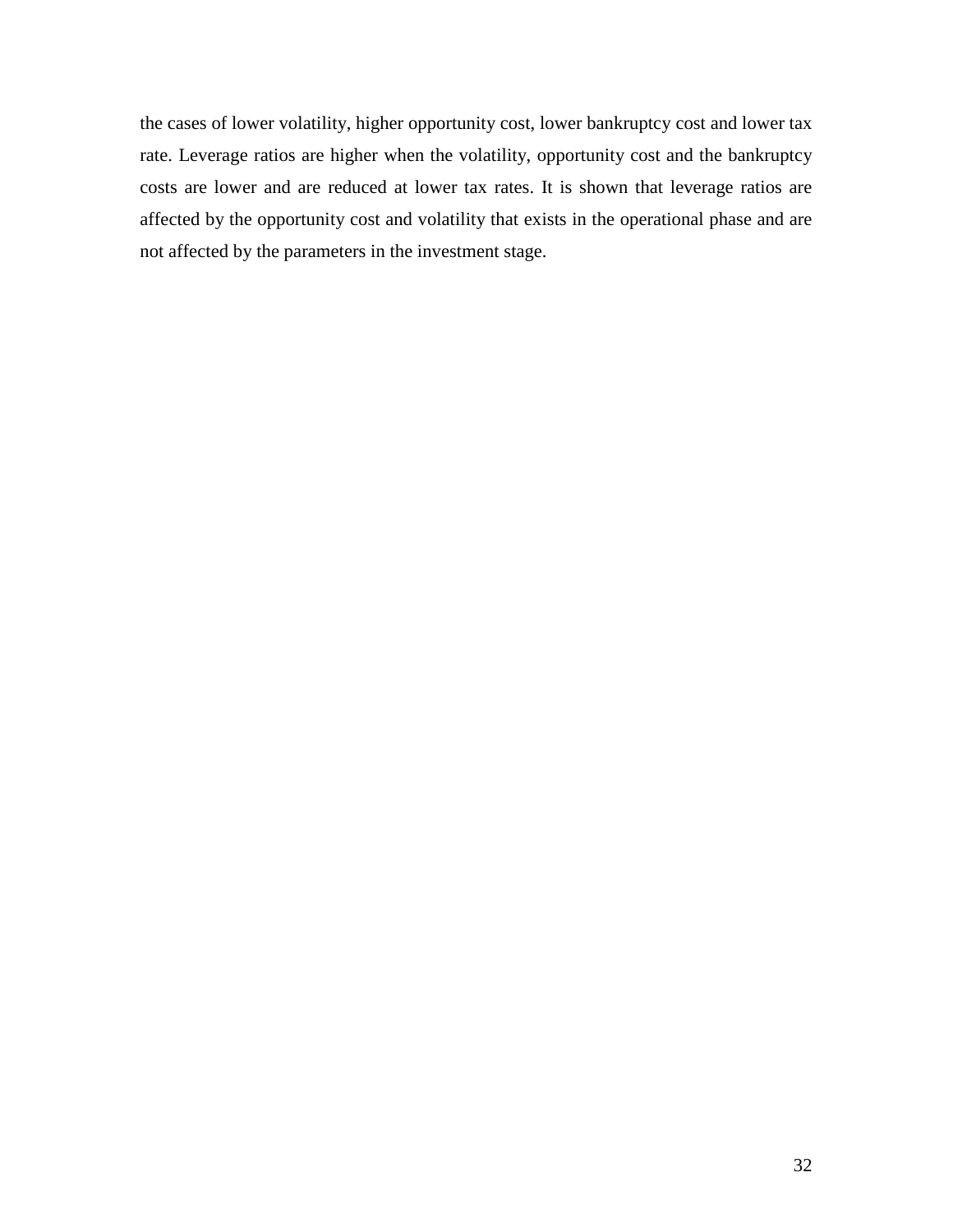## **References**

Agliardi, Rossella, 2007, Options to Expand and Contract in Combination, *Applied Mathematics Letters*, 20, 790-794

Broadie, Mark and Ozgur Kaya, 2007, A Binomial Lattice Method for Pricing Corporate Debt and Modeling Chapter 11 Proceedings, *Journal of Financial and Quantitative Analysis*, 42, 279-312.

Dixit, Avinash, 1993, The Art of Smooth Pasting, Harwood Academic Publishers (reprinted version from Rootledge Publishing 2001)

Hennessy, C.A. and T.M. Whited, 2005, Debt Dynamics, *The Journal of Finance*, 60, 1129-1165

Koussis, N., and S. Martzoukos, 2009, Investment Options with Debt Financing Constraints and Differential Beliefs, Working Paper.

Leland, Hayne, 1994, Corporate Debt Value, Bond Covenants, and Optimal Capital Structure, *Journal of Finance* 49, 1213-1252.

Leland, Hayne, 1998, Agency Costs, Risk Management and Capital Structure, *Journal of Finance* 53, 1213-1243.

Leland, Hayne and K. B. Toft (1996) Optimal Capital Structure, Endogenous Bankruptcy and the Term Structure of Credit Spreads, *Journal of Finance*, 51, 987-1019

Mauer, David C., and Sudipto Sarkar, 2005, Real Options, Agency Conflicts and Optimal Capital Structure, *Journal of Banking and Finance* 29, 1405-1428.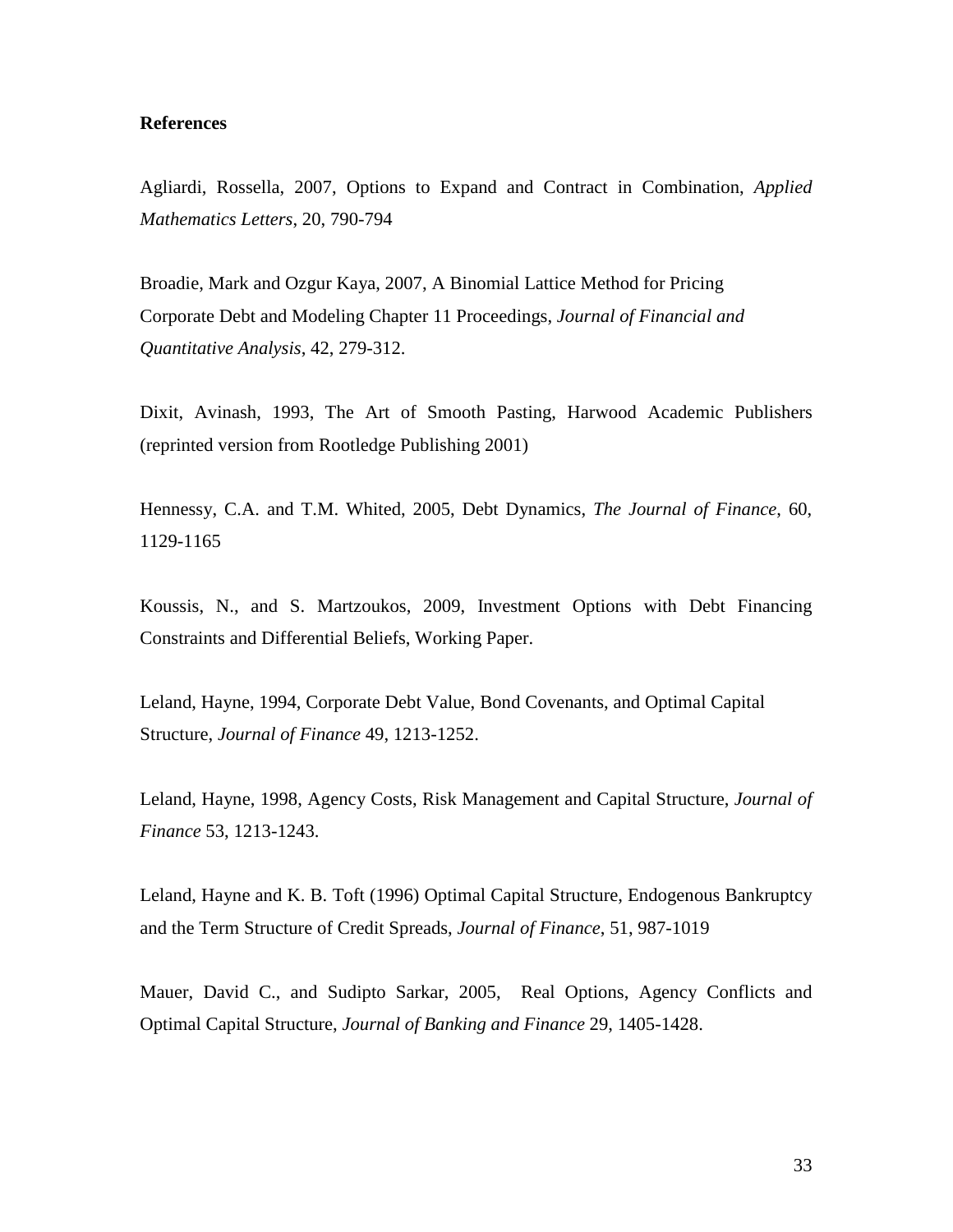McDonald, Robert, and Daniel Siegel, 1986, The value of waiting to invest, *Quarterly Journal of Economics* 101, 707-728.

Myers, Stewart C., 1977, Determinants of Corporate Borrowing, *Journal of Financial Economics* 5, 147-75.

Myers, Stewart C.and Nicholas S. Majluf 1984, Corporate Financing and Investment Decisions When Firms Have Information That Investors Do Not Have, *Journal of Financial Economics* 13,187-221

Opler, Tim and Jose Guedes, 1996, The Determinants of the Maturity of Corporate Debt Issues, *Journal of Finance* 51, 1809-1833

Parsons Christopher and Sheridan Titman, 2008, Empirical Capital Structure: a Review, *Foundations and Trend in Finance*, 3, 1-93

Stohs, Mark, Hoven and David C. Mauer, 1996, The Determinants of Corporate Debt Maturity Structure, *Journal of Business* 69, 279-312.

Sundaresan, Suresh, and Wang, Neng, 2007, Dynamic Investment, Capital Structure, and Debt Overhang, Working Paper, Columbia University.

Trigeorgis, Lenos 1993, The Nature of Option Interaction and the Valuation of Investment with Multiple Real Options, *Journal of Financial and Quantitative Analysis*, 281- 290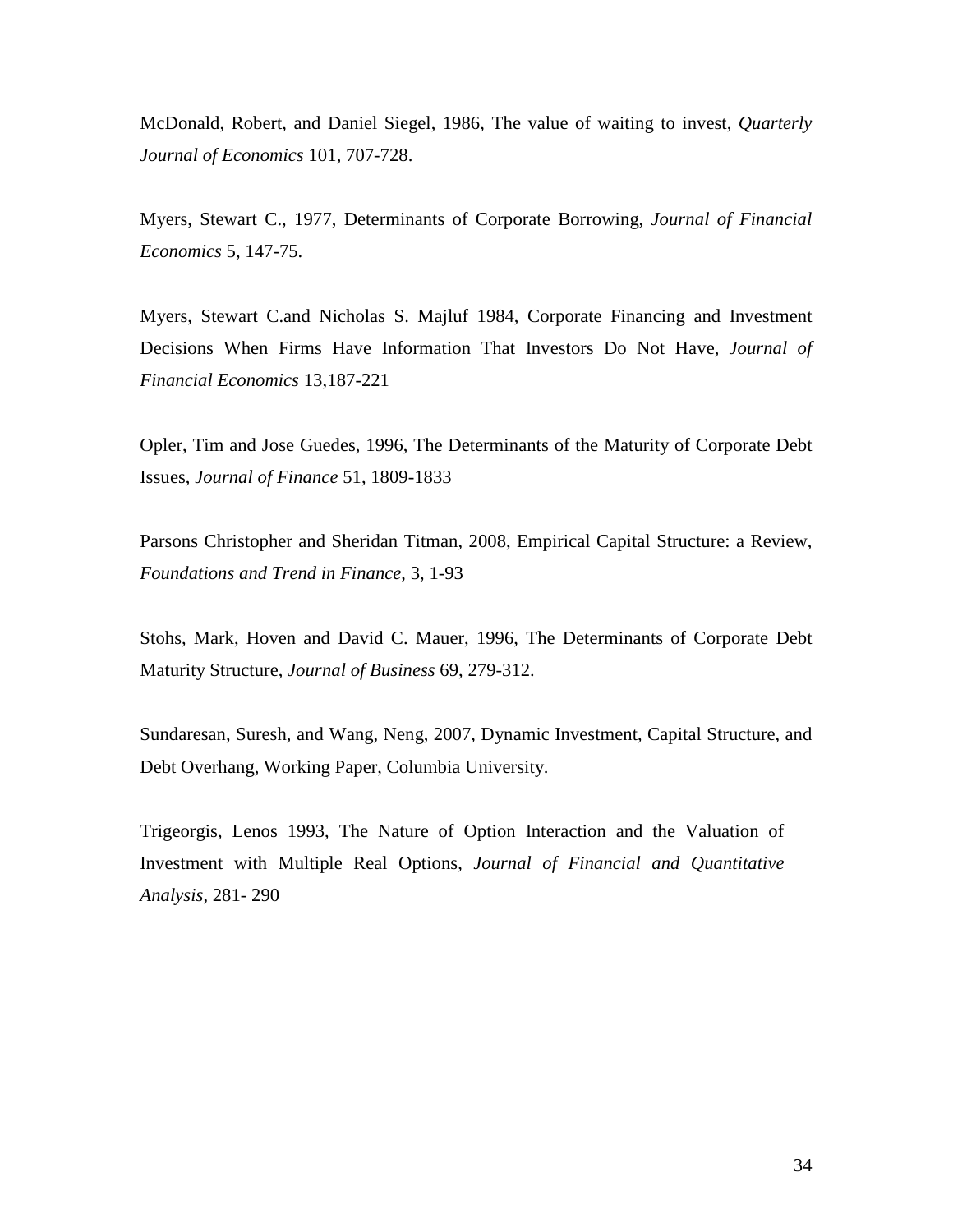

**Figure 1: Optimal coupon selection using the numerical lattice model** 

Note: Parameters are those of panel A of table 1:  $P = 9.2308$  (that corresponds to value-unlevered of 100 for panel A), C =0, risk-free rate  $r = 0.06$ , competitive erosion  $\delta = 0.06$ , volatility  $\sigma = 0.25$ , investment cost  $I = 100$ ,  $b = 0.5$ , tax rate  $\tau = 0.35$ . In panel A:  $P =$ 9.9308 (that corresponds to value-unlevered of 100). Solution provided for coupons ranging from 0-14 with increments of 1. For coupon levels close to the perpetual solution of 10.84 denser choices of increments of 0.1 where performed. The optimal solution of the numerical model was found at  $R = 11$  and resulted in value of 35.908. The analytic solution with optimal coupon is 35.420 while a coupon of 10.84 applied in the numerical model results in 35.700.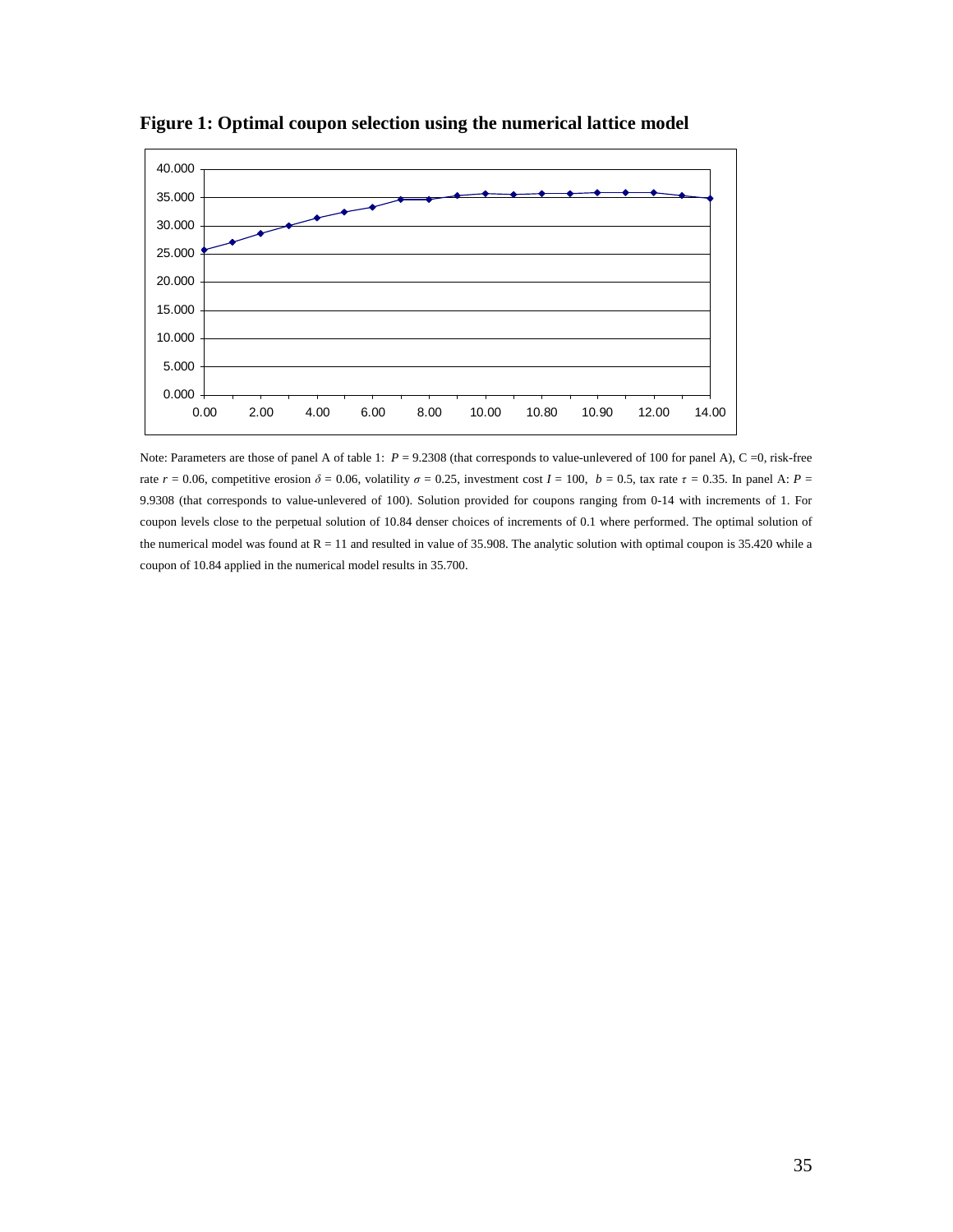# **Figure 2: A graphical illustration of the forward-backward algorithm for one-stage investment options**

Investment Stage  $T_1$  Operational phase  $T_F$ 



exists, coupon search process takes place again at each node (new lattice for operation phase is created at each node)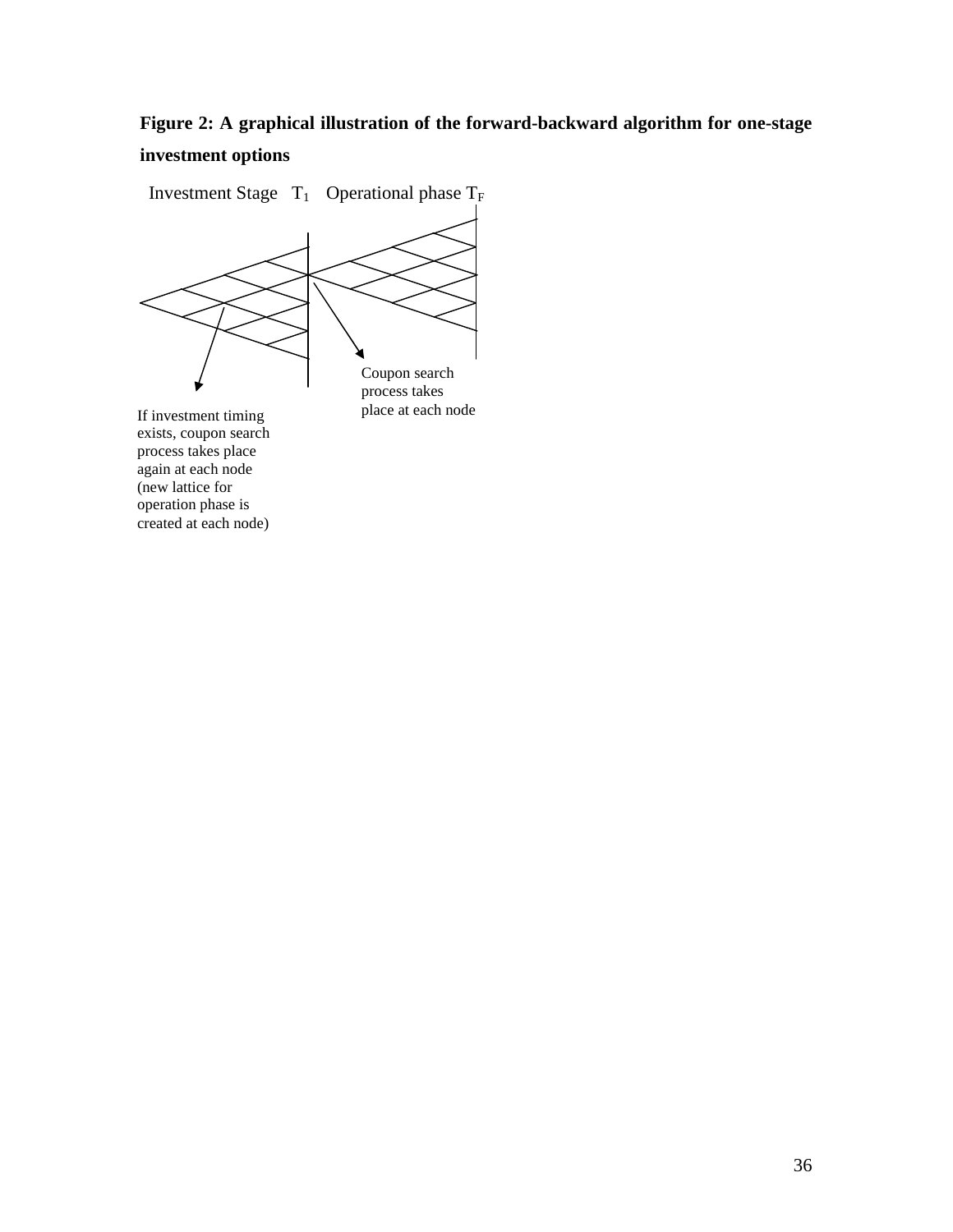**Figure 3: A graphical illustration of the forward-backward algorithm for multistage investment issues with multiple debt issues** 

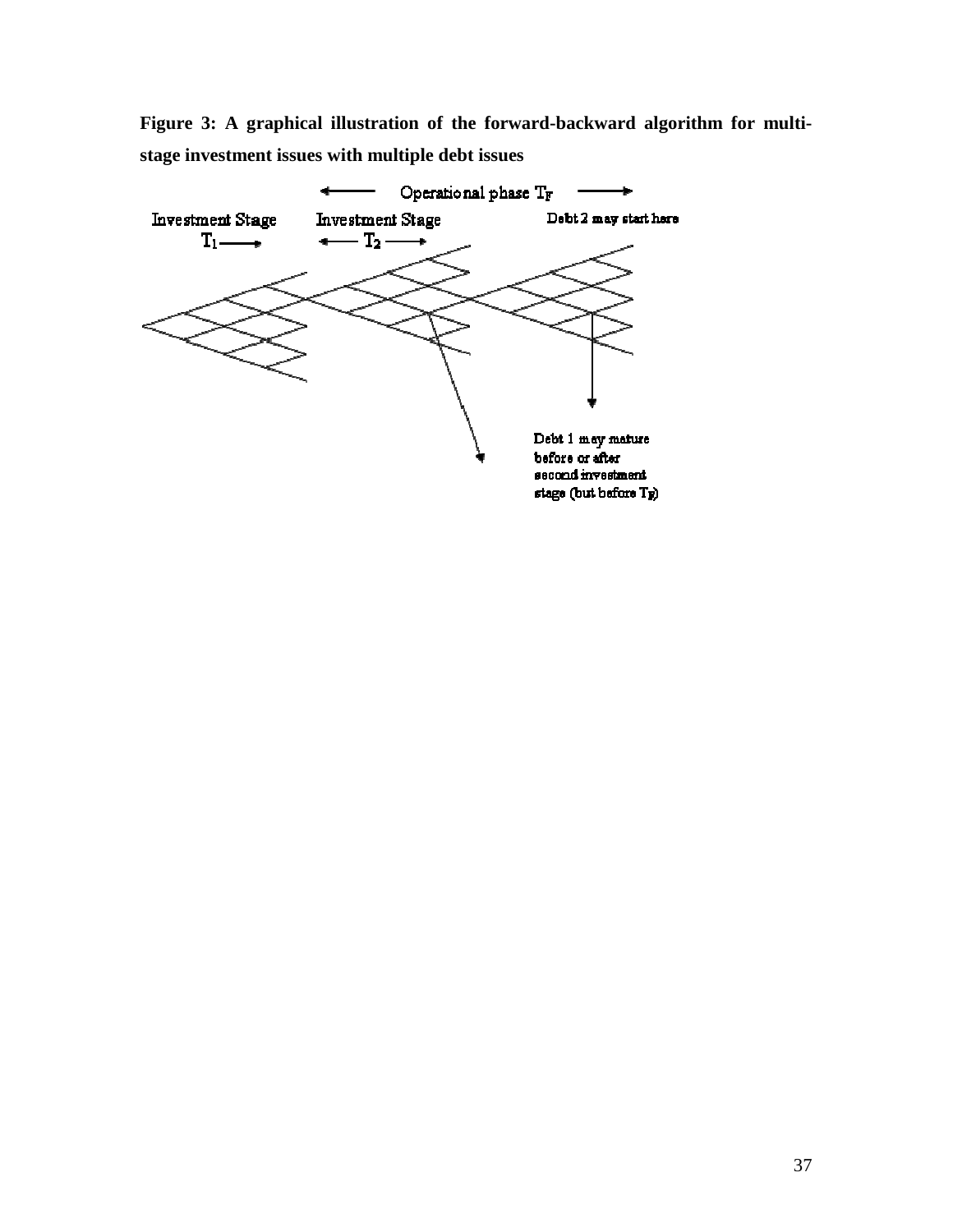

**Figure 4a: Optimal coupon levels at different prices at investment maturity** 

**Figure 4b: Optimal values of equity, debt, levered firm and its components at different price level states at the maturity of the investment horizon** 



Note: Parameters are:  $P = 10$ , C =0, risk-free rate  $r = 0.06$ , competitive erosion  $\delta = 0.06$ , volatility  $\sigma = 0.25$ , investment cost  $I = 100$ ,  $b = 0.5$ , tax rate  $\tau = 0.35$  and  $T_1 = 5$ ,  $T_F = 20$ . Optimal coupon is chosen among a grid of 100 points of each price level are used (n<sub>c</sub>  $=100$  ) with maximum coupon level equal to the revenue level of the state ( $c_{\text{max}} = 100$ ). The diagram shows the states where investment is exercised at maturity starting from highest (state 0) to state 59 among a total of 120 states. The diagram was produced from the case where  $N_{\text{dec}} = 1$  and  $N_{\text{At}} = 24$  so that  $N_1 = 120$  and  $N_F = 600$ .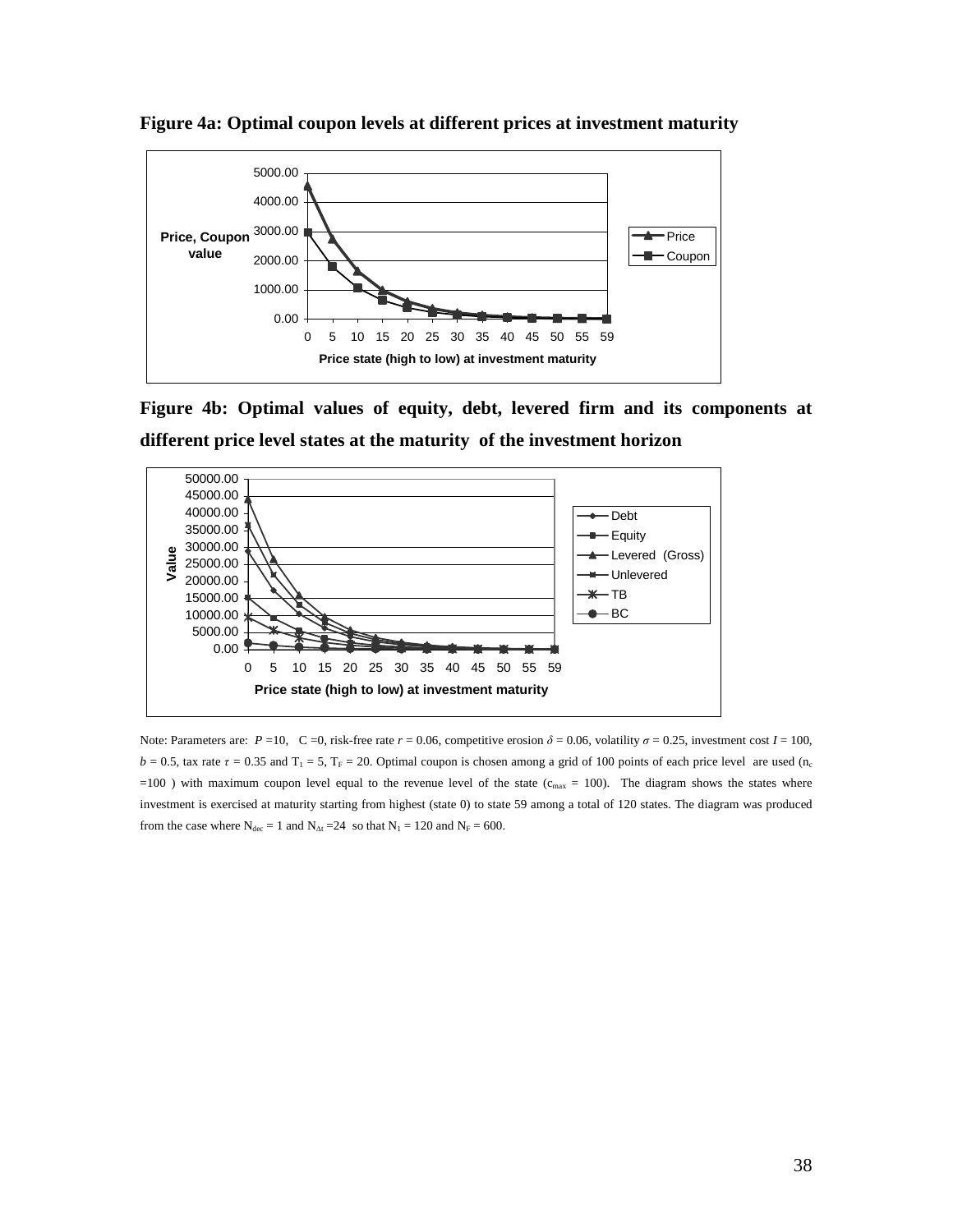

*Price (P) = 239.37, Value levered (net of investment cost) =2209.95* 



*Price (P) = 20.58, Value levered (net of investment cost) =98.59* 



*Price (P) = 13.35, Value levered (net of investment cost) = 28.80* 

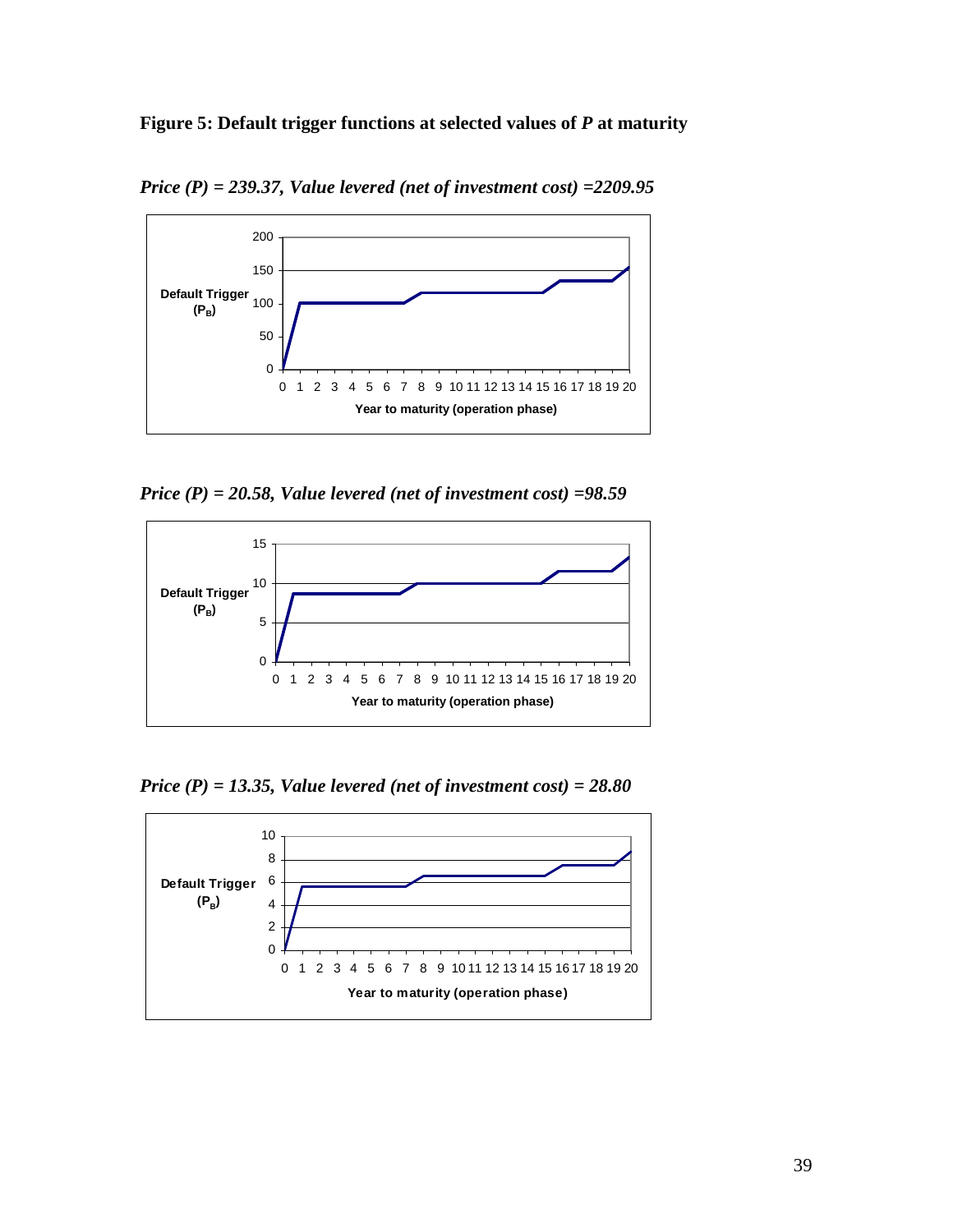

*Price (P) = 11.55, Value levered (net of investment cost) = 11.49* 

Note: Parameters are:  $P = 10$ ,  $C = 0$ , risk-free rate  $r = 0.06$ , competitive erosion  $\delta = 0.06$ , volatility  $\sigma = 0.25$ , investment cost  $I = 100$ ,  $b = 0.5$ , tax rate  $\tau = 0.35$  and  $T_1 = 5$ ,  $T_F = 20$ . Optimal coupon is chosen among a grid of 100 points of each price level are used (n<sub>c</sub>  $=100$  ) with maximum coupon level equal to the revenue level of the state ( $c_{\text{max}} = 100$ ). The diagram shows the default trigger for selected terminal values at the investment maturity. The diagram was produced from the case where  $N_{\text{dec}} = 1$  and  $N_{\text{At}} = 12$  so that  $N_1 = 12$ 60 and  $N_F = 240$ .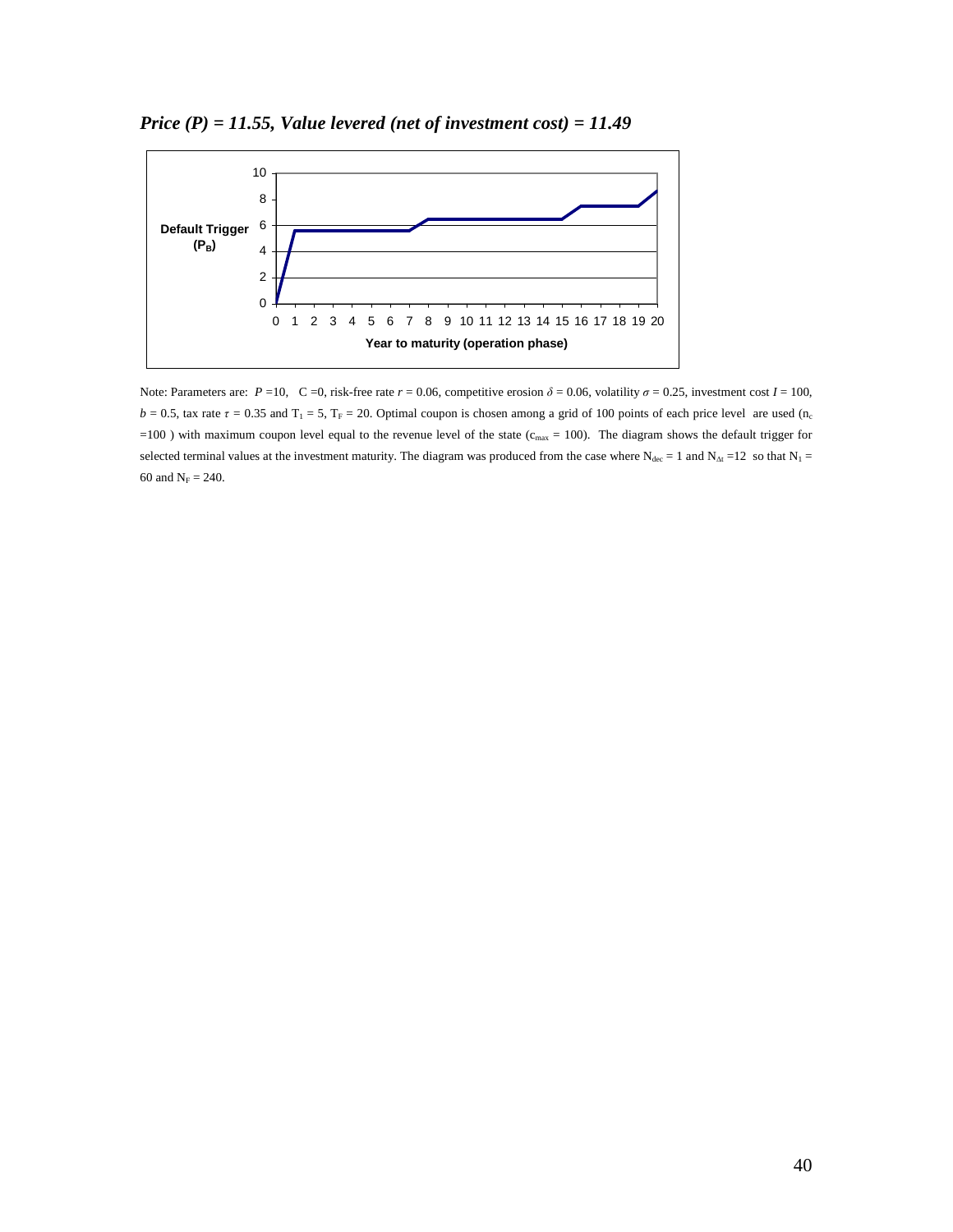

**Figure 6: Investment trigger for different model parameters** 

Note: Parameters are:  $P = 10$ ,  $C = 0$ , risk-free rate  $r = 0.06$ , competitive erosion  $\delta = 0.06$ , volatility  $\sigma =$ 0.25, investment cost  $I = 100$ ,  $b = 0.5$ , tax rate  $\tau = 0.35$  and  $T_1 = 5$ ,  $T_F = 20$ . Optimal coupon is chosen among a grid of 20 points of each price level and  $(n_c = 20)$  with maximum coupon level equal to double the revenue level of the state ( $c_{\text{max}}$  = 40). The figure results assume  $N_{\text{dec}}$  = 1 and  $N_{\Delta t}$  = 12 so that  $N_1$  = 60 and  $N_F = 240$ .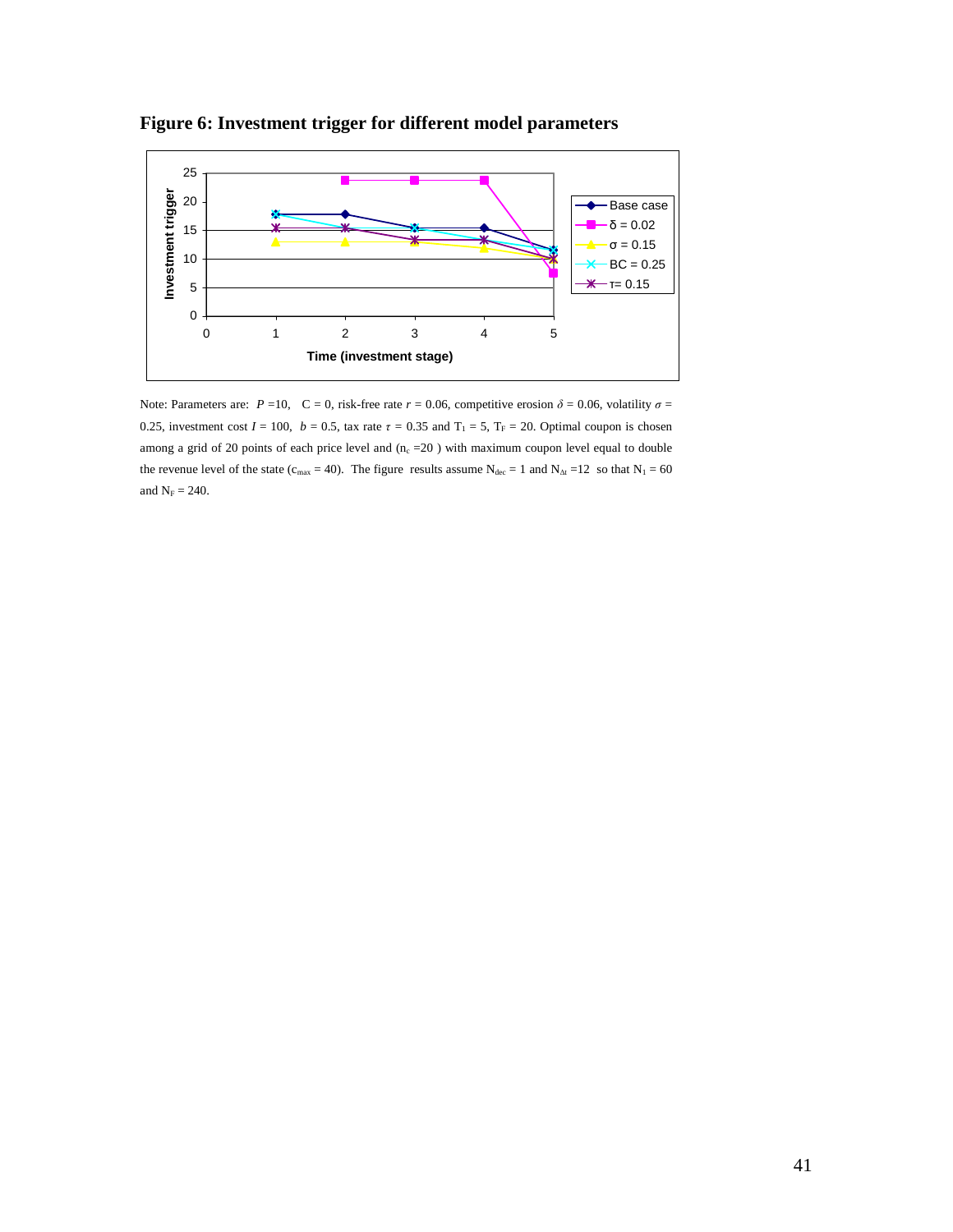40  $\blacksquare$ 35 30 Investment Trigger - Base case **Investment Trigger** 25 δ before = 0.02 20 δ after = 0.02 σ before = 0.15 15 σ after = 0.15 10 5 0 0 1 2 3 4 5 **Time (investment stage)**

**Figure 7: Investment trigger for different model parameters before and after investment** 

Note: Parameters are:  $P = 10$ ,  $C = 0$ , risk-free rate  $r = 0.06$ , competitive erosion  $\delta = 0.06$ , volatility  $\sigma = 0.25$ , investment cost  $I = 100$ ,  $b = 0.5$ , tax rate  $\tau = 0.35$  and  $T_1 = 5$ ,  $T_F = 20$ . Optimal coupon is chosen among a grid of 20 points of each price level and  $(n_c = 20)$  with maximum coupon level equal to double the revenue level of the state ( $c_{\text{max}} = 40$ ). The figure results assume  $N_{\text{dec}} = 1$  and  $N_{\text{At}} = 12$  so that  $N_1 = 60$  and  $N_F = 240$ .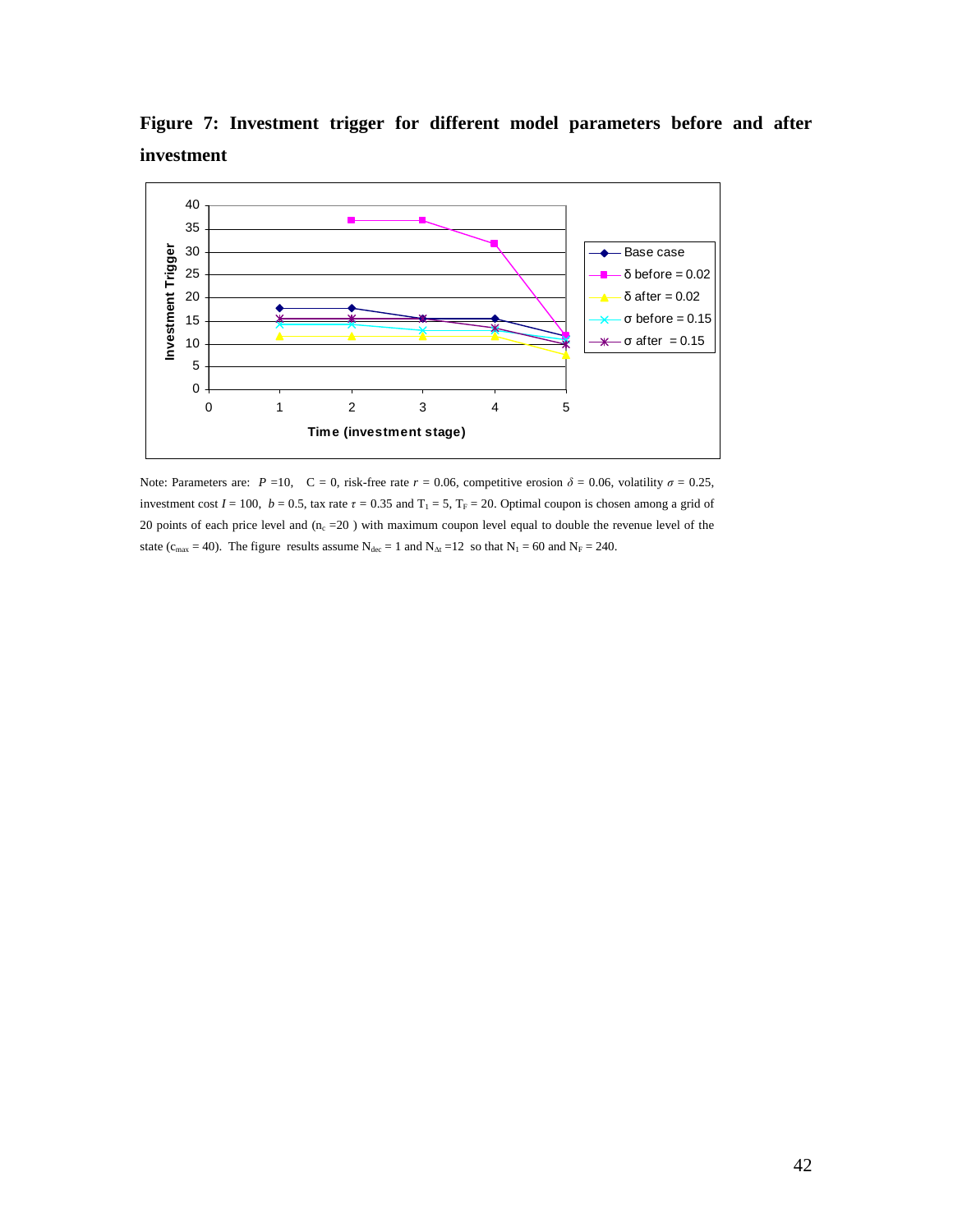

**Figure 8: Leverage ratios at the investment trigger for different model parameters** 

Note: Parameters are:  $P = 10$ ,  $C = 0$ , risk-free rate  $r = 0.06$ , competitive erosion  $\delta = 0.06$ , volatility  $\sigma =$ 0.25, investment cost  $I = 100$ ,  $b = 0.5$ , tax rate  $\tau = 0.35$  and  $T_1 = 5$ ,  $T_F = 20$ . Optimal coupon is chosen among a grid of 20 points of each price level and  $(n_c = 20)$  with maximum coupon level equal to double the revenue level of the state (c<sub>max</sub> = 40). The figure results assume N<sub>dec</sub> = 1 and N<sub>∆t</sub> = 12 so that N<sub>1</sub> = 60 and  $N_F = 240$ .



**Figure 9: Leverage ratios at the investment trigger for different model parameters** 



Note: Parameters are:  $P = 10$ ,  $C = 0$ , risk-free rate  $r = 0.06$ , competitive erosion  $\delta = 0.06$ , volatility  $\sigma =$ 0.25, investment cost  $I = 100$ ,  $b = 0.5$ , tax rate  $\tau = 0.35$  and  $T_1 = 5$ ,  $T_F = 20$ . Optimal coupon is chosen among a grid of 20 points of each price level and  $(n_c = 20)$  with maximum coupon level equal to double the revenue level of the state ( $c_{\text{max}}$  = 40). The figure results assume  $N_{\text{dec}}$  = 1 and  $N_{\text{At}}$  = 12 so that  $N_1$  = 60 and  $N_F = 240$ .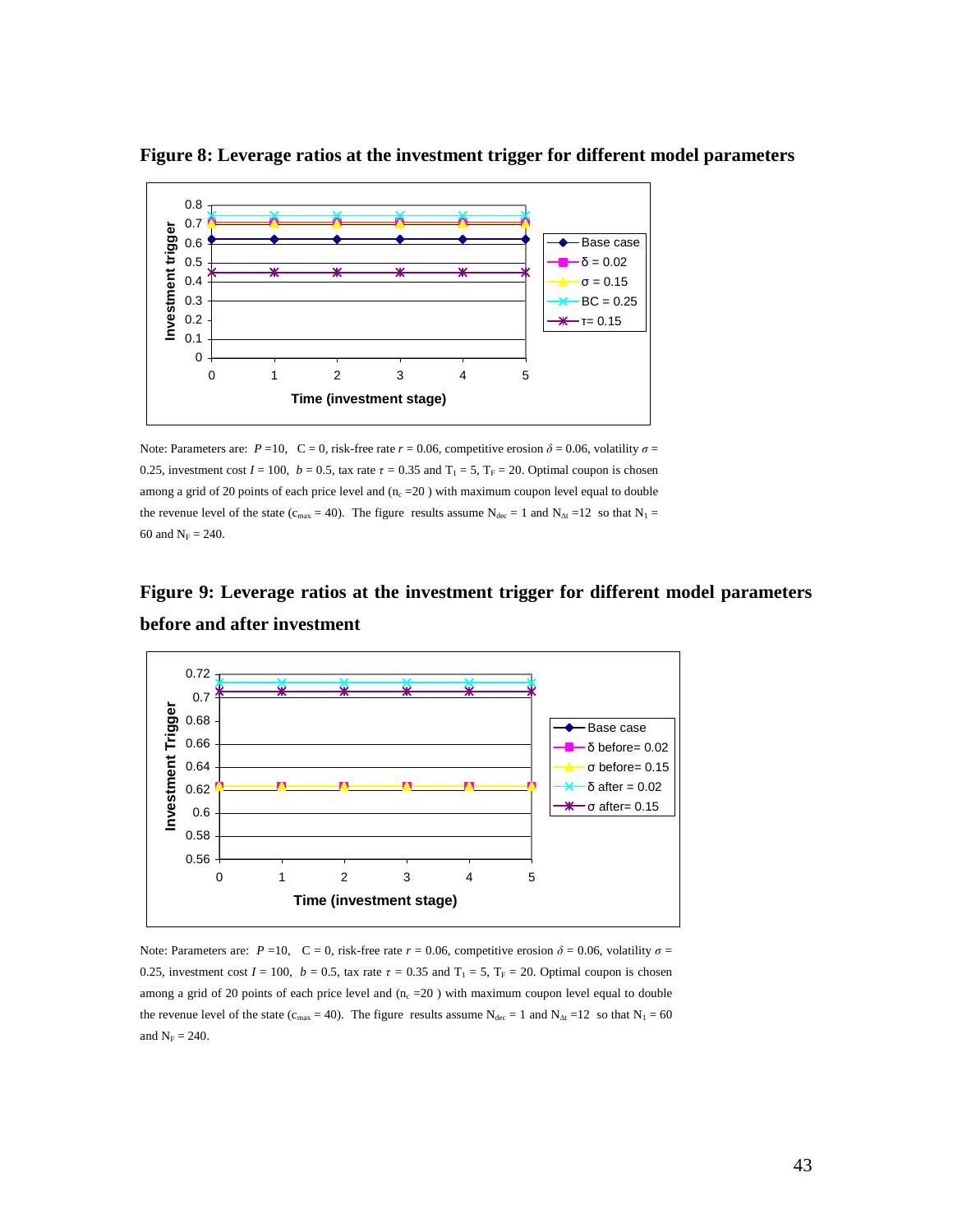# **Table 1a: Numerical accuracy of the numerical lattice model**

|                                                           |        | Panel A: Zero operational costs (C = 0, R = 10.84) |                                                   |                           |        |          |          |                                        |  |
|-----------------------------------------------------------|--------|----------------------------------------------------|---------------------------------------------------|---------------------------|--------|----------|----------|----------------------------------------|--|
|                                                           |        |                                                    | Numerical Model (without abandonment option)      |                           |        |          |          |                                        |  |
|                                                           |        | M <sub>1</sub>                                     | M <sub>2</sub>                                    | M <sub>3</sub>            |        |          |          |                                        |  |
|                                                           |        | $T_F = 400$ , $T_1 = 200$                          | $T_F = 400$ , $T_1 = 200$                         | $T_F = 400$ , $T_1 = 200$ |        |          |          |                                        |  |
|                                                           |        | Analytic (A) $N_F = 1,000$ , $N_1 = 500$           | $N_F = 2,000 N_1 = 1,000 N_F = 3,000 N_1 = 1,500$ |                           |        |          |          | %Diff (A-M1) %Diff (A-M2) %Diff (A-M3) |  |
| Equity                                                    | 25.791 | 25.885                                             | 25.890                                            |                           | 25.855 | $-0.004$ | $-0.004$ | $-0.002$                               |  |
| Debt                                                      | 44.098 | 37.645                                             | 43.197                                            |                           | 43.739 | 0.171    | 0.021    | 0.008                                  |  |
| V Unlevered                                               | 59.138 | 54.464                                             | 58.285                                            |                           | 58.849 | 0.086    | 0.015    | 0.005                                  |  |
| Tax benefits                                              | 14.220 | 12.110                                             | 13.999                                            |                           | 14.126 | 0.174    | 0.016    | 0.007                                  |  |
| Bankr. Costs                                              | 3.469  | 3.044                                              | 3.198                                             |                           | 3.380  | 0.140    | 0.085    | 0.026                                  |  |
| V Levered                                                 | 35.420 | 34.939                                             | 35.960                                            |                           | 35.700 | 0.014    | $-0.015$ | $-0.008$                               |  |
| Panel B: Positive operational costs ( $C = 7$ , R = 17.7) |        |                                                    |                                                   |                           |        |          |          |                                        |  |
| Numerical Model (without abandonment option)              |        |                                                    |                                                   |                           |        |          |          |                                        |  |
|                                                           |        | M <sub>6</sub>                                     |                                                   |                           |        |          |          |                                        |  |
|                                                           |        | $T_F = 400$ , $T_1 = 200$                          | $T_F = 400$ , $T_1 = 200$                         | $T_F=400$ , $T_1=200$     |        |          |          |                                        |  |
|                                                           |        | Analytic (A) $N_F = 1,000$ , $N_1 = 500$           | $N_F = 2,000 N_1 = 1,000 N_F = 3,000 N_1 = 1,500$ |                           |        |          |          | %Diff (A-M4) %Diff (A-M5) %Diff (A-M6) |  |
| Equity                                                    | 11.002 | 10.747                                             | 10.799                                            |                           | 11.165 | 0.024    | 0.019    | $-0.015$                               |  |
| Debt                                                      | 18.622 | 19.592                                             | 20.103                                            |                           | 17.849 | $-0.050$ | $-0.074$ | 0.043                                  |  |
| V Unlevered                                               | 24.769 | 25.641                                             | 25.397                                            |                           | 24.252 | $-0.034$ | $-0.025$ | 0.021                                  |  |
| Tax benefits                                              | 6.087  | 6.297                                              | 6.639                                             |                           | 5.862  | $-0.033$ | $-0.083$ | 0.038                                  |  |
| Bankr. Costs                                              | 1.231  | 1.600                                              | 1.135                                             |                           | 1.101  | $-0.231$ | 0.085    | 0.118                                  |  |
| V Levered                                                 | 19.344 | 19.159                                             | 19.927                                            |                           | 19.421 | 0.010    | $-0.029$ | $-0.004$                               |  |
|                                                           |        |                                                    | Numerical Model (with abandonment option)         |                           |        |          |          |                                        |  |
|                                                           |        | M7                                                 | M8                                                | M <sub>9</sub>            |        |          |          |                                        |  |
|                                                           |        | $T_F$ =400, $T_1$ = 200                            | $T_F$ =400, $T_1$ = 200                           | $T_F$ =400, $T_1$ = 200   |        |          |          |                                        |  |
|                                                           |        | Analytic (A) $N_F = 1,000, N_1 = 500$              | $N_F = 2,000 N_1 = 1,000 N_F = 3,000 N_1 = 1,500$ |                           |        |          |          | %Diff (A-M7) %Diff (A-M8) %Diff (A-M9) |  |
| Equity                                                    | 11.002 | 10.747                                             | 10.799                                            |                           | 10.674 | 0.024    | 0.019    | 0.031                                  |  |
| Debt                                                      | 18.622 | 19.872                                             | 20.375                                            |                           | 20.490 | $-0.063$ | $-0.086$ | $-0.091$                               |  |
| V Unlevered                                               | 24.769 | 26.202                                             | 25.942                                            |                           | 26.331 | $-0.055$ | $-0.045$ | $-0.059$                               |  |
| Tax benefits                                              | 6.087  | 6.297                                              | 6.639                                             |                           | 6.565  | $-0.033$ | $-0.083$ | $-0.073$                               |  |
| Bankr. Costs                                              | 1.231  | 1.880                                              | 1.407                                             |                           | 1.732  | $-0.345$ | $-0.125$ | $-0.290$                               |  |
| V Levered                                                 | 19.344 | 19.440                                             | 20.200                                            |                           | 19.675 | $-0.005$ | $-0.042$ | $-0.017$                               |  |

Note: Parameters for both panels:  $P = 9.2308$  (that corresponds to value-unlevered if investment takes place today of 100 for panel A), risk-free rate  $r = 0.06$ , competitive erosion  $\delta = 0.06$ , volatility  $\sigma =$ 0.25, investment cost  $I = 100$ ,  $b = 0.5$ , tax rate  $\tau = 0.35$ . In panel A, solution obtained using model without abandonment option on unlevered assets. The same results are obtained by using the model with abandonment option (since operation costs are zero). The coupon levels in both panels correspond to the optimal coupon levels according to the Mauer and Sarkar (2005) perpetual model (Analytic solution).Ndec =  $N_F$  in all models and  $N_{\Delta t} = 1$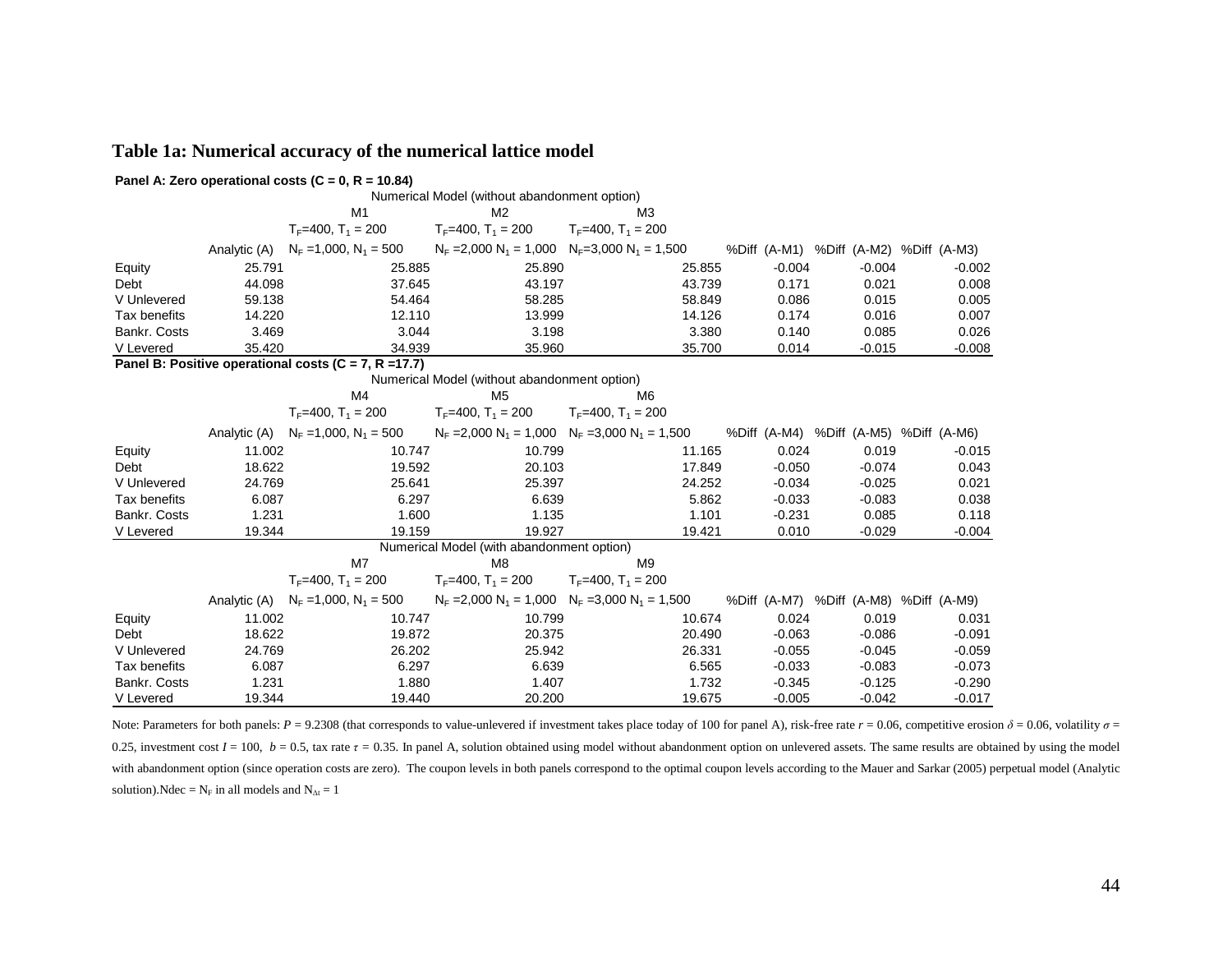|             |        | Panel A: Zero operational costs (C = 0, R = 10.84)                             |        |                                                                   |        |                                                                  |        |             |                         |             |
|-------------|--------|--------------------------------------------------------------------------------|--------|-------------------------------------------------------------------|--------|------------------------------------------------------------------|--------|-------------|-------------------------|-------------|
|             |        | Numerical 1                                                                    |        | Numerical 2                                                       |        | Numerical 3                                                      |        |             |                         |             |
|             |        | $T_F = 400$ , $T_1 = 200$                                                      |        | $T_F$ =400, $T_1$ = 200                                           |        | $T_F = 400$ , $T_1 = 200$                                        |        |             |                         |             |
|             |        | Analytic (A) $N_{\Delta t} = 5$ , N <sub>F</sub> =2000, N <sub>1</sub> = 1,000 |        | $N_{\text{At}} = 7$ , $N_{\text{F}} = 2,800$ , $N_1 = 1,400$      |        | $N_{\Delta t}$ =8, $N_F$ =3,200, $N_1$ = 1,600                   |        | %Diff (A-1) | %Diff (A-2) %Diff (A-3) |             |
| Equity      | 25.791 |                                                                                | 26.142 |                                                                   | 25.976 |                                                                  | 25.686 | $-0.013$    | $-0.007$                | 0.004       |
| Debt        | 44.098 |                                                                                | 45.074 |                                                                   | 49.843 |                                                                  | 55.189 | $-0.022$    | $-0.115$                | $-0.201$    |
| V Unlevere  | 59.138 |                                                                                | 60.394 |                                                                   | 63.844 |                                                                  | 67.733 | $-0.021$    | $-0.074$                | $-0.127$    |
| Tax benefit | 14.220 |                                                                                | 14.492 |                                                                   | 16.027 |                                                                  | 17.716 | $-0.019$    | $-0.113$                | $-0.197$    |
| Bankr. Cos  | 3.469  |                                                                                | 3.669  |                                                                   | 4.052  |                                                                  | 4.573  | $-0.054$    | $-0.144$                | $-0.241$    |
| V Levered   | 35.420 |                                                                                | 36.852 |                                                                   | 37.350 |                                                                  | 37.592 | $-0.039$    | $-0.052$                | $-0.058$    |
|             |        | Panel B: Positive operational costs ( $C = 7$ , R = 17.7)                      |        |                                                                   |        |                                                                  |        |             |                         |             |
|             |        | Numerical 1                                                                    |        | Numerical 2                                                       |        | Numerical 3                                                      |        |             |                         |             |
|             |        | $T_F = 400$ , $T_1 = 200$                                                      |        | $T_F = 400$ , $T_1 = 200$                                         |        | $T_F = 400$ , $T_1 = 200$                                        |        |             |                         |             |
|             |        | Analytic (A) $N_{\Delta t} = 5$ , N <sub>F</sub> =2000, N <sub>1</sub> = 1,000 |        | $N_{\text{At}} = 7$ , $N_{\text{F}} = 2,800$ , $N_1 = 1,400$      |        | $N_{\text{At}} = 8$ , $N_{\text{F}} = 3,200$ , $N_1 = 1,600$     |        | %Diff (A-1) | %Diff (A-2)             | %Diff (A-3) |
| Equity      | 11.002 |                                                                                | 10.746 |                                                                   | 11.023 |                                                                  | 10.995 | 0.024       | $-0.002$                | 0.001       |
| Debt        | 18.622 |                                                                                | 20.838 |                                                                   | 19.369 |                                                                  | 19.576 | $-0.106$    | $-0.039$                | $-0.049$    |
| V Unlevere  | 24.769 |                                                                                | 26.134 |                                                                   | 25.423 |                                                                  | 25.617 | $-0.052$    | $-0.026$                | $-0.033$    |
| Tax benefit | 6.087  |                                                                                | 6.815  |                                                                   | 6.310  |                                                                  | 6.360  | $-0.107$    | $-0.035$                | $-0.043$    |
| Bankr. Cos  | 1.231  |                                                                                | 1.366  |                                                                   | 1.340  |                                                                  | 1.406  | $-0.099$    | $-0.082$                | $-0.125$    |
| V Levered   | 19.344 |                                                                                | 20.148 |                                                                   | 19.887 |                                                                  | 19.862 | $-0.040$    | $-0.027$                | $-0.026$    |
|             |        | Numerical 4                                                                    |        | Numerical 5                                                       |        | Numerical 6                                                      |        |             |                         |             |
|             |        | $T_F = 400$ , $T_1 = 200$                                                      |        | $T_F$ =400, $T_1$ = 200                                           |        | $T_F = 400$ , $T_1 = 200$                                        |        |             |                         |             |
|             |        | Analytic (A) $N_{\Delta t} = 5$ , N <sub>F</sub> =2000, N <sub>1</sub> = 1,000 |        | $N_{\text{At}}$ =7, N <sub>F</sub> =2,800, N <sub>1</sub> = 1,400 |        | $N_{\Delta t}$ =8, N <sub>F</sub> =3,200, N <sub>1</sub> = 1,600 |        | %Diff (A-4) | %Diff (A-5)             | %Diff (A-6) |
| Equity      | 11.002 |                                                                                | 10.746 |                                                                   | 11.023 |                                                                  | 10.995 | 0.024       | $-0.002$                | 0.001       |
| Debt        | 18.622 |                                                                                | 21.136 |                                                                   | 19.632 |                                                                  | 19.846 | $-0.119$    | $-0.051$                | $-0.062$    |
| V Unlevere  | 24.769 |                                                                                | 26.730 |                                                                   | 25.948 |                                                                  | 26.158 | $-0.073$    | $-0.045$                | $-0.053$    |
| Tax benefit | 6.087  |                                                                                | 6.815  |                                                                   | 6.310  |                                                                  | 6.360  | $-0.107$    | $-0.035$                | $-0.043$    |
| Bankr. Cos  | 1.231  |                                                                                | 1.664  |                                                                   | 1.603  |                                                                  | 1.676  | $-0.260$    | $-0.232$                | $-0.266$    |
| V Levered   | 19.344 |                                                                                | 20.446 |                                                                   | 20.150 |                                                                  | 20.132 | $-0.054$    | $-0.040$                | $-0.039$    |

#### **Table 1b: Yearly decisions with different accuracy of lattice steps per year**

Note: Parameters for both panels:  $P = 9.2308$  (that corresponds to value-unlevered if investment takes place today of 100 for panel A), risk-free rate  $r = 0.06$ , competitive erosion  $\delta = 0.06$ , volatility  $\sigma =$ 0.25, investment cost  $I = 100$ ,  $b = 0.5$ , tax rate  $\tau = 0.35$ . In panel A, solution obtained using model without abandonment option on unlevered assets. The same results are obtained by using the model with abandonment option (since operation costs are zero). The coupon levels in both panels correspond to the optimal coupon levels according to the Mauer and Sarkar (2005) perpetual model (Analytic solution).Ndec = 1 in all models (yearly decisions with  $\Delta t = 1$ ) and N<sub>∆t</sub> varied between 5, 7, and 8 per year.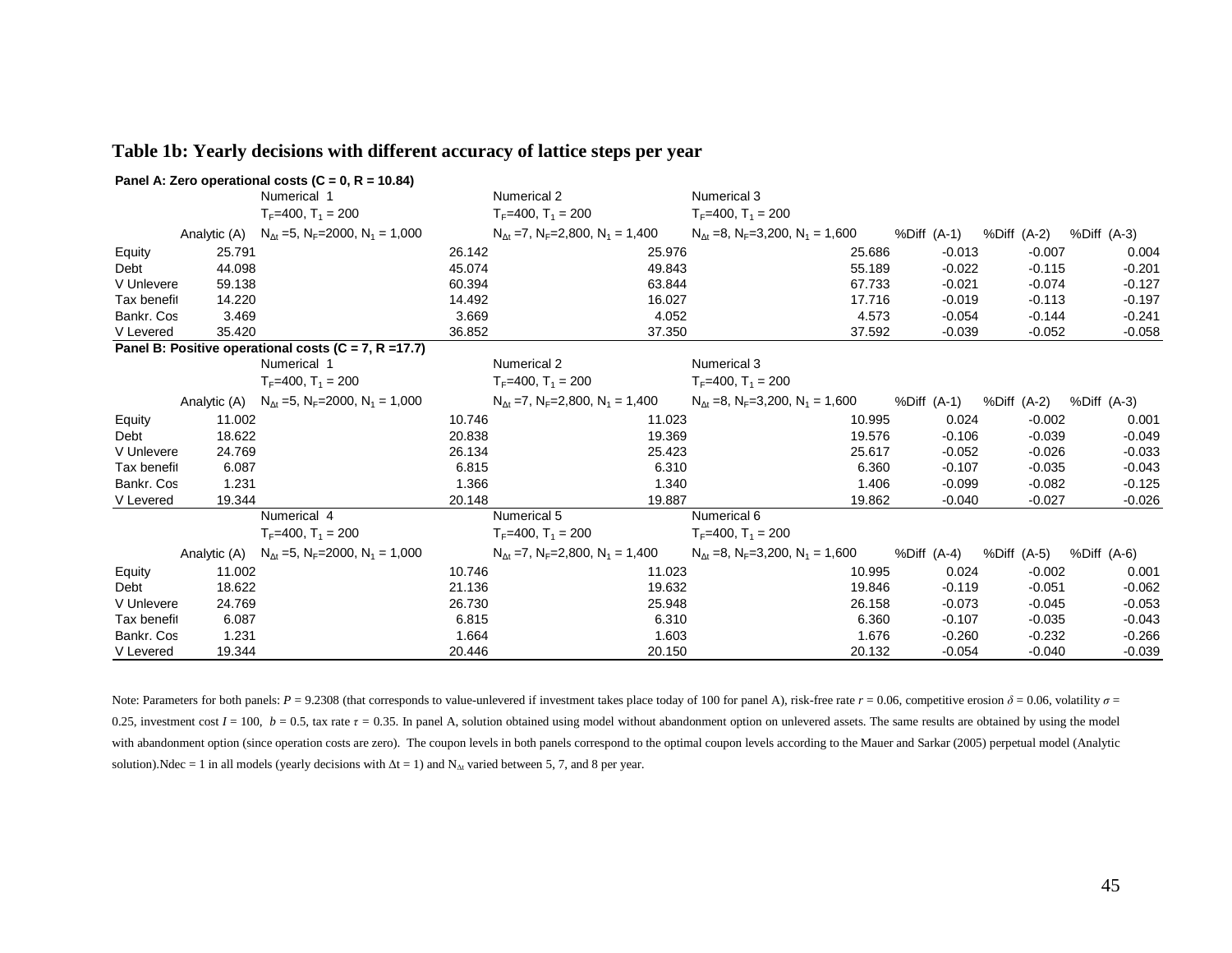|            | Firm    | <b>Univerered</b> | TВ      | <b>BC</b> | <b>Equity</b> | <b>Debt</b> | <b>Inv</b> |
|------------|---------|-------------------|---------|-----------|---------------|-------------|------------|
| $T_F = 10$ | 4.5049  | 14.3773           | 4.1835  | 0.7874    | 5.0331        | 12.7404     | 13.2686    |
| $T_F = 15$ | 9.7618  | 25.6429           | 6.9571  | 1.3641    | 9.9943        | 21.2417     | 21.4742    |
| $T_F = 20$ | 14.7991 | 34.0524           | 8.8098  | 1.7488    | 14.1937       | 26.9197     | 26.3143    |
| $T_F = 25$ | 19.0896 | 42.1125           | 10.8133 | 2.3435    | 17.3438       | 33.2386     | 31.4927    |
| $T_F = 30$ | 22.4604 | 49.5776           | 12.6012 | 2.8656    | 20.4442       | 38.8690     | 36.8528    |
| $T_F = 35$ | 25.1912 | 51.9467           | 13.2539 | 3.1566    | 21.0190       | 41.0250     | 36.8528    |
| $T_F = 40$ | 27.1697 | 53.7018           | 13.6689 | 3.3482    | 21.6204       | 42.4022     | 36.8528    |

**Table 2: Sensitivity of results on the operational phase horizon** 

Note: Parameters are:  $P = 10$ ,  $C = 0$ , risk-free rate  $r = 0.06$ , competitive erosion  $\delta = 0.06$ , volatility  $\sigma = 0.25$ , investment cost  $I = 100$ ,  $b = 0.5$ , tax rate  $\tau = 0.35$  and investment horizon T<sub>1</sub> = 5. An optimal coupon is chosen among a grid of 100 points of each price level are used ( $n_c$  =100) with maximum coupon level equal to the revenue level of the state ( $c_{\text{max}}$  = 100). Table results were produced using  $N_{dec} = 1$  and  $N_{\Delta t} = 24$  so that  $N_1 = 120$  and  $N_F = (T_F/T_1) N_1$ .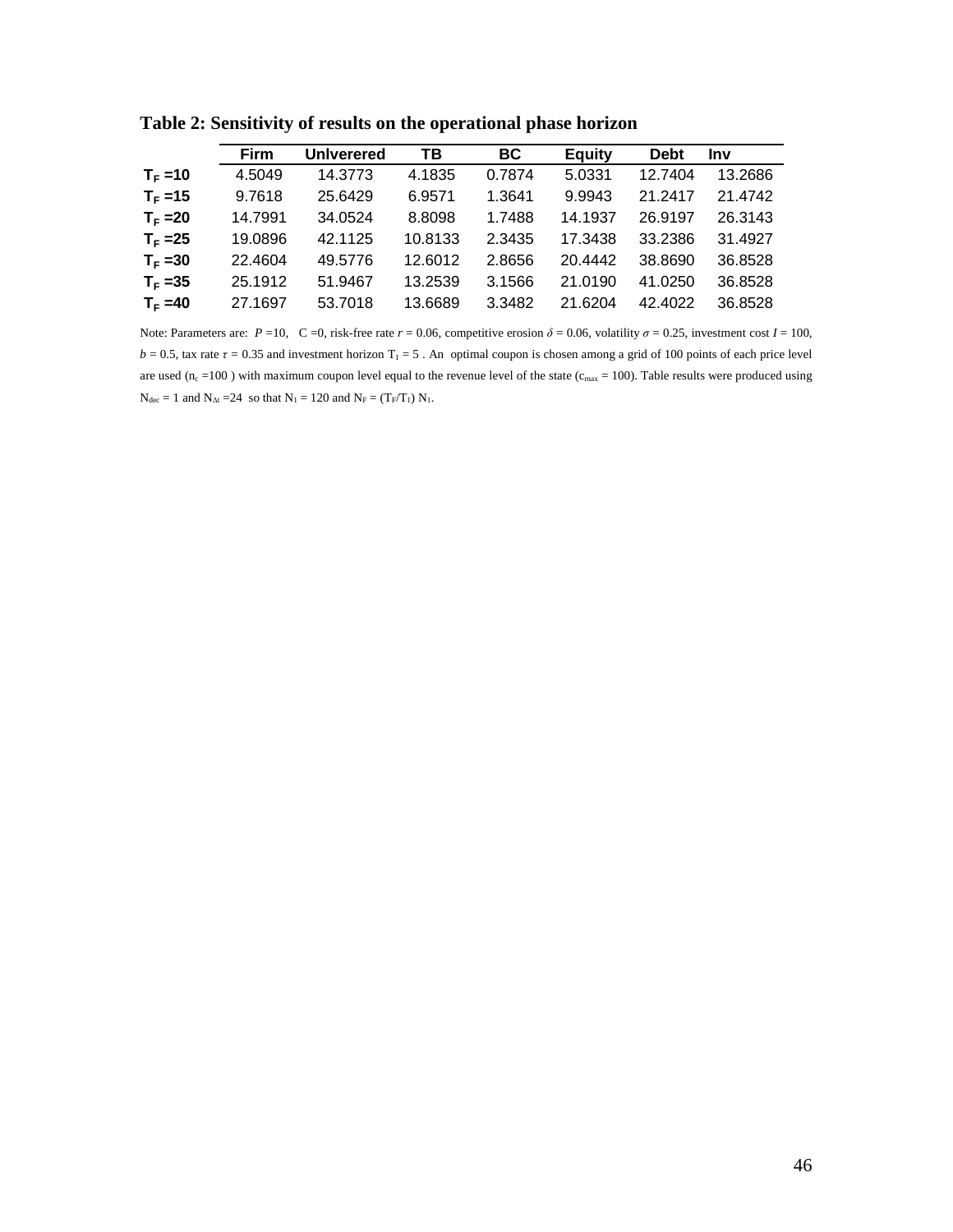**Table 3: Levered firm values for European type investment option with finite horizon operational phase (** $T_F = 20$ **)** 

|                      | Coupon based on infinite horizon solution |         |          |         |           |  |  |  |  |  |
|----------------------|-------------------------------------------|---------|----------|---------|-----------|--|--|--|--|--|
|                      | $T1 = 1$                                  | $T1=3$  | $T1 = 5$ | $T1=7$  | $T1 = 10$ |  |  |  |  |  |
| $N_{\text{At}} = 1$  | 9.5397                                    | 13.4663 | 15.0437  | 15.5177 | 14.6966   |  |  |  |  |  |
| $N_{\text{At}} = 6$  | 7.0776                                    | 12.1421 | 14.1406  | 14.8514 | 14.7165   |  |  |  |  |  |
| $N_{\text{At}} = 12$ | 7.0968                                    | 12.1635 | 14.1536  | 14.8594 | 14.7207   |  |  |  |  |  |
| $N_{\text{At}} = 18$ | 6.4834                                    | 11.7823 | 13.8849  | 14.6586 | 14.5832   |  |  |  |  |  |
| $N_{\text{At}} = 24$ | 6.6746                                    | 11.8905 | 13.9542  | 14.7068 | 14.6136   |  |  |  |  |  |
|                      | <b>Optimal coupon level</b>               |         |          |         |           |  |  |  |  |  |
|                      | $T1 = 1$                                  | $T1=3$  | $T1 = 5$ | $T1=7$  | $T1 = 10$ |  |  |  |  |  |
| $N_{\text{At}} = 1$  | 10.2260                                   | 14.1111 | 15.8170  | 16.4309 | 15.6282   |  |  |  |  |  |
| $N_{\text{At}} = 6$  | 7.7494                                    | 12.7383 | 14.8348  | 15.6700 | 15.6858   |  |  |  |  |  |
| $N_{\text{At}} = 12$ | 7.7361                                    | 12.6966 | 14.7887  | 15.6244 | 15.6436   |  |  |  |  |  |
| $N_{\text{At}} = 18$ | 7.7335                                    | 12.6950 | 14.7879  | 15.6239 | 15.6435   |  |  |  |  |  |
| $N_{\text{At}} = 24$ | 7.7399                                    | 12.7056 | 14.7991  | 15.6349 | 15.6536   |  |  |  |  |  |

**Panel A: Yearly decisions** 

|                       | Coupon based on infinite horizon solution |         |          |         |           |  |  |  |  |  |  |
|-----------------------|-------------------------------------------|---------|----------|---------|-----------|--|--|--|--|--|--|
|                       | $T1 = 1$                                  | $T1=3$  | $T1 = 5$ | $T1=7$  | $T1 = 10$ |  |  |  |  |  |  |
| $N_{\text{dec}} = 1$  | 9.5397                                    | 13.4663 | 15.0437  | 15.5177 | 14.6966   |  |  |  |  |  |  |
| $N_{\text{dec}} = 6$  | 5.3688                                    | 10.2473 | 12.3305  | 13.1763 | 13.2583   |  |  |  |  |  |  |
| $N_{\text{dec}} = 12$ | 4.7698                                    | 9.8394  | 12.0063  | 12.9059 | 13.0445   |  |  |  |  |  |  |
| $N_{\text{dec}} = 18$ | 4.8194                                    | 9.8563  | 12.0066  | 12.8973 | 13.0296   |  |  |  |  |  |  |
| $N_{\text{dec}} = 24$ | 4.8485                                    | 9.8481  | 11.9913  | 12.8802 | 13.0127   |  |  |  |  |  |  |
|                       | Optimal coupon level                      |         |          |         |           |  |  |  |  |  |  |
|                       | $T1 = 1$                                  | $T1=3$  | $T1 = 5$ | $T1=7$  | $T1 = 10$ |  |  |  |  |  |  |
| $N_{\text{dec}} = 1$  | 10.2260                                   | 14.1111 | 15.8170  | 16.4309 | 15.6282   |  |  |  |  |  |  |
| $N_{\text{dec}} = 6$  | 6.0279                                    | 10.8178 | 12.9736  | 13.9240 | 14.1386   |  |  |  |  |  |  |
| $N_{\text{dec}} = 12$ | 5.6924                                    | 10.5362 | 12.7265  | 13.7046 | 13.9537   |  |  |  |  |  |  |
| $N_{\text{dec}} = 18$ | 5.5272                                    | 10.4151 | 12.6255  | 13.6176 | 13.8824   |  |  |  |  |  |  |
| $N_{\text{dec}} = 24$ | 5.4167                                    | 10.3360 | 12.5601  | 13.5615 | 13.8367   |  |  |  |  |  |  |

Note: Parameters are:  $P = 10$ , C =0, risk-free rate  $r = 0.06$ , competitive erosion  $\delta = 0.06$ , volatility  $\sigma = 0.25$ , investment cost  $I = 100$ ,  $b = 0.5$ , tax rate  $\tau = 0.35$ . For panel A the numerical method uses a coupon obtained from the perpetual horizon solution of R = 10.842 at all end nodes of the investment horizon.. In panel B an optimal coupon is chosen among a grid of 100 points of each price level are used ( $n_c =100$ ) with maximum coupon level equal to the revenue level of the state ( $c_{\text{max}} = 100$ ).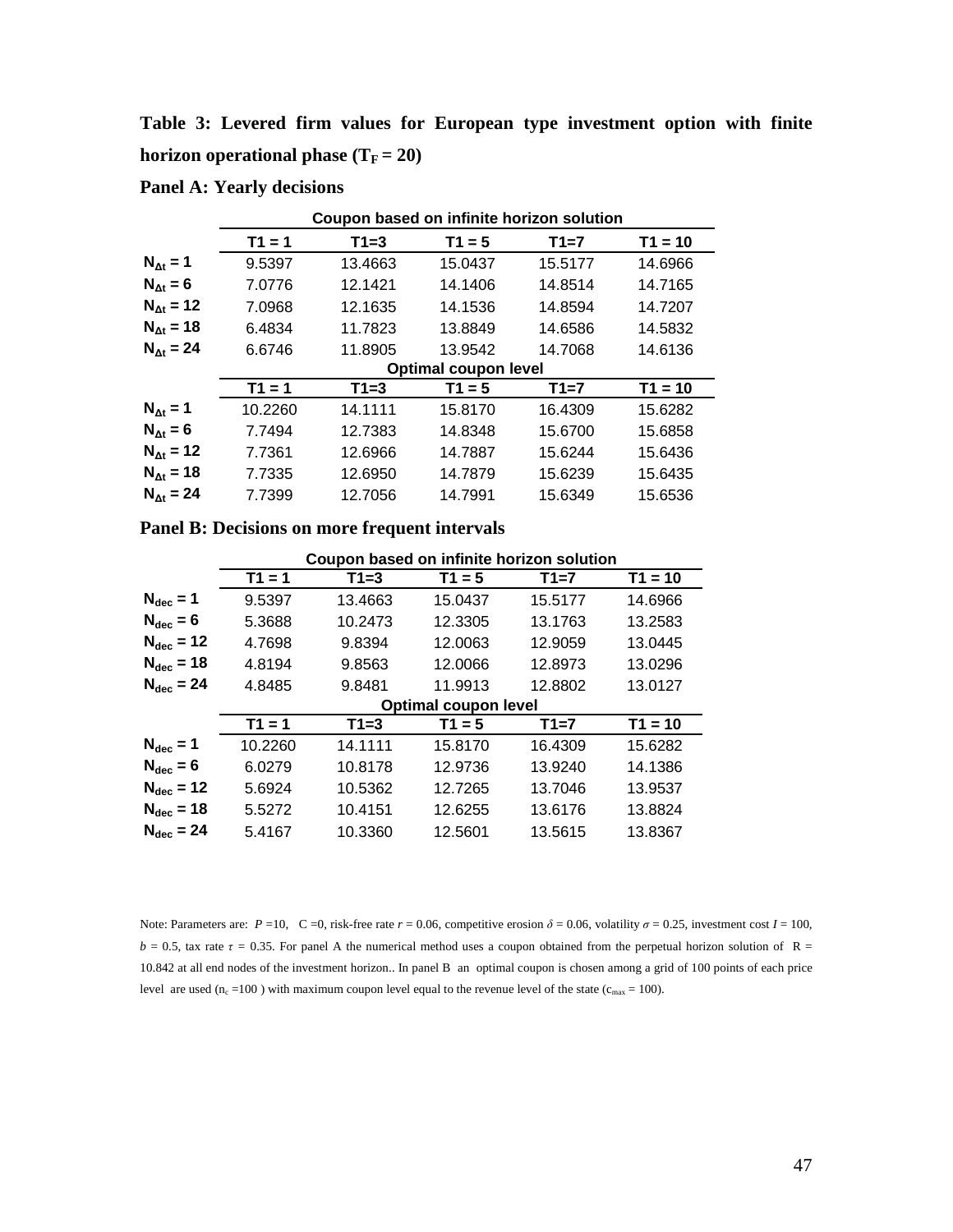**Table 4: Firm value and other information for a short debt maturity horizon with coupon levels varied between 100%-300% of the revenue level at maturity** 

| <b>Coupon level</b> | Firm    | <b>Unlevered</b> | TB      | ВC     | Eauity  | <b>Debt</b> | Inv     | Lev  |
|---------------------|---------|------------------|---------|--------|---------|-------------|---------|------|
| 100%                | 15.4617 | 34.0524          | 7.7304  | 0.0068 | 19.6824 | 22.0936     | 26.3143 | 0.53 |
| 150%                | 19.2056 | 38.1928          | 12.7363 | 0.2309 | 14.0779 | 36.6204     | 31.4927 | 0.72 |
| 200%                | 20.6256 | 38.1928          | 14.9399 | 1.0145 | 8.4182  | 43.7000     | 31.4927 | 0.84 |
| 250%                | 20.6256 | 38.1928          | 14.9399 | 1.0145 | 8.4182  | 43.7000     | 31.4927 | 0.84 |
| 300%                | 20.6256 | 38.1928          | 14.9399 | 1.0145 | 8.4182  | 43.7000     | 31.4927 | 0.84 |

Note: Parameters are:  $P = 10$ ,  $C = 0$ , risk-free rate  $r = 0.06$ , competitive erosion  $\delta = 0.06$ , volatility  $\sigma = 0.25$ , investment cost  $I = 100$ ,  $b = 0.5$ , tax rate  $\tau = 0.35$  and  $T_1 = 5$ ,  $T_F = 20$  and debt maturity  $T_D = 5$ . Optimal coupon is chosen among a grid of 100 points of each price level are used ( $n_c = 100$  ) with maximum coupon level equal to  $c_{max} = 100$ , 150, 200, 250 and 300. The table was produced for the case where  $N_{\text{dec}} = 1$  and  $N_{\text{At}} = 24$  so that  $N_1 = 120$  and  $N_F = 480$ .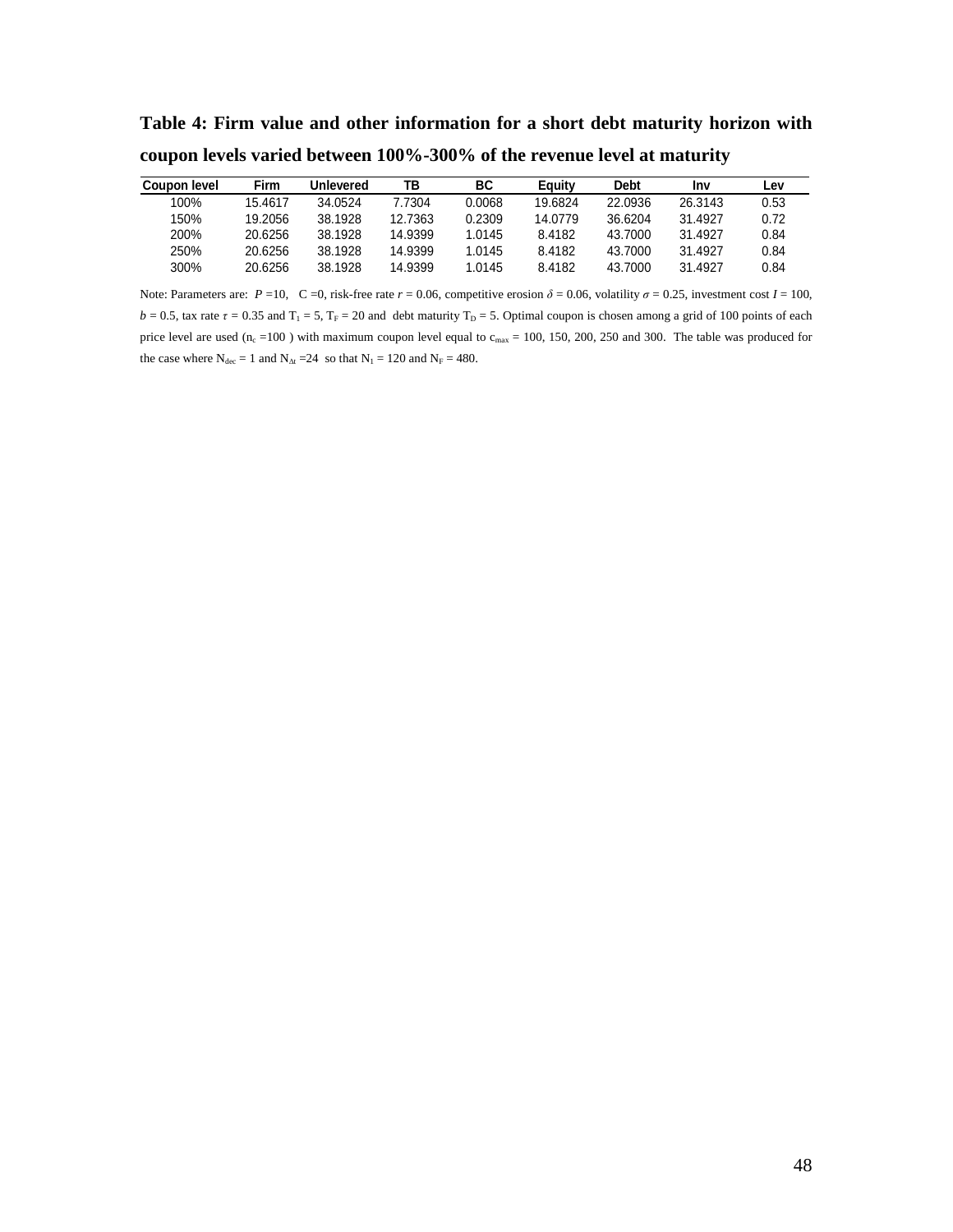**Table 5. Firm values with choice of debt maturity** 

|                          | $N_{A} = 1$          | $N_{A} = 6$       | $N_{A} = 12$      | $N_{A} = 18$     | $N_{A} = 24$      |  |
|--------------------------|----------------------|-------------------|-------------------|------------------|-------------------|--|
| Debt horizon, $T_p = 5$  | (16.2412)<br>23.6135 | 21.1161 (15.4127) | 21.0236 (15.4533) | 20.971 (15.4500) | 20.6256 (15.4617) |  |
| Debt horizon, $T_p = 10$ | 18.5183              | 17.5631           | 17.4435           | 17.3423          | 17.4695           |  |
| Debt horizon, $T_p = 15$ | 17.2595              | 16.2703           | 16.0316           | 16.0518          | 15.9579           |  |
| Debt horizon, $T_p = 20$ | 15.8170              | 14.8348           | 14.7887           | 14.7879          | 14.7991           |  |
| Optimal debt horizon     | 23.6135              | 21.1161           | 21.0236           | 20.971           | 20.6256           |  |

Note: Parameters are:  $P = 10$ ,  $C = 0$ , risk-free rate  $r = 0.06$ , competitive erosion  $\delta = 0.06$ , volatility  $\sigma = 0.25$ , investment cost  $I = 100$ ,  $b = 0.5$ , tax rate  $\tau = 0.35$  and  $T_1 = 5$ ,  $T_F = 20$  and debt maturity varied between  $T_D = 5$ , 10, 15 and 20. Optimal coupon is chosen among a grid of 100 points of each price level are used (n<sub>c</sub> =100) with maximum coupon level equal to  $c_{\text{max}}$  = 300. Solution in parenthesis for T<sub>D</sub> = 5 are for the case where c<sub>max</sub> = 100. The table was produced for the case where N<sub>dec</sub> = 1 and N<sub>∆t</sub> = 24 so that N<sub>1</sub> = 120 and  $N_F = 480$ .